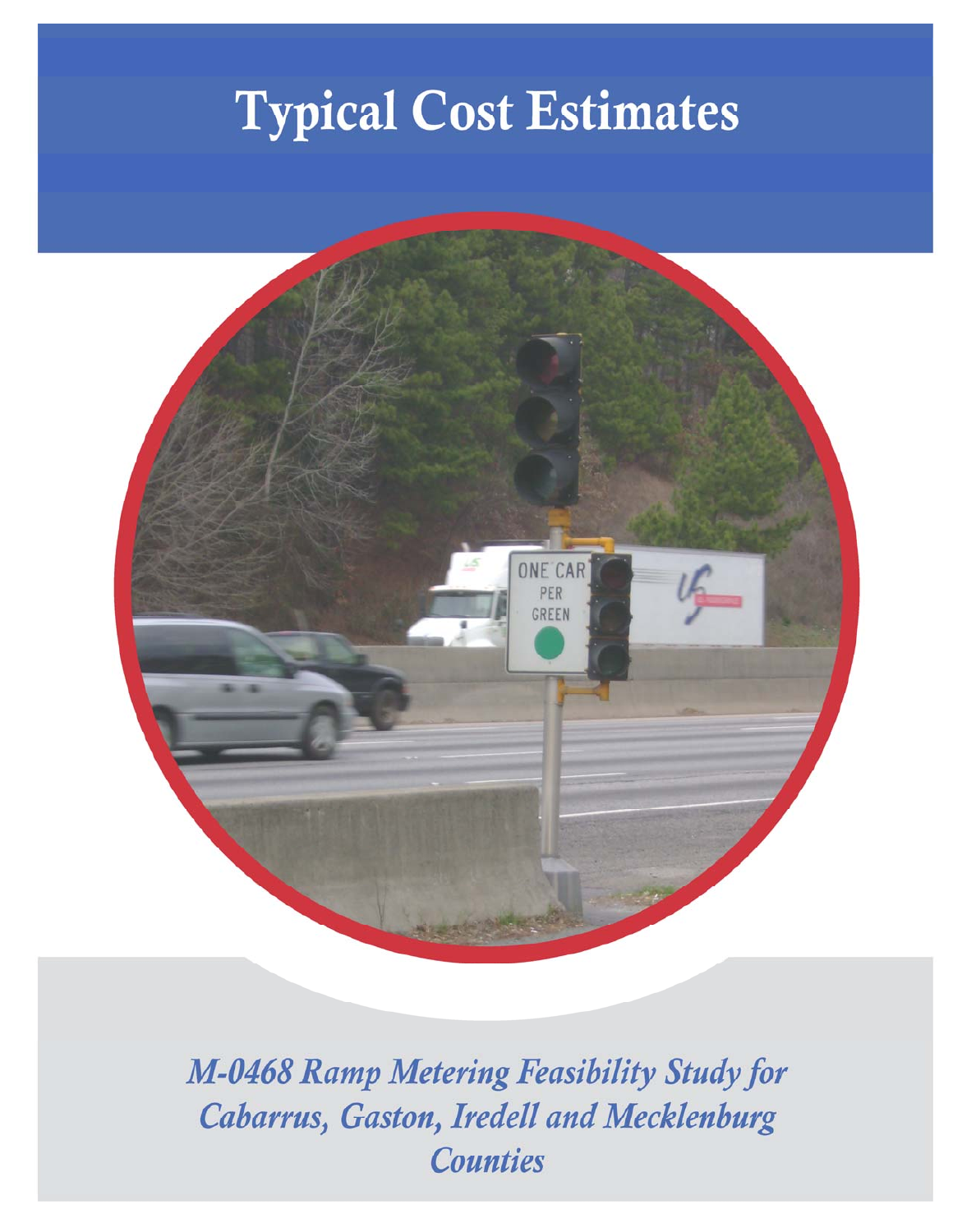# **Notice**

This document and its contents have been prepared and are intended solely for the North Carolina Department of Transportation's (NCDOT) information and use in relation to Ramp Metering Feasibility Study for Cabarrus, Gaston, Iredell and Mecklenburg Counties.

Atkins assumes no responsibility to any other party in respect of, or arising out of, or in connection with this document and/or its contents.

This document has 58 pages including the cover.

#### **Document History**

| Job Number: M-0468 |                            | <b>Document Ref: Typical Ramp Metering Cost</b><br><b>Estimates</b> |                |                 |                   |             |
|--------------------|----------------------------|---------------------------------------------------------------------|----------------|-----------------|-------------------|-------------|
| <b>Revision</b>    | <b>Purpose Description</b> | <b>Originated</b>                                                   | <b>Checked</b> | <b>Reviewed</b> | <b>Authorized</b> | <b>Date</b> |
| 1.0                | draft task report          | <b>JGO</b>                                                          | <b>HAB</b>     |                 | <b>HAB</b>        | 08/22/16    |
|                    |                            |                                                                     |                |                 |                   |             |
|                    |                            |                                                                     |                |                 |                   |             |
|                    |                            |                                                                     |                |                 |                   |             |
|                    |                            |                                                                     |                |                 |                   |             |
|                    |                            |                                                                     |                |                 |                   |             |

#### **Client Signoff**

| <b>Client</b>         | <b>NCDOT</b>                                                                              |
|-----------------------|-------------------------------------------------------------------------------------------|
| Project               | Ramp Metering Feasibility Study for Cabarrus, Gaston,<br>Iredell and Mecklenburg Counties |
| Document title        | <b>Typical Cost Estimates</b>                                                             |
| Job no.               | 100047257                                                                                 |
| Copy No.              |                                                                                           |
| Document<br>reference | m-0468 - task 8 - cost estimates - draft v1 20160825                                      |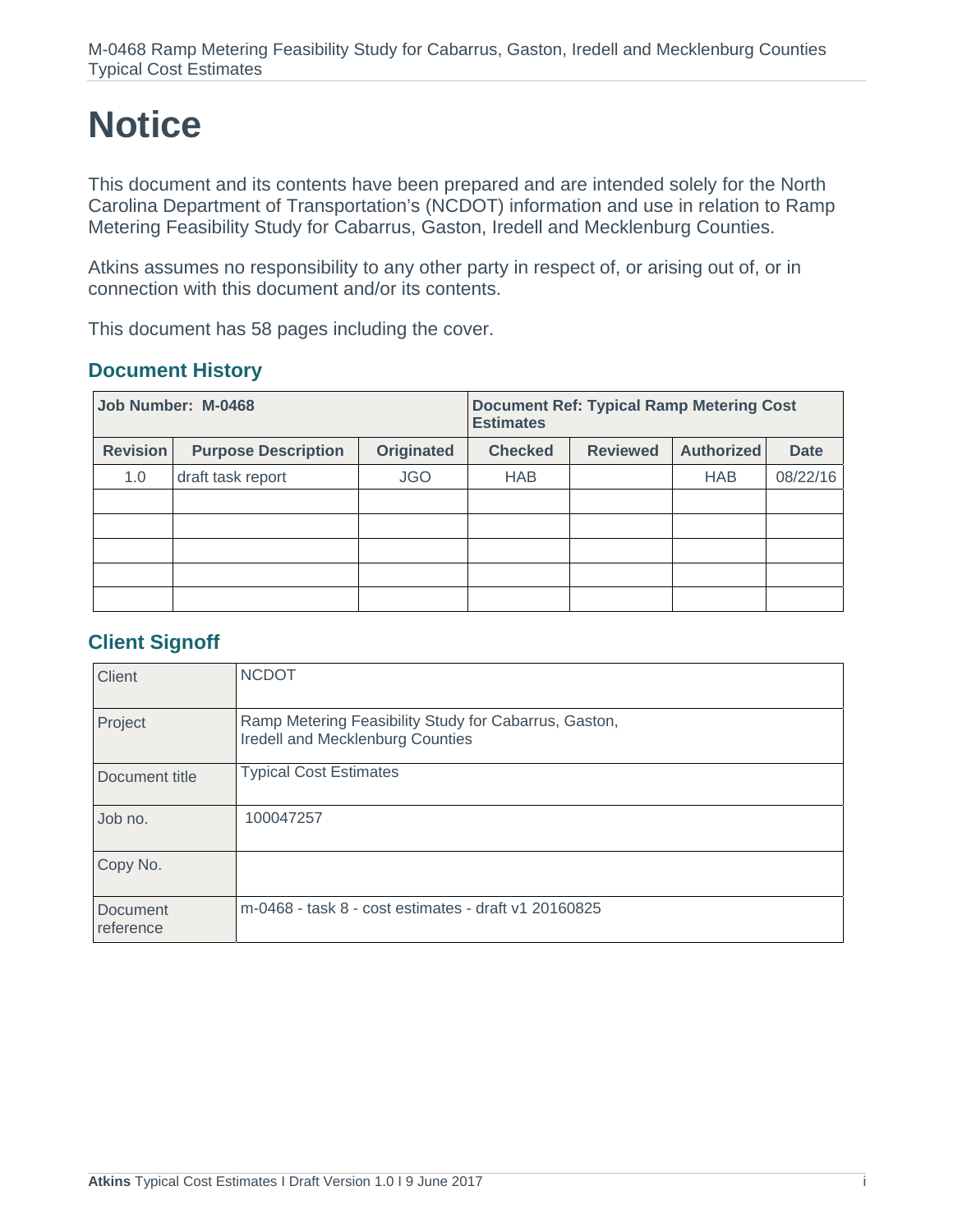# **Table of Contents**

#### **Chapter Chapter Chapter**  $\blacksquare$

| $\mathbf 1$ . |  |
|---------------|--|
|               |  |
|               |  |
|               |  |
|               |  |
|               |  |
|               |  |
|               |  |
|               |  |
| 2.            |  |
|               |  |
|               |  |
|               |  |
|               |  |
|               |  |
|               |  |
|               |  |
|               |  |
|               |  |
|               |  |
|               |  |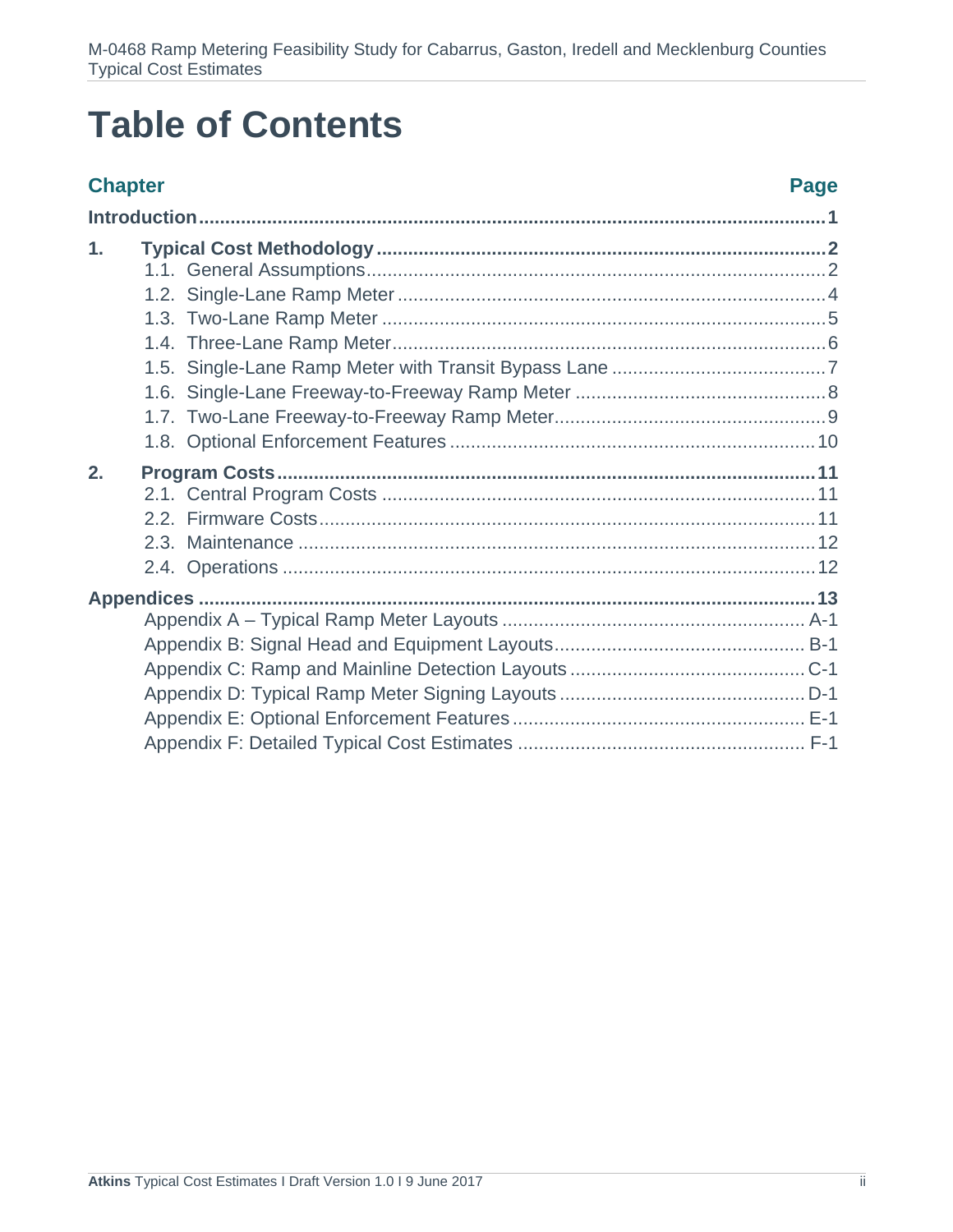# **List of Tables**

| Table 1.  |                                                                          |
|-----------|--------------------------------------------------------------------------|
| Table 2.  |                                                                          |
| Table 3.  |                                                                          |
| Table 4.  | Typical Single-Lane Ramp Meter with Transit Bypass Construction Costs  7 |
| Table 5.  | Typical Single-Lane Freeway-to-Freeway Ramp Meter Construction Costs  8  |
| Table 6.  | Typical Two-Lane Freeway-to-Freeway Ramp Meter Construction Costs9       |
| Table 7.  |                                                                          |
| Table 8.  |                                                                          |
| Table 9.  |                                                                          |
| Table 10. | Typical Design and Construction Costs - Single Lane Ramp Meter  F-2      |
| Table 11. | Typical Design and Construction Costs - Two Lane Ramp Meter  F-4         |
| Table 12. | Typical Design and Construction Costs - Three Lane Ramp Meter F-7        |
| Table 13. | Typical Design and Construction Costs - Single Lane Ramp Meter with      |
|           | $F-10$                                                                   |
| Table 14. | Typical Design and Construction Costs - Single Lane Freeway-to-Freeway   |
|           | $F-13$                                                                   |
| Table 15. | Typical Design and Construction Costs - Two Lane Freeway-to-Freeway      |
|           |                                                                          |

# **List of Figures**

|                                                                                    | $A-3$  |
|------------------------------------------------------------------------------------|--------|
|                                                                                    |        |
|                                                                                    |        |
|                                                                                    |        |
| Figure B-1: Single Lane Ramp Meter Signalization and Equipment Layout B-1          |        |
| Figure B-2: Single Lane Ramp Meter with Transit Bypass Signalization and Equipment |        |
|                                                                                    | $B-2$  |
| Figure B-3: Two Lane Ramp Meter Signalization and Equipment Layout                 | $B-3$  |
| Figure B-4: Freeway-to-Freeway Ramp Meter Signalization and Equipment Layout       | $B-4$  |
|                                                                                    | C-1    |
| Figure C-2: Single Lane Ramp Meter with Transit Bypass Detection                   | $$ C-2 |
|                                                                                    | $C-3$  |
| Figure D-1: Non-Freeway to Freeway Ramp Meter Signing and Pavement Markings D-1    |        |
| Figure D-2: Single Lane Loop Ramp Meter Signing and Pavement Markings              | $D-2$  |
| Figure D-3: Freeway to Freeway Ramp Meter Signing and Pavement Markings  D-3       |        |
|                                                                                    | $E-1$  |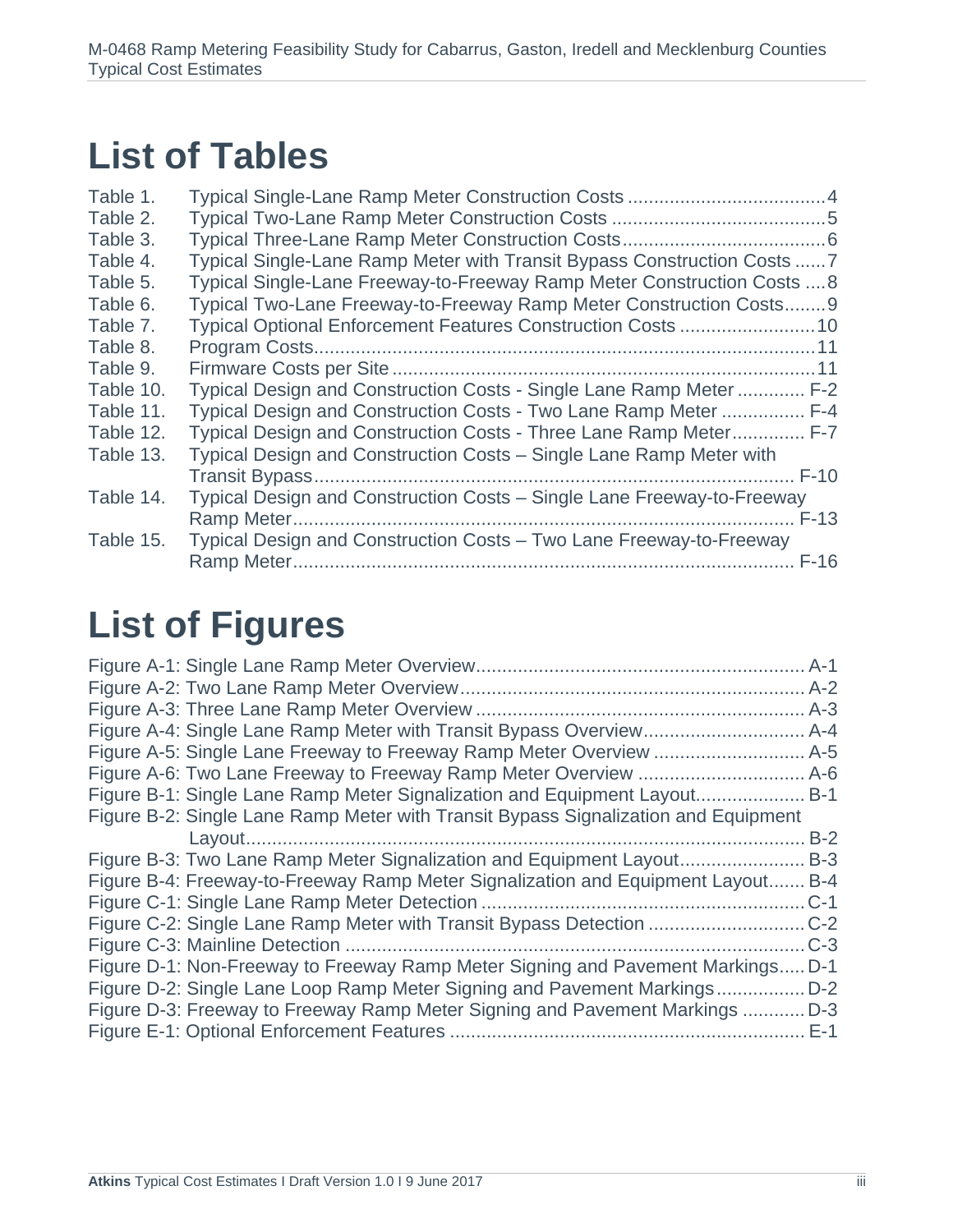# **Introduction**

This report presents typical ramp metering cost estimates for various alternative and optional features. The document describes the assumptions and unit costs used to develop the typical site costs.

For each typical ramp meter configuration, this report includes the site-specific capital costs associated with the following:

- **•** Geometric construction
- Signal displays and supports
- Detection
- Controllers
- Signing
- Pavement markings

Separately, the report includes program costs—procurement and integration of the control software and the controller firmware, which are prorated per site. Training costs are included in the software costs as described in this report. Operations and maintenance costs have been estimated using information from other states.

These planning-level estimates will be used in the development of the Implementation Plan. The cost for a specific location will be developed from the typical cost estimate and customized for any site-specific conditions present at the location. Please note that these are general costs derived for the purpose of this study. Actual costs will vary based on the actual design and implementation of a ramp meter.

The Appendix contains the typical drawings from the Task 7 Typical Design Criteria Report, as well as additional detail of each cost category for each typical layout.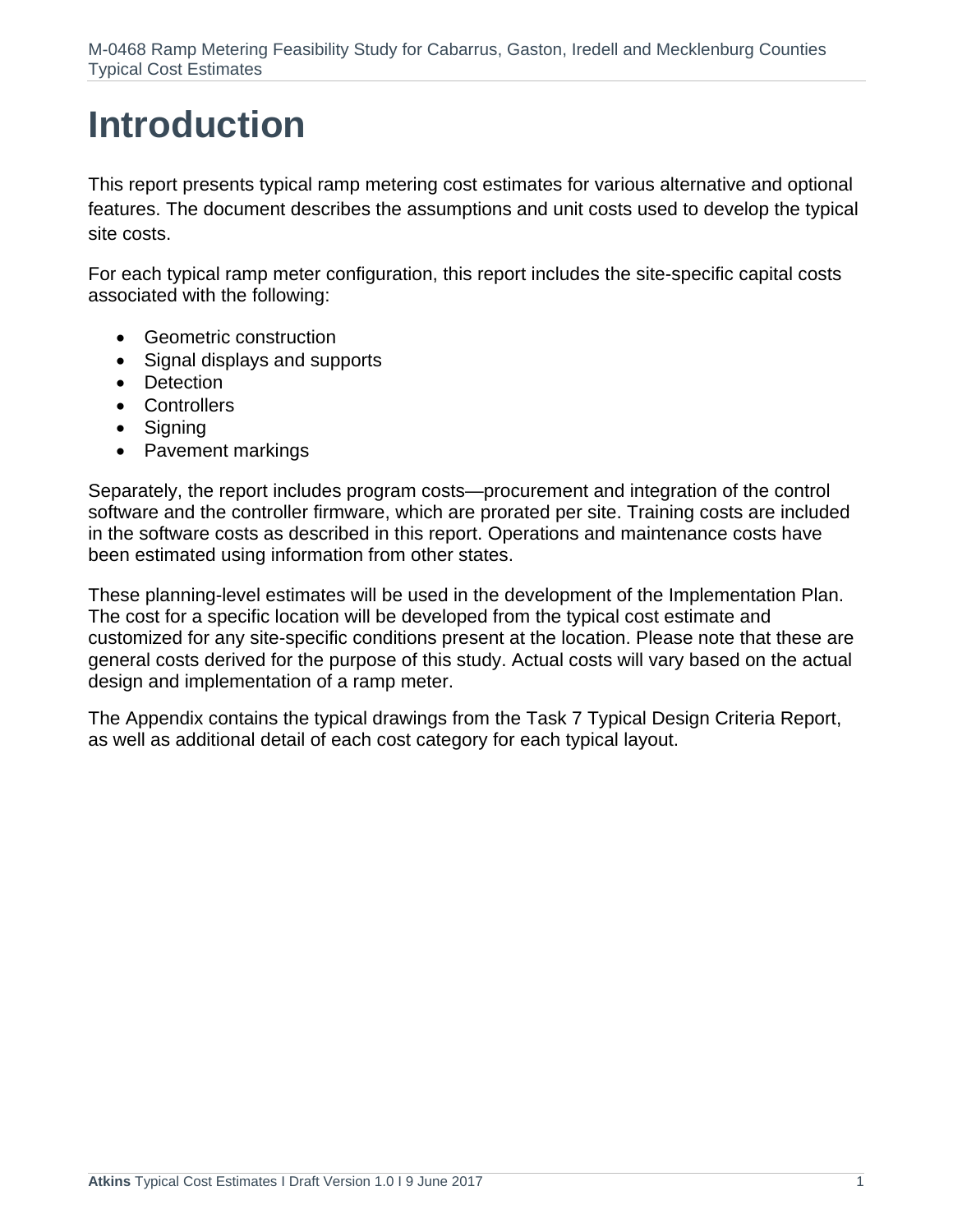# **1. Typical Cost Methodology**

Capital cost estimates are included for six basic ramp meter configurations. The costs of the following alternatives are presented in this report:

- Single-Lane Ramp Meter
- Two-Lane Ramp Meter
- Three-Lane Ramp Meter
- Single-Lane Ramp Meter with Transit Bypass Lane
- Single-Lane Freeway-to-Freeway Ramp Meter
- Two-Lane Freeway-to-Freeway Ramp Meter

In addition, a separate capital cost estimate for optional enforcement features is included in this report. Each of the two optional features presented can be applied individually or together to any of the six basic ramp meter configurations. The optional enforcement features are:

- Paved enforcement area
- Enforcement light

For each alternative, quantity estimates were made for each item of work. For each of these items of work, a planning level unit cost was applied, using NCDOT historical unit costs as a basis. In some cases, vendor quotes and data from other state DOTs were used. For each alternative, costs were applied for engineering design, traffic control, construction inspection, administration, and contingencies.

# **1.1. General Assumptions**

For each estimate, certain basic assumptions must be made to produce a "typical" or generic cost estimate. When site-specific costs are developed, these assumptions will be refined on a site-by-site basis. Assumed quantities are shown in the tables documenting each alternative's costs.

For each alternative the following basic design assumptions were made:

- Ramp meter controllers will be protected by guardrail by placing the controller behind either existing or new guardrail. Each site's needs will be evaluated in the implementation plan.
- Where trunk fiber-optic communications to the Metrolina Traffic Operations Center is assumed to exist along the corridor, drop cables are included in the costs from the trunk cable to the ramp meter site.
- Ramp detection, which uses inductive loops on the ramp, is shown in Figure C-1 and C-2. For two-lane ramp meters, the same detection layout is used in each lane.
- Mainline detection on the ramp is shown in Figure C-3. The upstream freeway detection site is assumed to be inductive loops detection connected directly to the ramp meter controller cabinet.
- A CCTV camera with communications will be included for those ramps where there is no current camera coverage of the ramp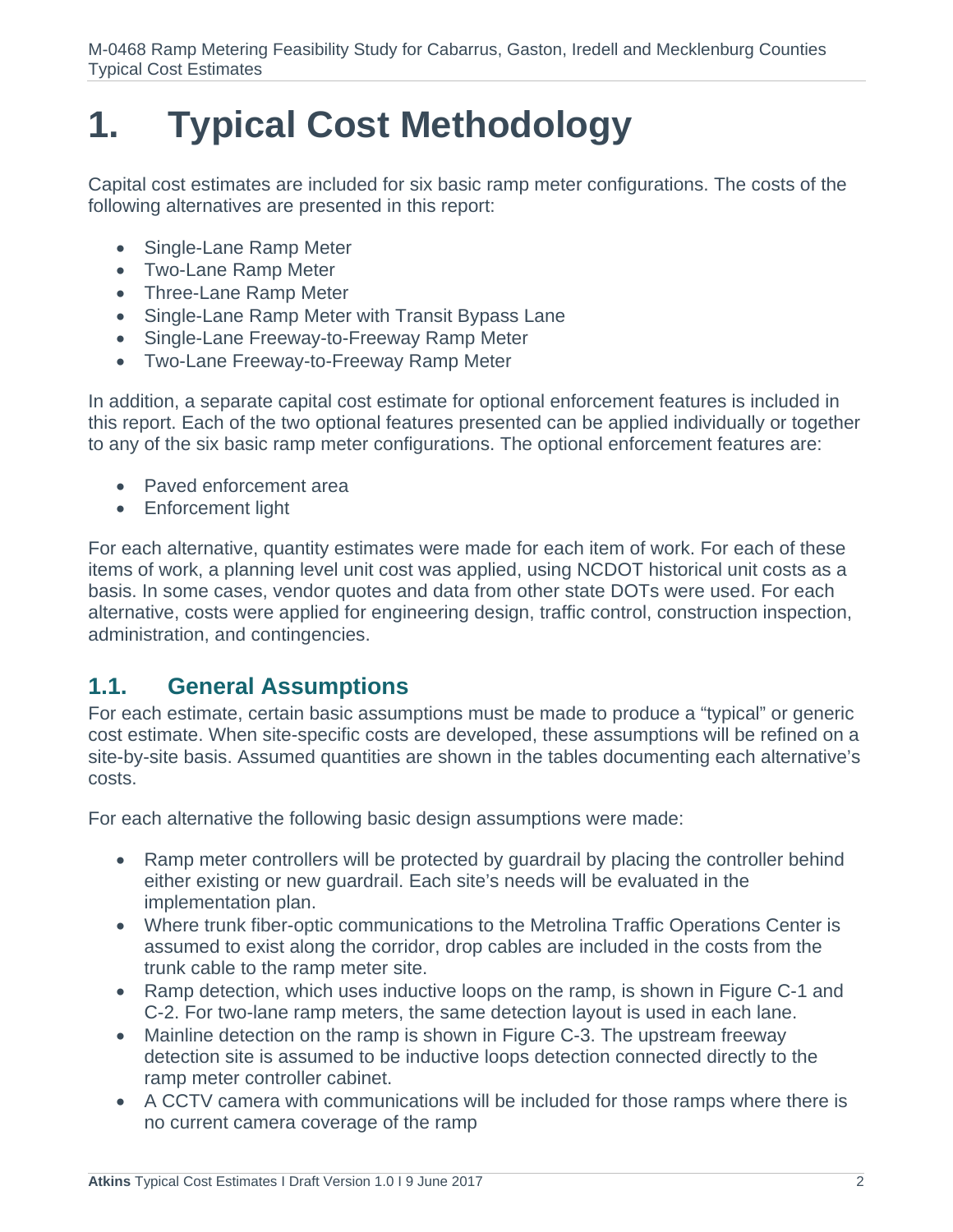- Non-freeway-to-freeway signing and pavement markings are shown in Figures D-1 and D-2.
- Freeway-to-freeway signing and pavement markings are shown in Figure D-3.
- Non-freeway-to-freeway ramps are assumed to have a 40-mph design speed. For loop ramps, a design speed of 30 mph is assumed. Based upon AASHTO standards, the formula for calculating taper length is:

 $L = WS^2/60$ where  $L =$  taper length in feet, W is the transition width in feet, S is the speed in mph.

 Freeway-to-freeway ramps are assumed to have a 50-mph design speed. Based upon AASHTO standards, the formula for calculating taper length is:

 $L = WS$ 

where  $L =$  taper length in feet,

W is the transition width in feet,

S is the speed in mph.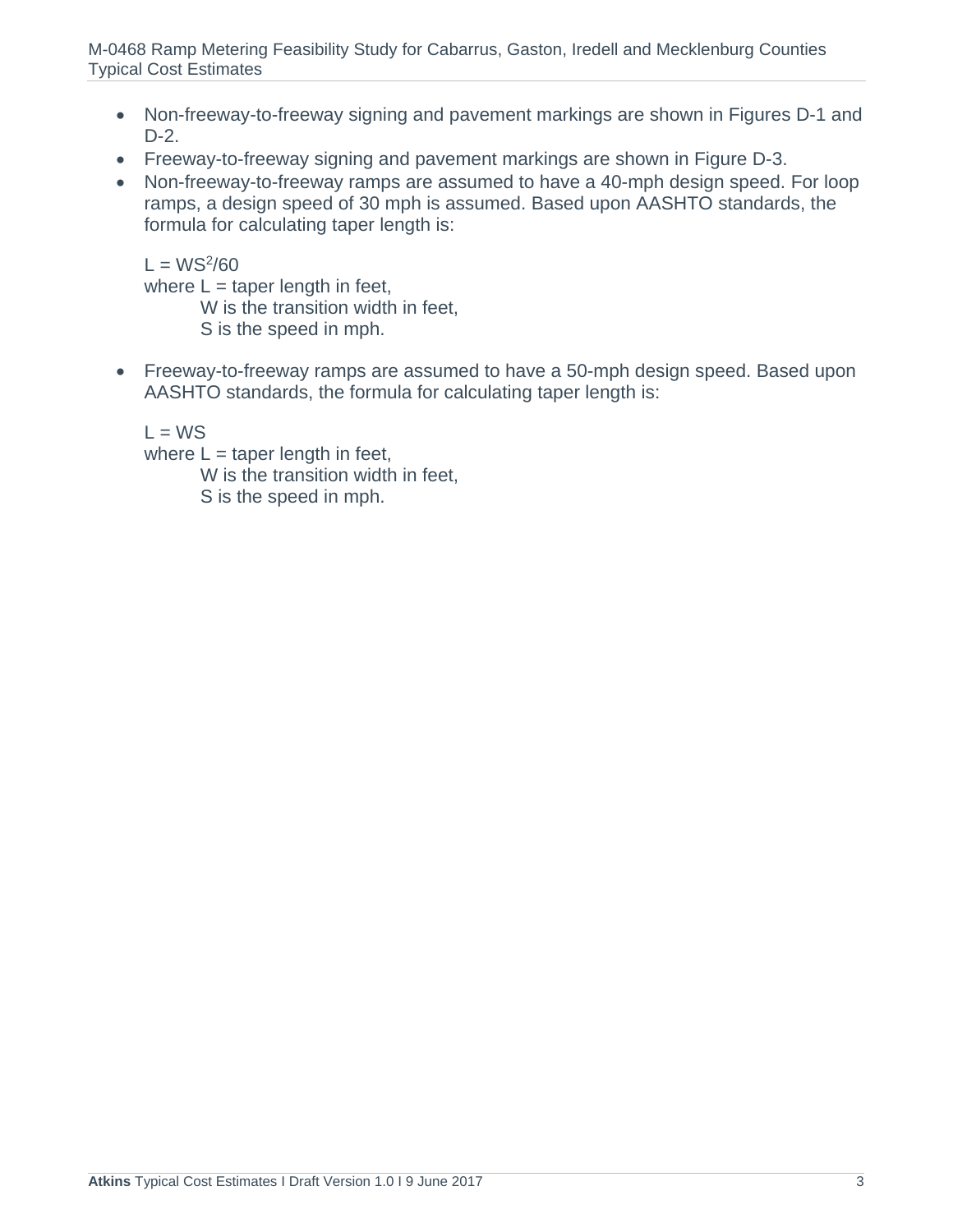# **1.2. Single-Lane Ramp Meter**

The geometric layout of the single-lane ramp meter alternative is shown in Figure A-1. This alternative assumes there is no pavement widening, that the typical 16-foot-wide ramp lane is narrowed to 12 feet, and that 12 foot width is maintained for 100 feet upstream of the ramp meter. The transition tapers are 110 feet long for a 40-mph design speed.

Signal heads are pedestal-mounted with breakaway pedestals. Guardrail with approach end treatment on one side of the ramp is included to protect the ramp meter cabinet and pedestal pole.

For the single-lane ramp meter typical layout, costs are estimated as shown in Table 1.

| <b>Categories</b>                  | <b>Total Cost</b> |
|------------------------------------|-------------------|
| <b>Earthwork and Structure</b>     | \$6,281.28        |
| Guardrail                          | \$13,450.00       |
| Drainage                           | \$0.00            |
| Signalization                      | \$63,603.43       |
| Communications                     | \$14,955.00       |
| <b>Pavement Marking</b>            | \$1,252.12        |
| Signing                            | \$3,795.00        |
| SUBTOTAL CONSTRUCTION              | \$103,336.83      |
| <b>Traffic Control</b>             | \$15,500.52       |
| Contingencies                      | \$10,333.68       |
| <b>TOTAL CONSTRUCTION</b>          | \$129,171.03      |
| Design                             | \$10,333.68       |
|                                    |                   |
| <b>Construction Administration</b> | \$12,917.10       |
| TOTAL DESIGN AND CONSTRUCTION      | \$152,421.82      |

**Table 1. Typical Single-Lane Ramp Meter Construction Costs**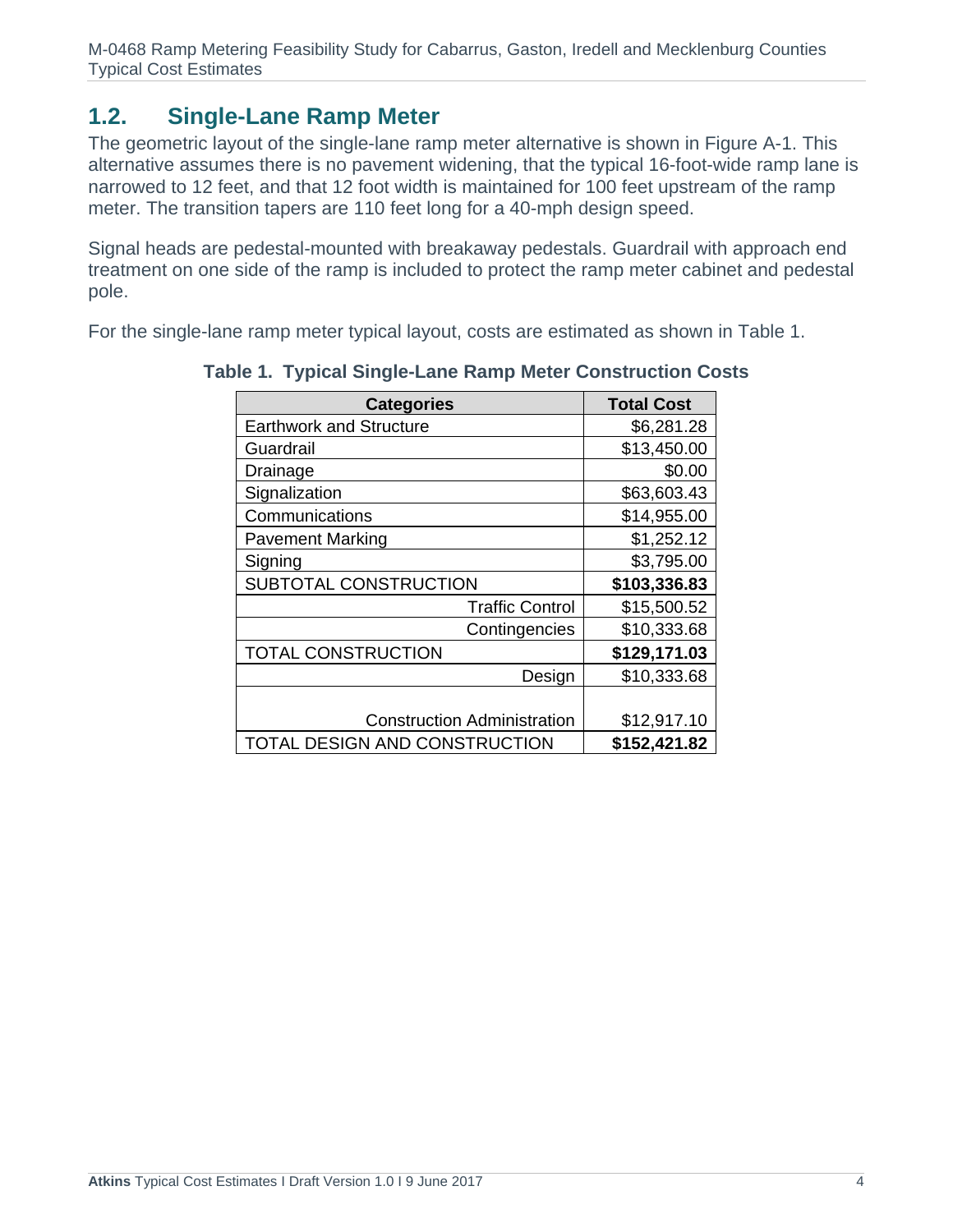### **1.3. Two-Lane Ramp Meter**

The geometric layout of this alternative is shown in Figure A-2. It is assumed the existing ramp has a 16-foot lane, so widening would be necessary (although it is a site-specific issue). For this report, it is assumed an existing 16-foot ramp with 4-foot paved shoulders will be widened to two 12-foot lanes with 4-foot paved shoulders. The total pavement width will be 32 feet, which results in a net of 8 feet of total widening, or 4 feet on each side of the existing ramp. The transition tapers are 110 feet long for symmetrical widening and a 40-mph design speed.

The ramp detection layout will use the same configuration in each lane as a single-lane ramp. Signal heads are pedestal-mounted with breakaway pedestals. Guardrail with approach end treatment on both sides of the ramp is included to protect the ramp meter cabinet and both pedestal poles.

For the two-lane ramp typical meter layout, the costs are estimated as shown in Table 2.

| <b>Categories</b>                  | <b>Total Cost</b> |
|------------------------------------|-------------------|
| <b>Earthwork and Structure</b>     | \$3,484.80        |
| Guardrail                          | \$13,450.00       |
| Paving                             | \$253,287.50      |
| Drainage                           | \$3,000.00        |
| Signalization                      | \$68,353.80       |
| Communications                     | \$14,955.00       |
| <b>Pavement Marking</b>            | \$1,419.45        |
| Signing                            | \$4,542.50        |
| SUBTOTAL CONSTRUCTION              | \$362,493.05      |
| <b>Traffic Control</b>             | \$54,373.96       |
| Contingencies                      | \$36,249.30       |
| <b>TOTAL CONSTRUCTION</b>          | \$453,116.31      |
| Design                             | \$36,249.30       |
| <b>Construction Administration</b> | \$45,311.63       |
| TOTAL DESIGN AND CONSTRUCTION      | \$534,677.24      |

#### **Table 2. Typical Two-Lane Ramp Meter Construction Costs**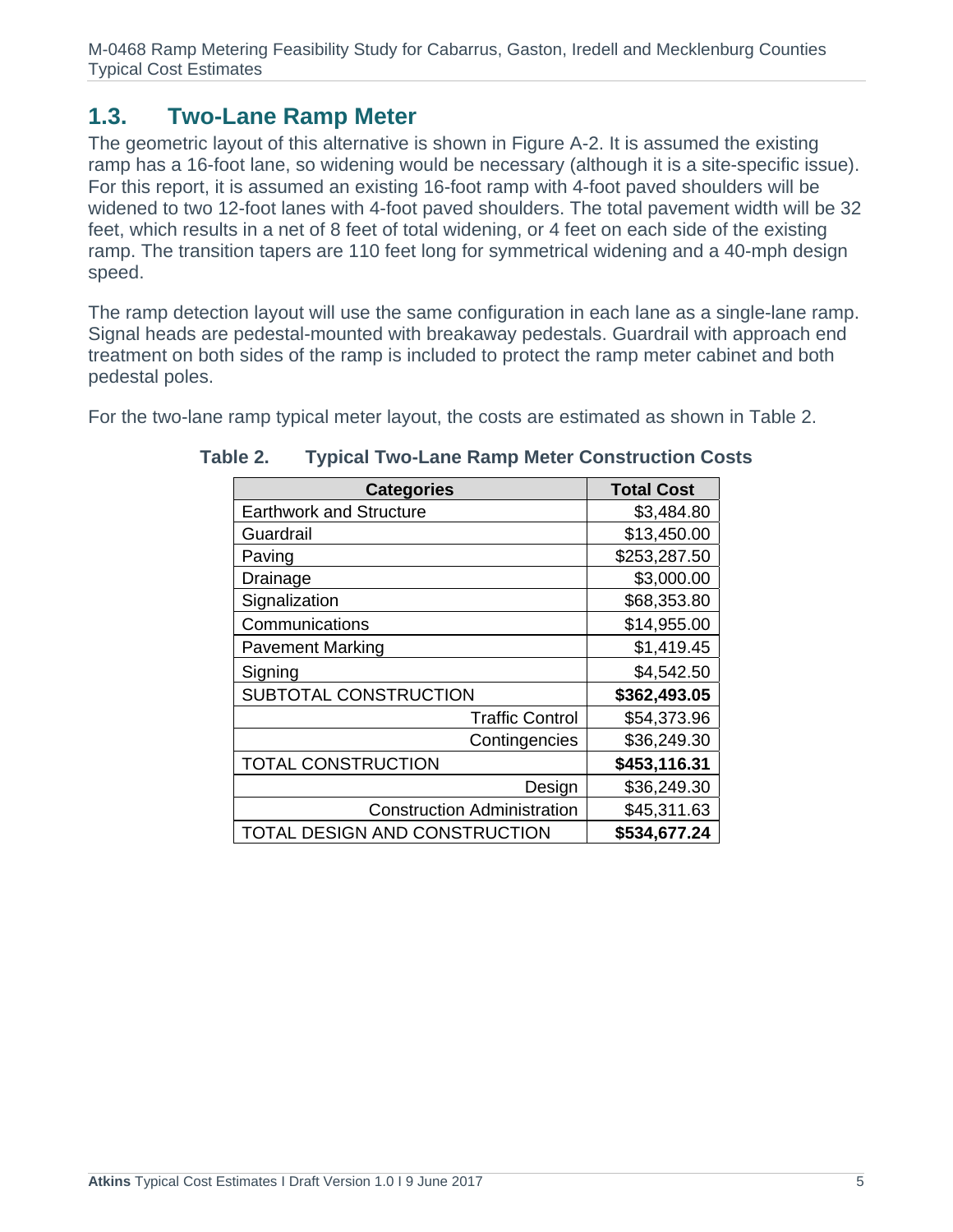# **1.4. Three-Lane Ramp Meter**

The geometric layout of this alternative is shown in Figure A-3. It is assumed the existing ramp has a 16-foot lane, so widening would be necessary (although it is a site-specific issue). For this report, it is assumed an existing 16-foot ramp with 4-foot paved shoulders will be widened to three 12-foot lanes with 4-foot paved shoulders. The total pavement width will be 44 feet, which results in a net of 20 feet of total widening. The transition tapers are 110 feet long for symmetrical widening and a 40-mph design speed.

Guardrail with approach end treatment on both sides of the ramp is included to protect the ramp meter cabinet, mast arm pole, and advance VMS sign truss structures.

For the three-lane loop/ramp typical meter layout, the costs are estimated as shown in Table 3.

| <b>Categories</b>                  | <b>Total Cost</b> |
|------------------------------------|-------------------|
| <b>Earthwork and Structure</b>     | \$3,473.28        |
| Guardrail                          | \$13,450.00       |
| Paving                             | \$301,280.00      |
| Drainage                           | \$3,000.00        |
| Signalization                      | \$86,162.68       |
| Communications                     | \$14,955.00       |
| <b>Pavement Marking</b>            | \$2,073.22        |
| Signing                            | \$5,290.00        |
| SUBTOTAL CONSTRUCTION              | \$429,684.18      |
| <b>Traffic Control</b>             | \$64,452.63       |
| Contingencies                      | \$42,968.42       |
| <b>TOTAL CONSTRUCTION</b>          | \$537,105.22      |
| Design                             | \$42,968.42       |
| <b>Construction Administration</b> | \$53,710.52       |
| TOTAL DESIGN AND CONSTRUCTION      | \$633,784.16      |

**Table 3. Typical Three-Lane Ramp Meter Construction Costs**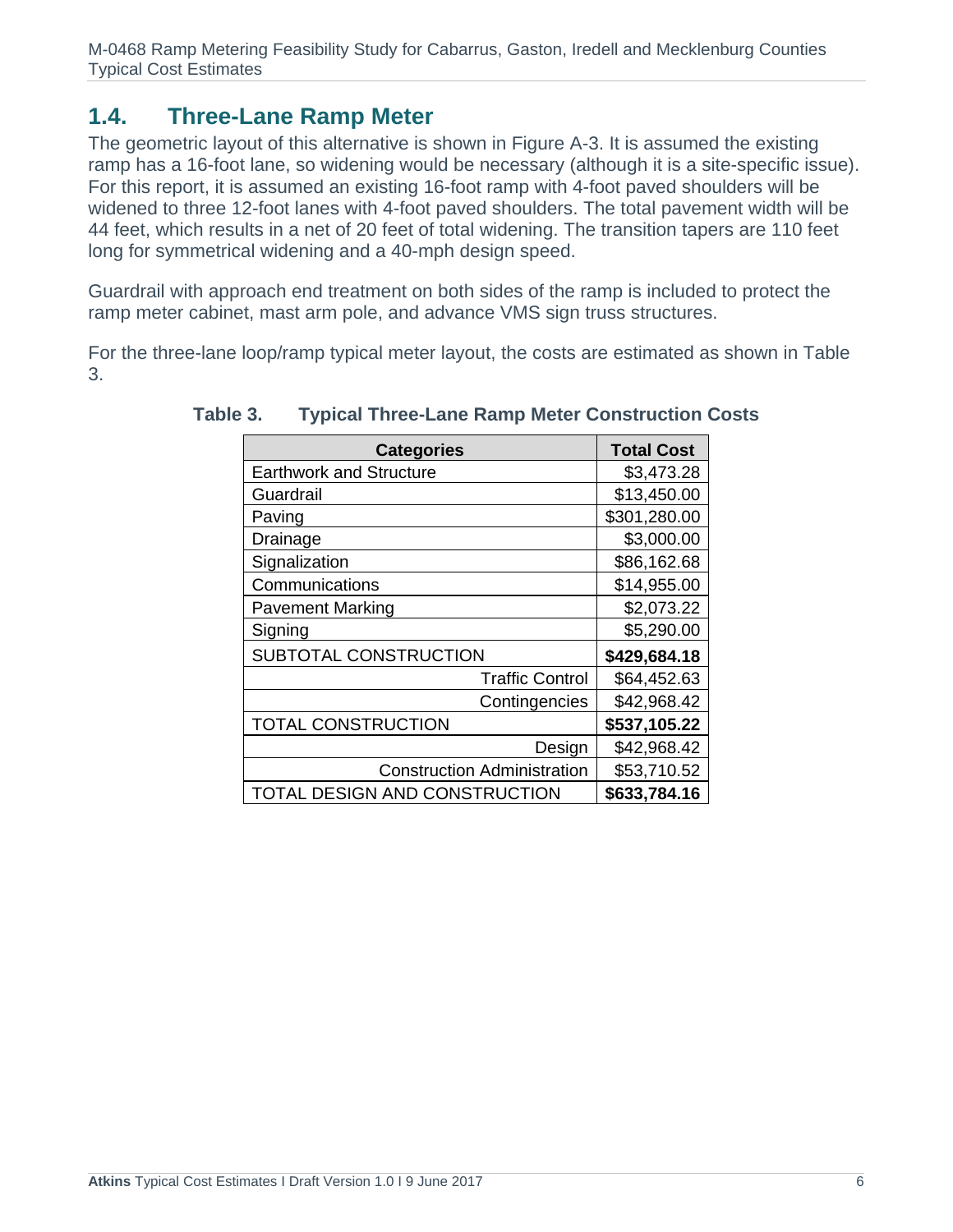### **1.5. Single-Lane Ramp Meter with Transit Bypass Lane**

The geometric layout of this alternative is shown in Figure A-4. To ensure drivers stay in their respective lanes, a 4-foot traffic separator between the lanes is required.

It is assumed the existing ramp has a 16-foot lane, so widening would likely be necessary (although it is a site-specific issue). It is further assumed an existing 16-foot ramp with 4-foot paved shoulders will be widened to two 12-foot lanes, 4-foot paved shoulders, and 4-foot traffic separator. There will be 1 foot between the traffic separator and each driving lane. The total pavement width is 38 feet, which results in a net of 14 feet of total widening, or 7 feet on each side of the existing ramp. The transition tapers are 190 feet long for symmetrical widening and a 40-mph design speed.

This alternative also differs from a single-lane ramp meter by having a different detection scheme in the second, or bypass, lane as shown in Figure C-2.

Guardrail with approach end treatment on both sides of the ramp is included to protect the ramp meter cabinet and both pedestal poles. Additional signing for the bypass lane and some changes in the pavement markings will be necessary.

For the single-lane ramp meter with transit bypass typical layout, the costs are estimated as shown in Table 4.

| <b>Categories</b>                  | <b>Total Cost</b> |
|------------------------------------|-------------------|
| <b>Earthwork and Structure</b>     | \$9,826.56        |
| Guardrail                          | \$13,450.00       |
| Paving                             | \$267,022.50      |
| Drainage                           | \$3,000.00        |
| Signalization                      | \$56,237.10       |
| Communications                     | \$14,955.00       |
| <b>Pavement Marking</b>            | \$25,976.61       |
| Signing                            | \$5,175.00        |
| SUBTOTAL CONSTRUCTION              | \$395,642.77      |
| <b>Traffic Control</b>             | \$59,346.42       |
| Contingencies                      | \$39,564.28       |
| <b>TOTAL CONSTRUCTION</b>          | \$494,553.47      |
| Design                             | \$39,564.28       |
| <b>Construction Administration</b> | \$49,455.35       |
| <b>TOTAL DESIGN AND</b>            |                   |
| <b>CONSTRUCTION</b>                | \$583,573.09      |

#### **Table 4. Typical Single-Lane Ramp Meter with Transit Bypass Construction Costs**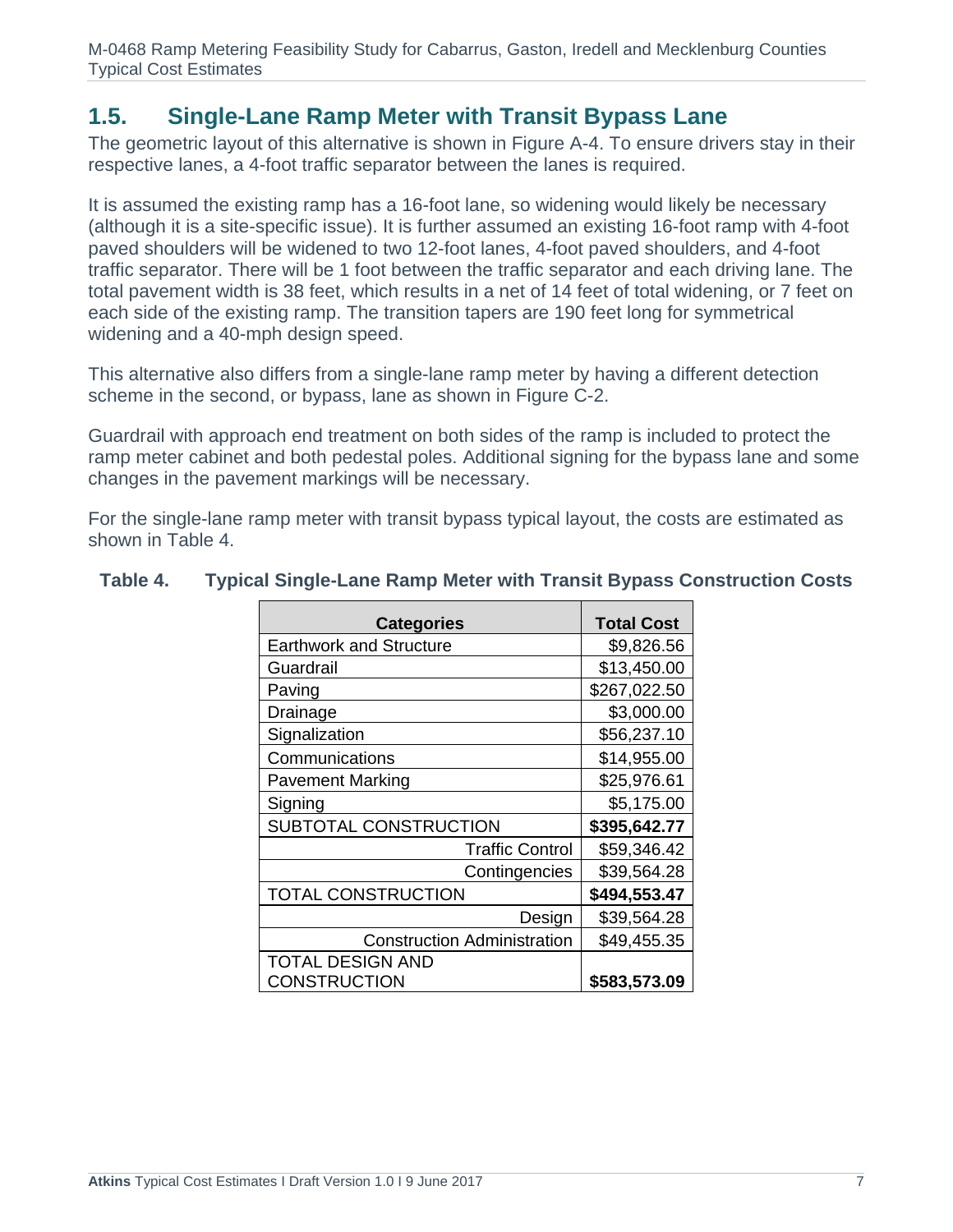### **1.6. Single-Lane Freeway-to-Freeway Ramp Meter**

The geometric layout of this alternative is shown in Figure A-5. The basic layout assumes no widening is required. It is assumed the typical 16-foot-wide ramp lane is narrowed to 12 feet and that width is maintained for 100 feet. The transition tapers are 200 feet long for a 50-mph design speed.

Signal heads are mast-arm mounted and located outside the clear zone. Guardrail with approach end treatment on both sides of the ramp is included to protect the ramp meter cabinet, mast-arm pole, and two advance variable message sign (VMS) truss structures.

For the single-lane freeway-to-freeway ramp meter typical layout, the costs are estimated as shown in Table 5.

| <b>Categories</b>                  | <b>Total Cost</b> |
|------------------------------------|-------------------|
| <b>Earthwork and Structure</b>     | \$2,249.28        |
| Guardrail                          | \$13,450.00       |
| Drainage                           | \$0.00            |
| Signalization                      | \$83,121.43       |
| Communications                     | \$14,955.00       |
| <b>Pavement Marking</b>            | \$1,902.10        |
| Signing                            | \$130,295.00      |
| SUBTOTAL CONSTRUCTION              | \$245,972.81      |
| <b>Traffic Control</b>             | \$36,895.92       |
| Contingencies                      | \$24,597.28       |
| <b>TOTAL CONSTRUCTION</b>          | \$307,466.01      |
| Design                             | \$24,597.28       |
|                                    |                   |
| <b>Construction Administration</b> | \$30,746.60       |
| <b>TOTAL DESIGN AND</b>            |                   |
| <b>CONSTRUCTION</b>                | \$362,809.89      |

#### **Table 5. Typical Single-Lane Freeway-to-Freeway Ramp Meter Construction Costs**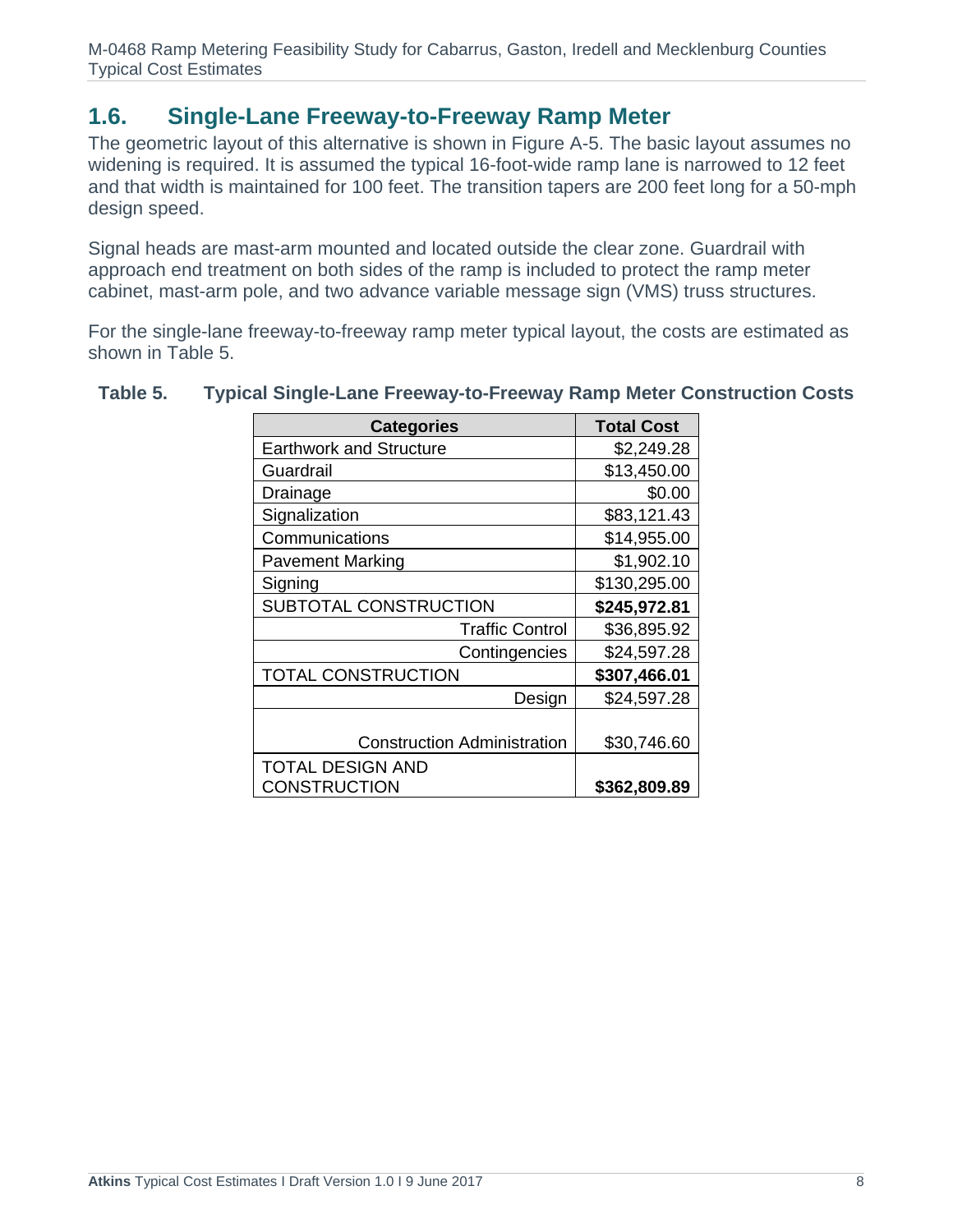### **1.7. Two-Lane Freeway-to-Freeway Ramp Meter**

The geometric layout of this alternative is shown in Figure A-6. It is assumed the existing ramp has a 16-foot lane so widening would be necessary though it will be a site-specific issue. For this report, it is assumed an existing 16-foot ramp with 4-foot paved shoulders will be widened to two 12-foot lanes with 4-foot paved shoulders. The total pavement width will be 32 feet, which results in a net of 8 feet of total widening, or 4 feet on each side of the existing ramp. The transition tapers are 200 feet long for symmetrical widening and a 50-mph design speed.

Guardrail with approach end treatment on both sides of the ramp is included to protect the ramp meter cabinet, mast arm pole, and two advance VMS sign truss structures.

For the two-lane freeway-to-freeway ramp meter typical layout, the costs are estimated as shown in Table 6.

| <b>Categories</b>                  | <b>Total Cost</b> |
|------------------------------------|-------------------|
| <b>Earthwork and Structure</b>     | \$3,493.44        |
| Guardrail                          | \$13,450.00       |
| Paving                             | \$321,100.00      |
| Drainage                           | \$0.00            |
| Signalization                      | \$84,473.63       |
| Communications                     | \$27,205.00       |
| <b>Pavement Marking</b>            | \$1,574.93        |
| Signing                            | \$131,790.00      |
| SUBTOTAL CONSTRUCTION              | \$583,086.99      |
| <b>Traffic Control</b>             | \$87,463.05       |
| Contingencies                      | \$58,308.70       |
| TOTAL CONSTRUCTION                 | \$728,858.74      |
| Design                             | \$58,308.70       |
| <b>Construction Administration</b> | \$72,885.87       |
| <b>TOTAL DESIGN AND</b>            |                   |
| <b>CONSTRUCTION</b>                | \$860,053.31      |

#### **Table 6. Typical Two-Lane Freeway-to-Freeway Ramp Meter Construction Costs**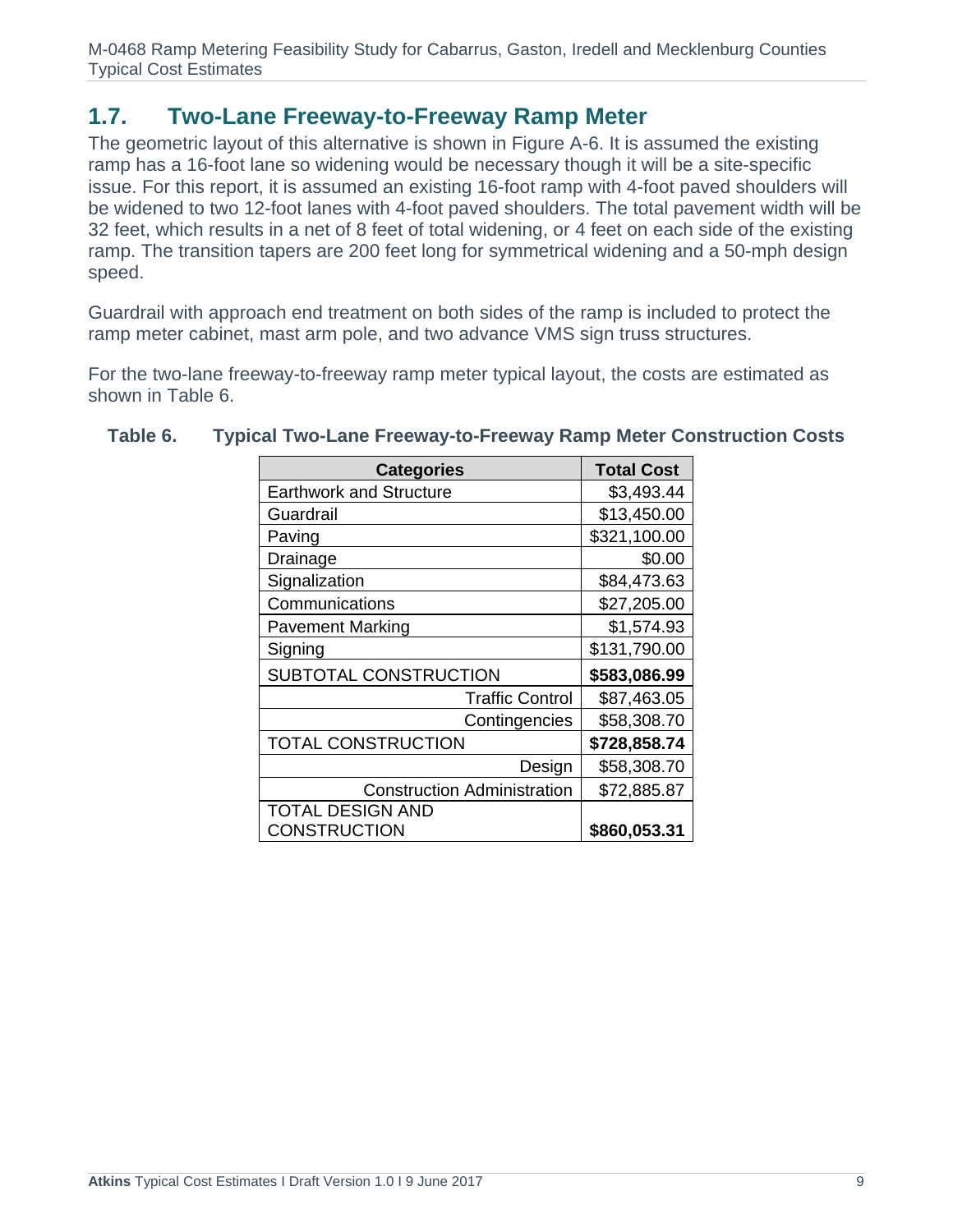### **1.8. Optional Enforcement Features**

Optional enforcement features consist of a paved enforcement area and a downstream-facing enforcement light. These features may be included together or individually.

The geometric design of a paved enforcement area located downstream of the ramp meter is shown in Figure E-1. The paved enforcement parking area is 12 feet wide x 75 feet long, plus transition tapers on each end. The paved surface is approximately 188 square yards. A sign has been included to identify the area.

The enforcement light, also shown in Figure E-1, is an additional 12-inch red signal face facing downstream of the ramp meter, wired to be on at the same time the red indication is on for vehicles, so that a law enforcement officer can monitor when the ramp meter is red. No appreciable additional wiring is needed.

No guardrail costs are included for the paved enforcement area.

Costs for the typical layout that includes both optional enforcement features are estimated in Table 7. The cost of an optional paved enforcement area only (without the enforcement light) would not include the Signalization category. The cost of an optional enforcement light without a paved enforcement area would be the Signalization category only.

| <b>Categories</b>                  | <b>Total Cost</b> |
|------------------------------------|-------------------|
| <b>Earthwork and Structure</b>     | \$0.00            |
| Guardrail                          | \$0.00            |
| <b>Earthwork and Structures</b>    | \$1,138.50        |
| Paving                             | \$6,918.40        |
| Signalization                      | \$1,017.75        |
| <b>Pavement Marking</b>            | \$360.53          |
| Signing                            | \$747.50          |
| SUBTOTAL CONSTRUCTION              | \$10,182.68       |
| <b>Traffic Control</b>             | \$1,527.40        |
| Contingencies                      | \$1,018.27        |
| <b>TOTAL CONSTRUCTION</b>          | \$12,728.34       |
| Design                             | \$1,018.27        |
| <b>Construction Administration</b> | \$1,272.83        |
| TOTAL DESIGN AND CONSTRUCTION      | \$15,019.45       |

**Table 7. Optional Enforcement Features Construction Costs**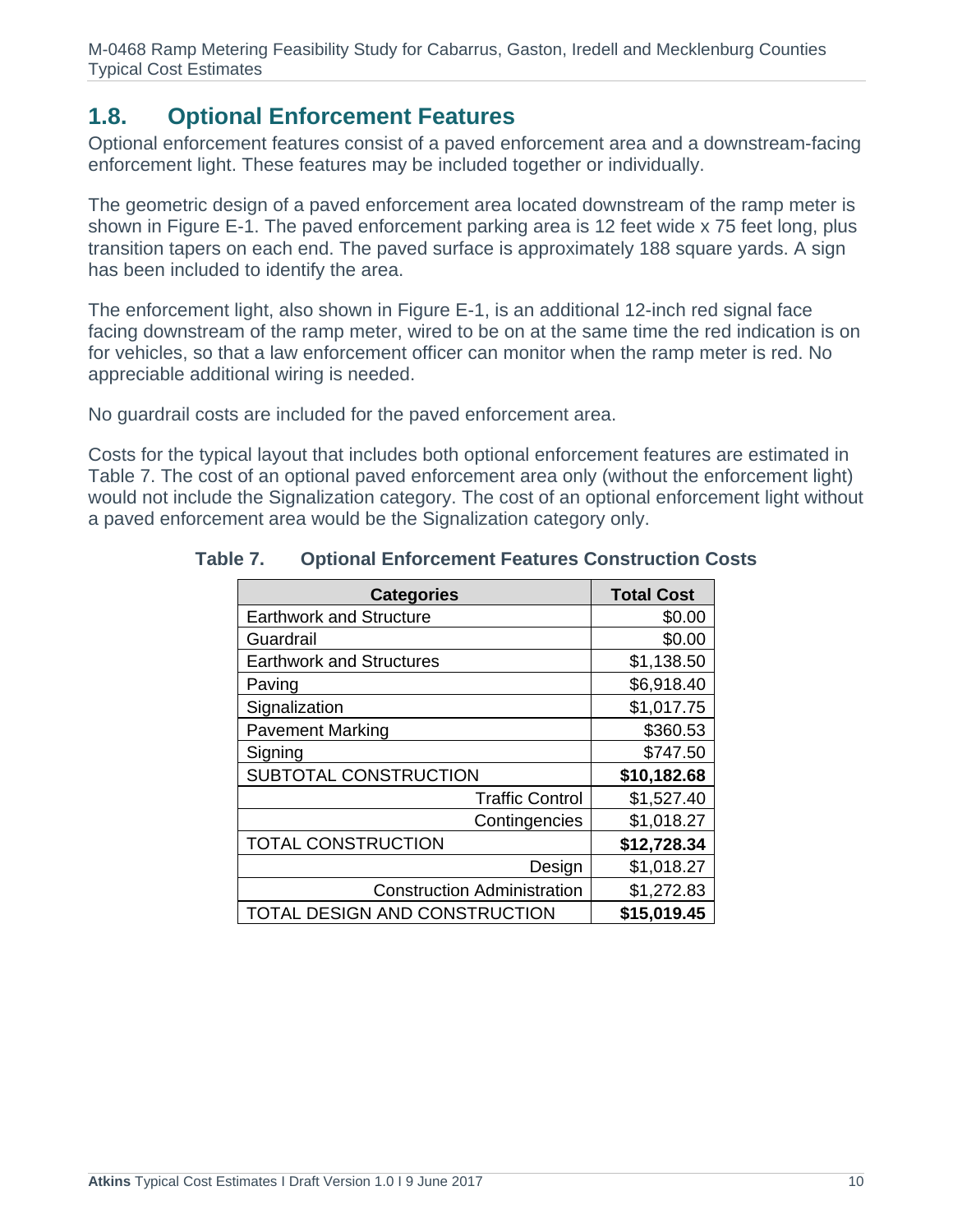# **2. Program Costs**

Program costs include the central software, servers, central communications hardware, integration, training, and firmware costs including installation and calibration.

# **2.1. Central Program Costs**

Central program costs consist of the central software, servers, communications hardware, integration, and training. FDOT, Kansas DOT, GDOT, and a ramp metering vendor provided costs of their ramp metering software. Costs include the queue management algorithms to minimize the potential for ramp queues to back up on the cross streets. Cost estimates are as follows:

| <b>Description</b>                    | <b>Cost</b> |
|---------------------------------------|-------------|
| <b>Central Software</b>               |             |
| Software and Installation             | \$185,000   |
| <b>Driver and Installation</b>        | \$130,000   |
| Integration                           | \$150,000   |
| Training                              | \$25,000    |
| Servers (2)                           | \$35,000    |
| Misc. Central Communications Hardware | \$25,000    |
|                                       |             |
| <b>Cellular Costs</b>                 | \$43,200    |
| <b>Hosting Costs</b>                  | \$18,000    |
| Total                                 | \$611,200   |

**Table 8. Program Costs** 

### **2.2. Firmware Costs**

A vendor quote estimated the firmware the total cost for the controllers at \$131,000 for all 50 sites. Firmware installation and setup is estimated to take 1 day, and calibration is estimated to require 2 days per site.

| <b>Description</b> | <b>Cost</b> | <b>Assumptions</b> |
|--------------------|-------------|--------------------|
| Firmware           | \$2,273     |                    |
| Installation       | \$1,000     |                    |
| Calibration        | \$2,016     | 2 days per site    |
| <b>Total</b>       | \$5,300     |                    |

**Table 9. Firmware Costs per Site**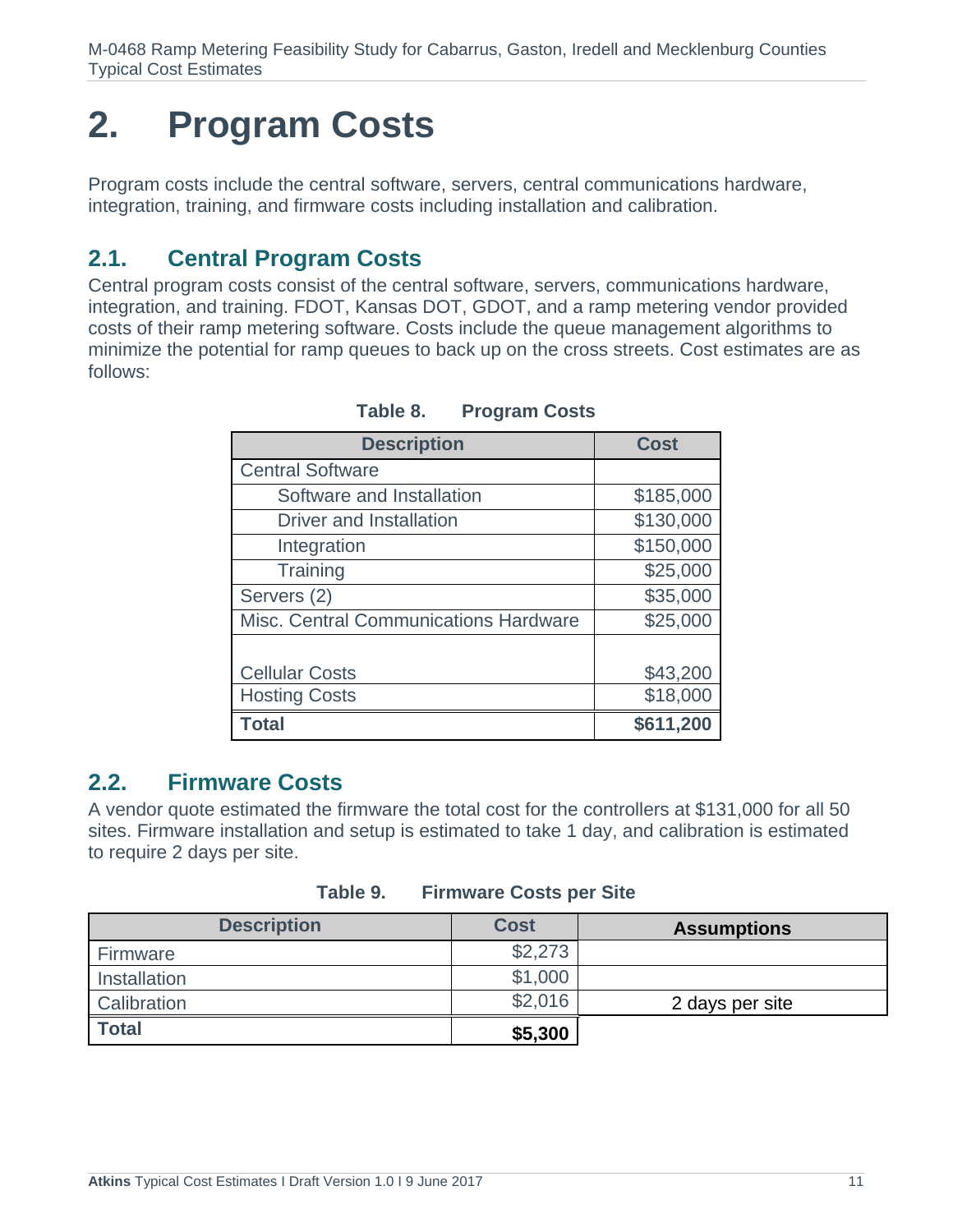### **2.3. Maintenance**

Poles, cabinets, and other equipment for ramp meters have essentially the same maintenance cost as is found in a typical traffic signal. Kansas DOT and GDOT provided an estimate of their annual maintenance costs. Data available through project reports and evaluation studies provided additional data points, although many of those costs are unusually low and not well defined concerning what is or is not included, even after adjusting to present-day costs. Based on an average of Kansas and GDOT's costs, the estimated cost of annual scheduled (preventative) maintenance and unscheduled repairs is \$7,500 per site. This cost includes labor, equipment, and parts.

In addition, \$28,000 per year has been included for software support on the advice of FDOT, Kansas DOT, and a ramp metering vendor.

# **2.4. Operations**

Operations costs consist of the cost to monitor the ramp meters from the Metrolina Regional Transportation Management Center (MRTMC), respond to timing issues, and perform periodic adjustments in the operational parameters and management time. Based on information from Kansas DOT and GDOT, approximately 24 hours per site per year are spent monitoring and responding to timing type issues, which equates to:

2 engineers  $x\,60,000$ /each/167 = \$720 per site per year.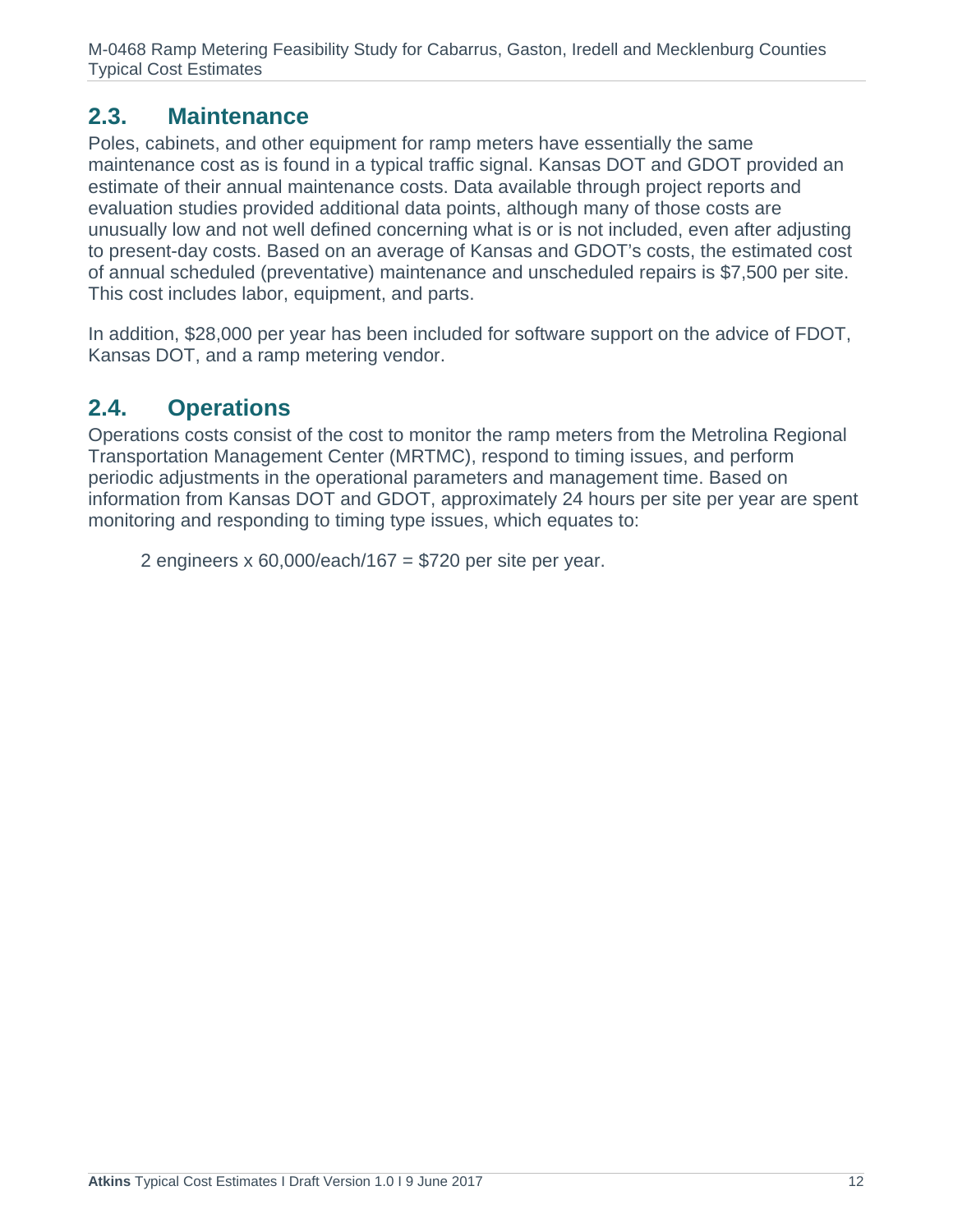# **Appendices**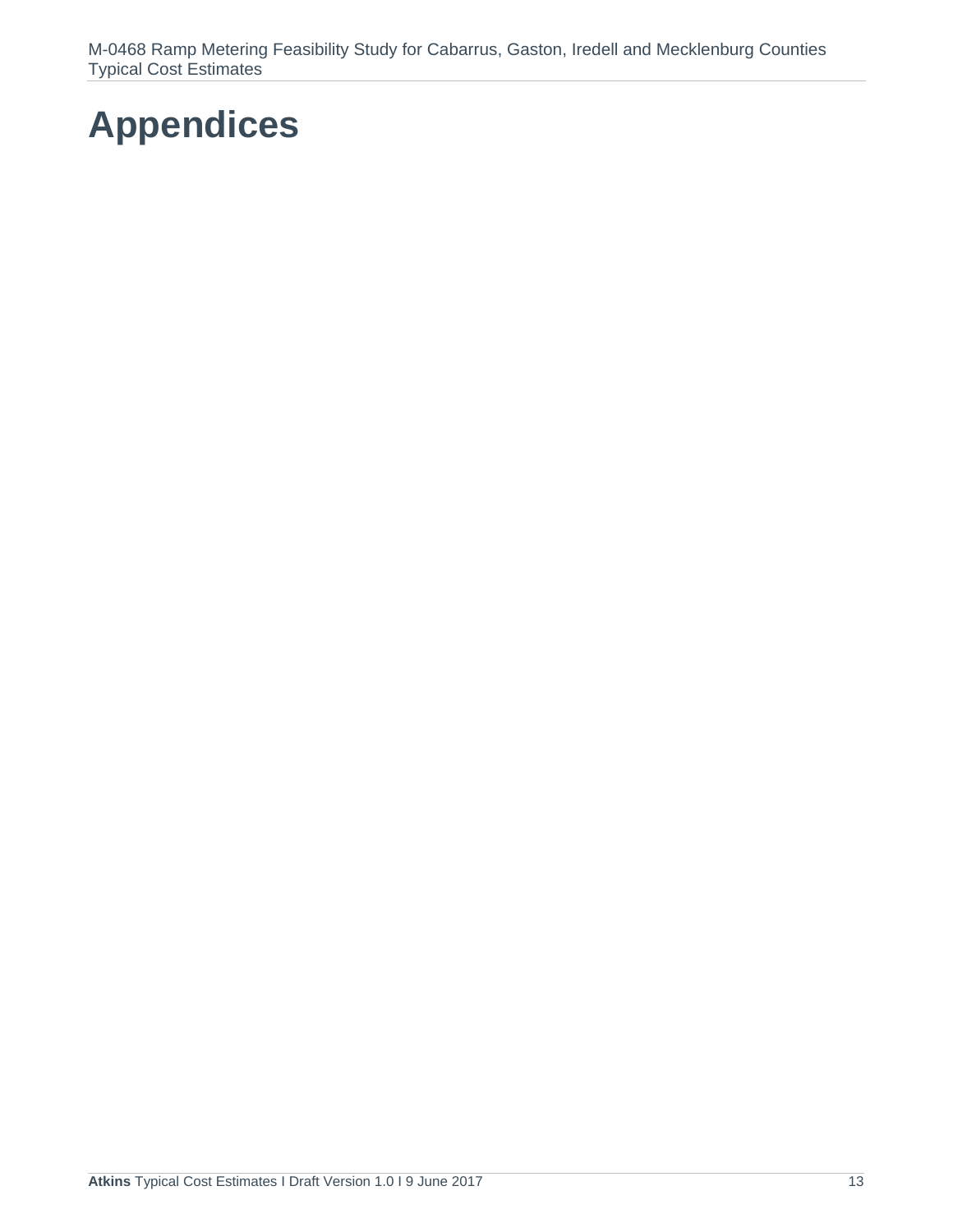**Appendix A – Typical Ramp Meter Layouts**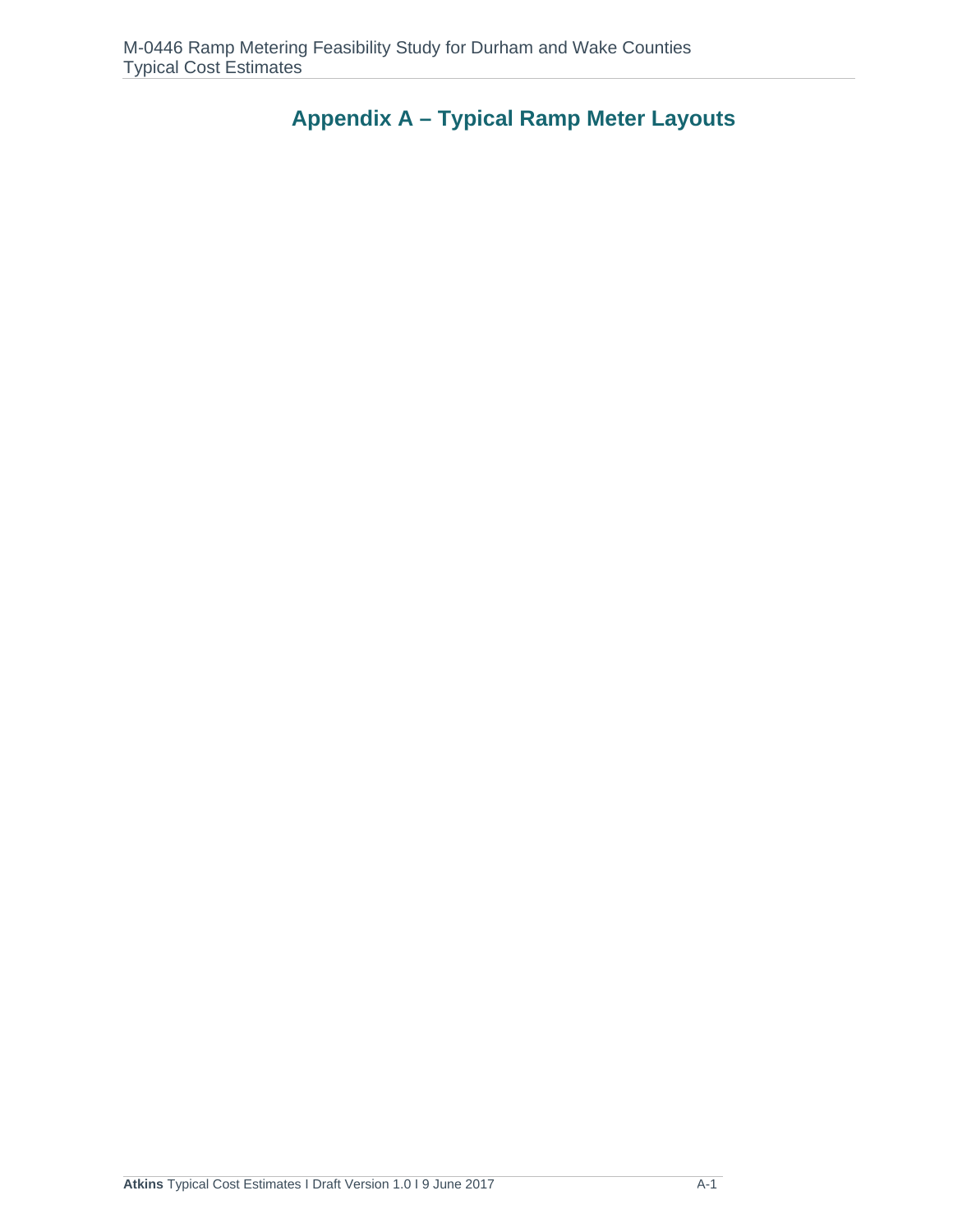# **Figure A-1: Single Lane Ramp Meter Overview**

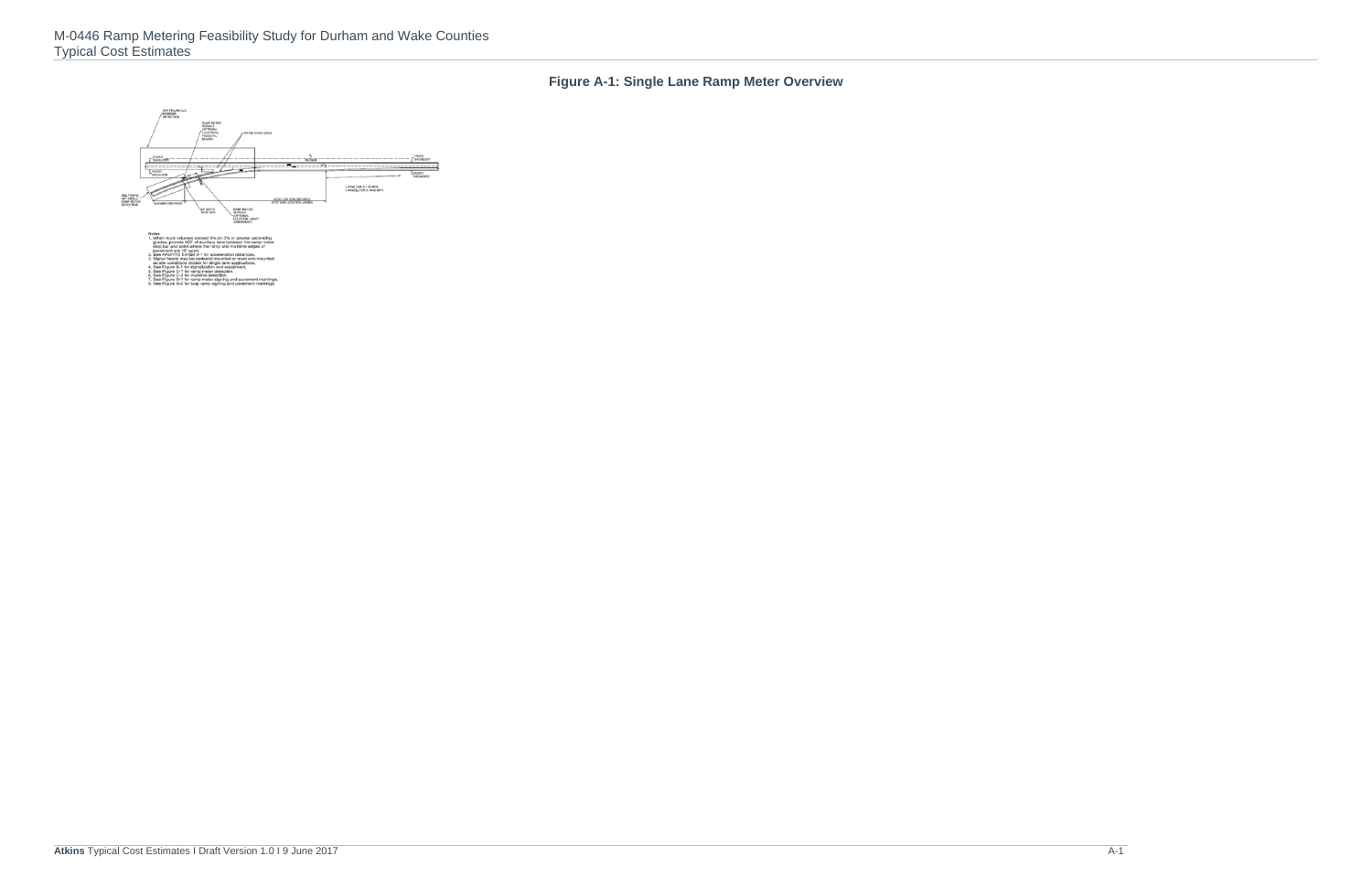# **Figure A-2: Two Lane Ramp Meter Overview**

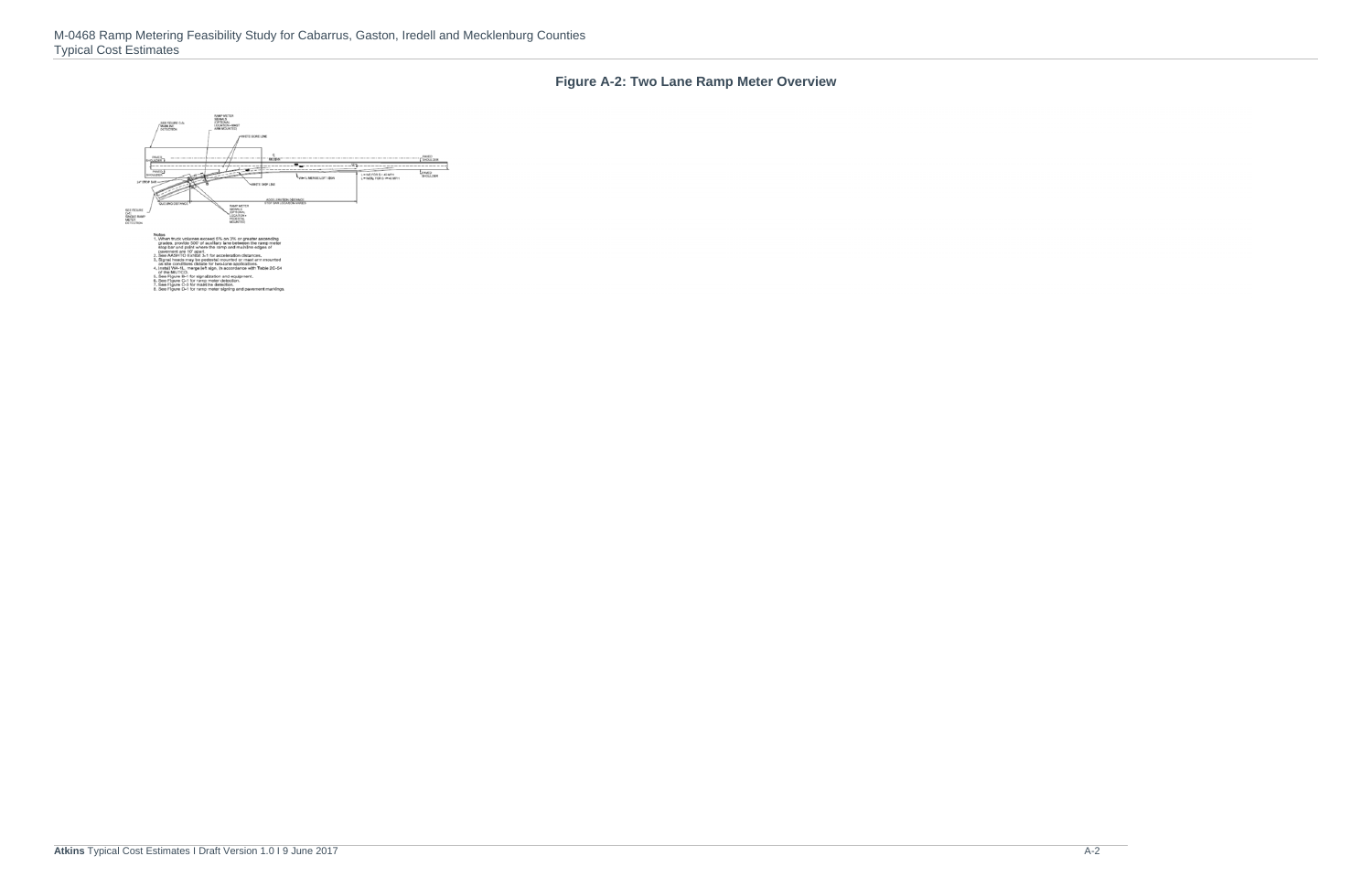A-3

#### **Figure A-3: Three Lane Ramp Meter Overview**

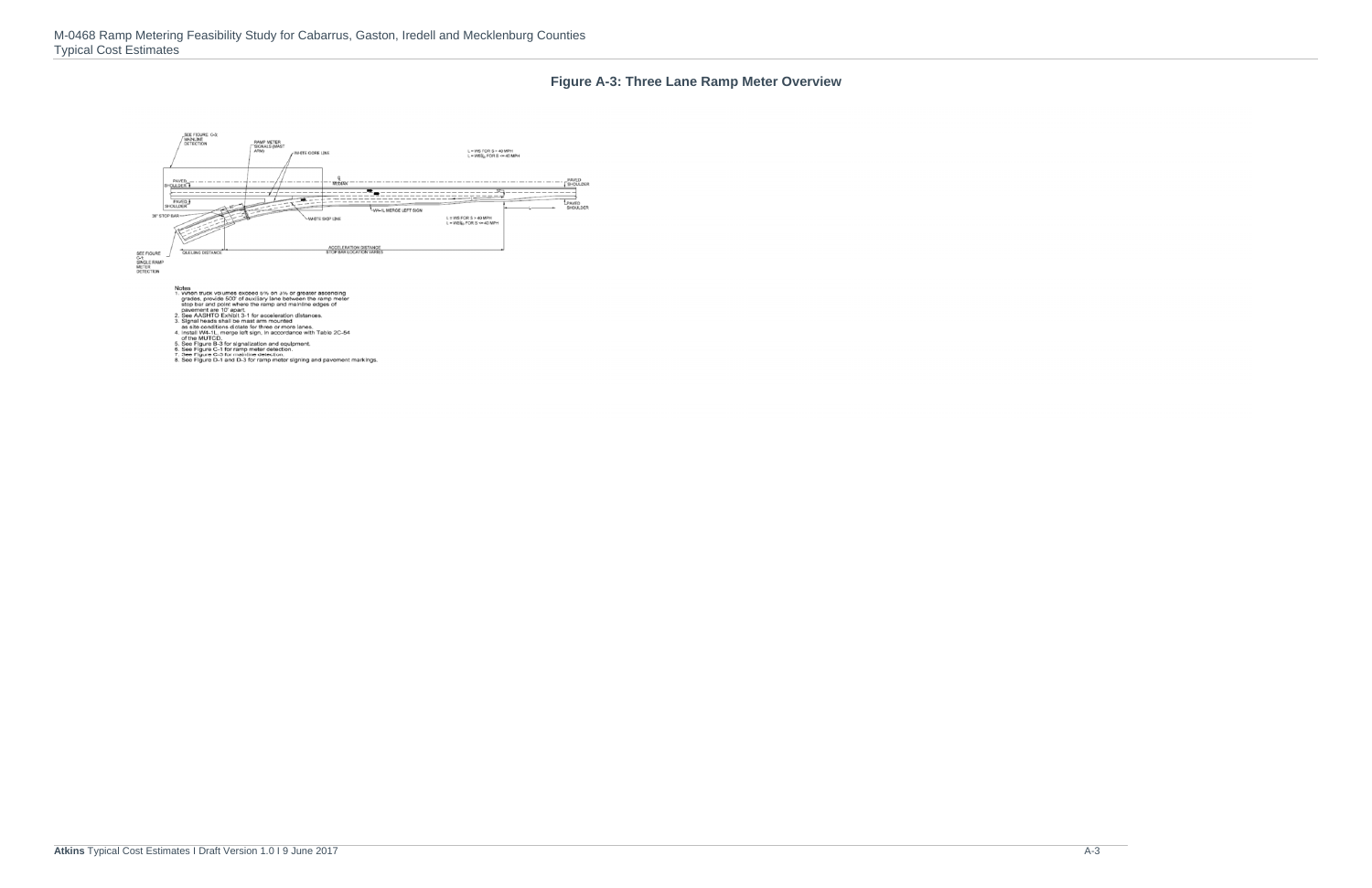**Figure A-4: Single Lane Ramp Meter with Transit Bypass Overview** 

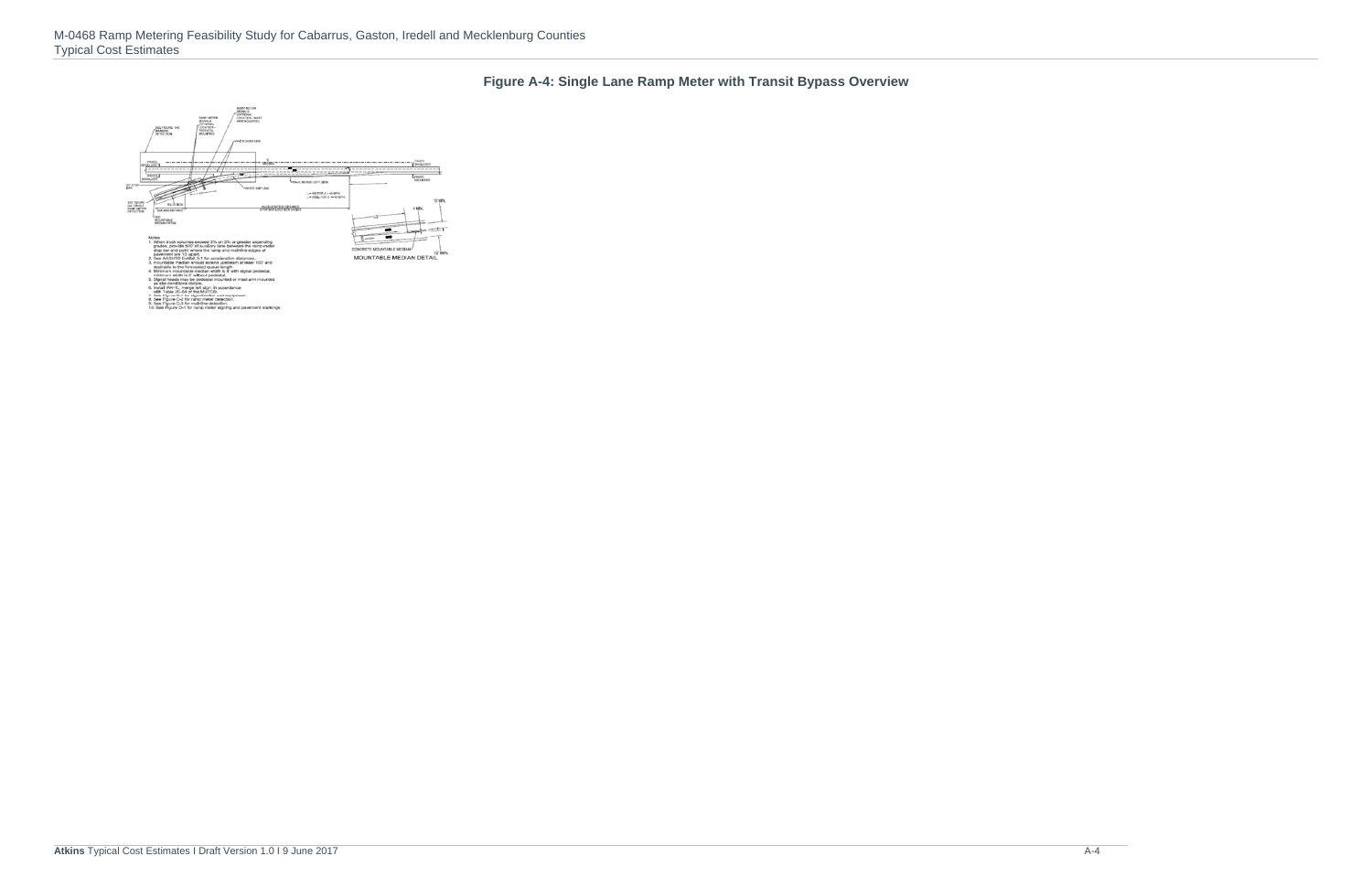A-5

**Figure A-5: Single Lane Freeway to Freeway Ramp Meter Overview** 

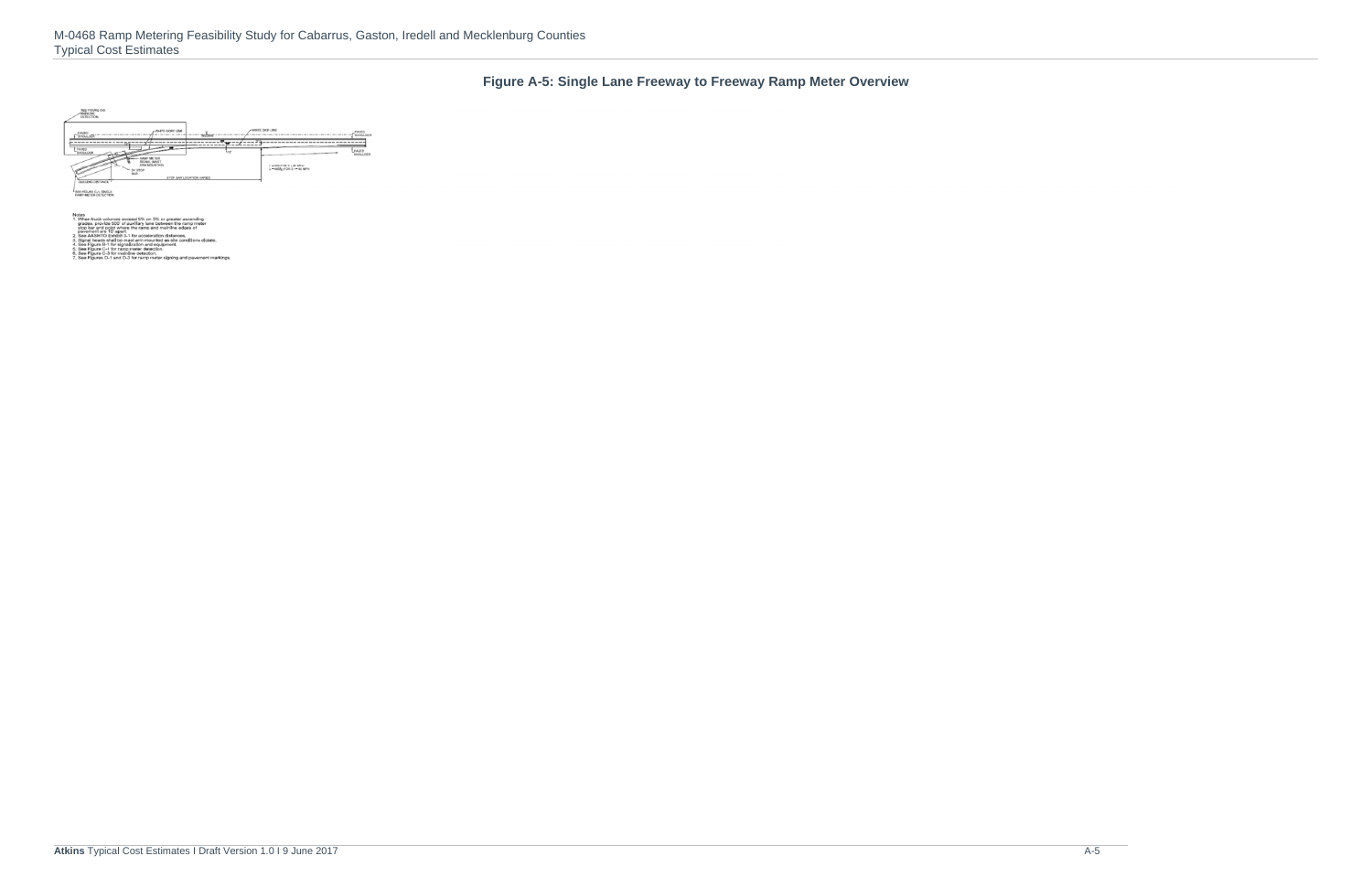#### **Figure A-6: Two Lane Freeway to Freeway Ramp Meter Overview**

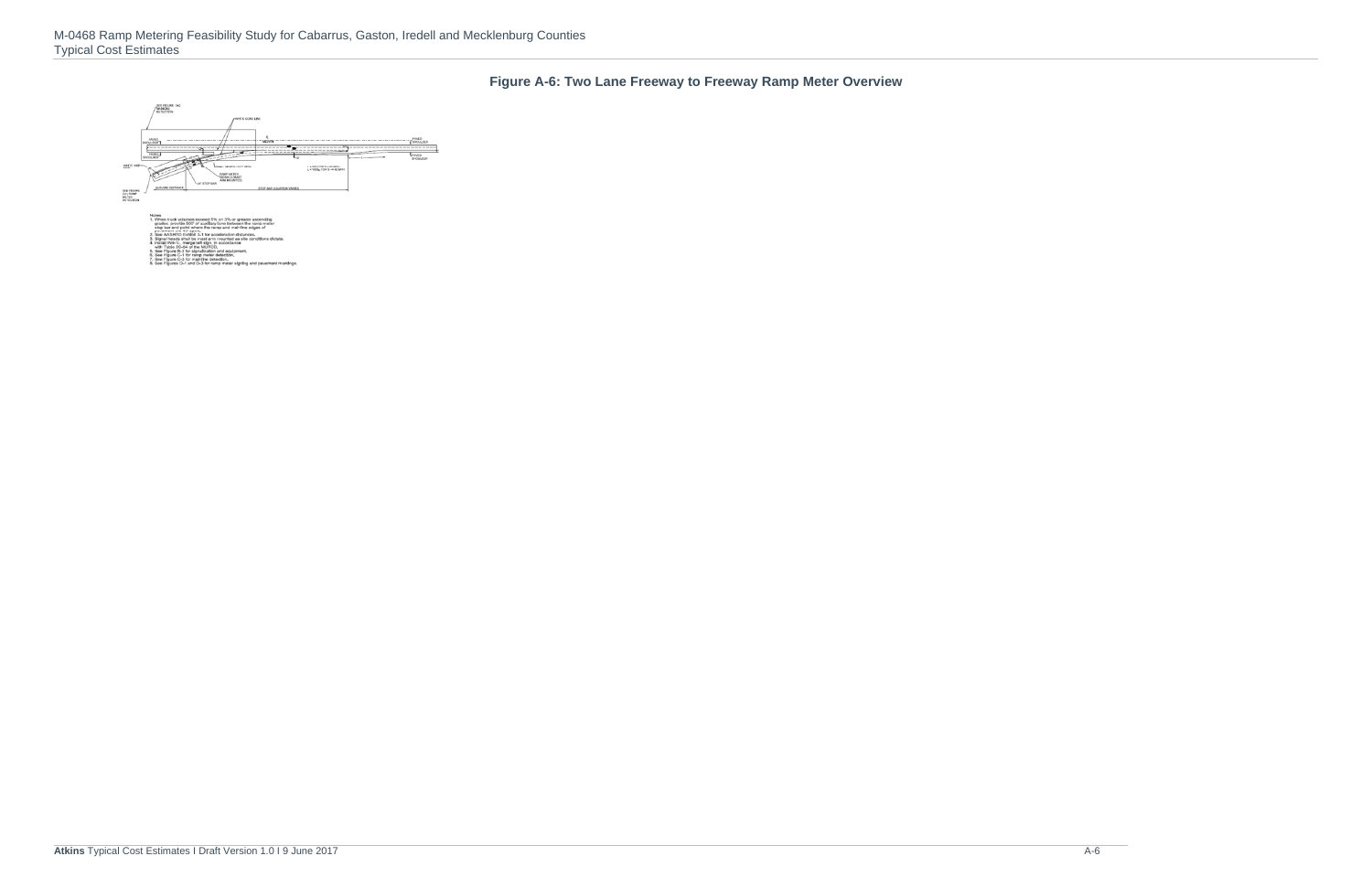**Appendix B: Signal Head and Equipment Layouts**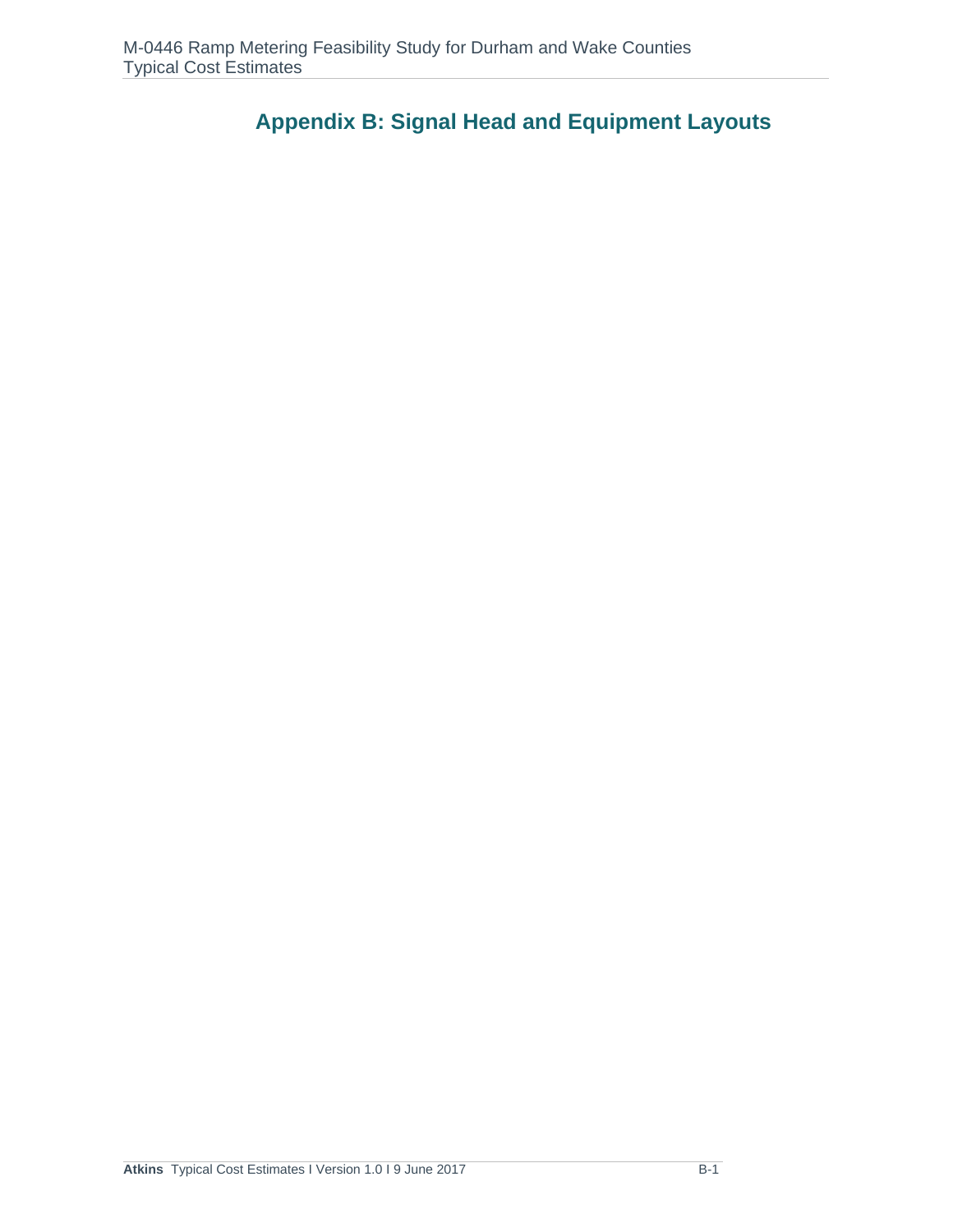#### **Figure B-1: Single Lane Ramp Meter Signalization and Equipment Layout**

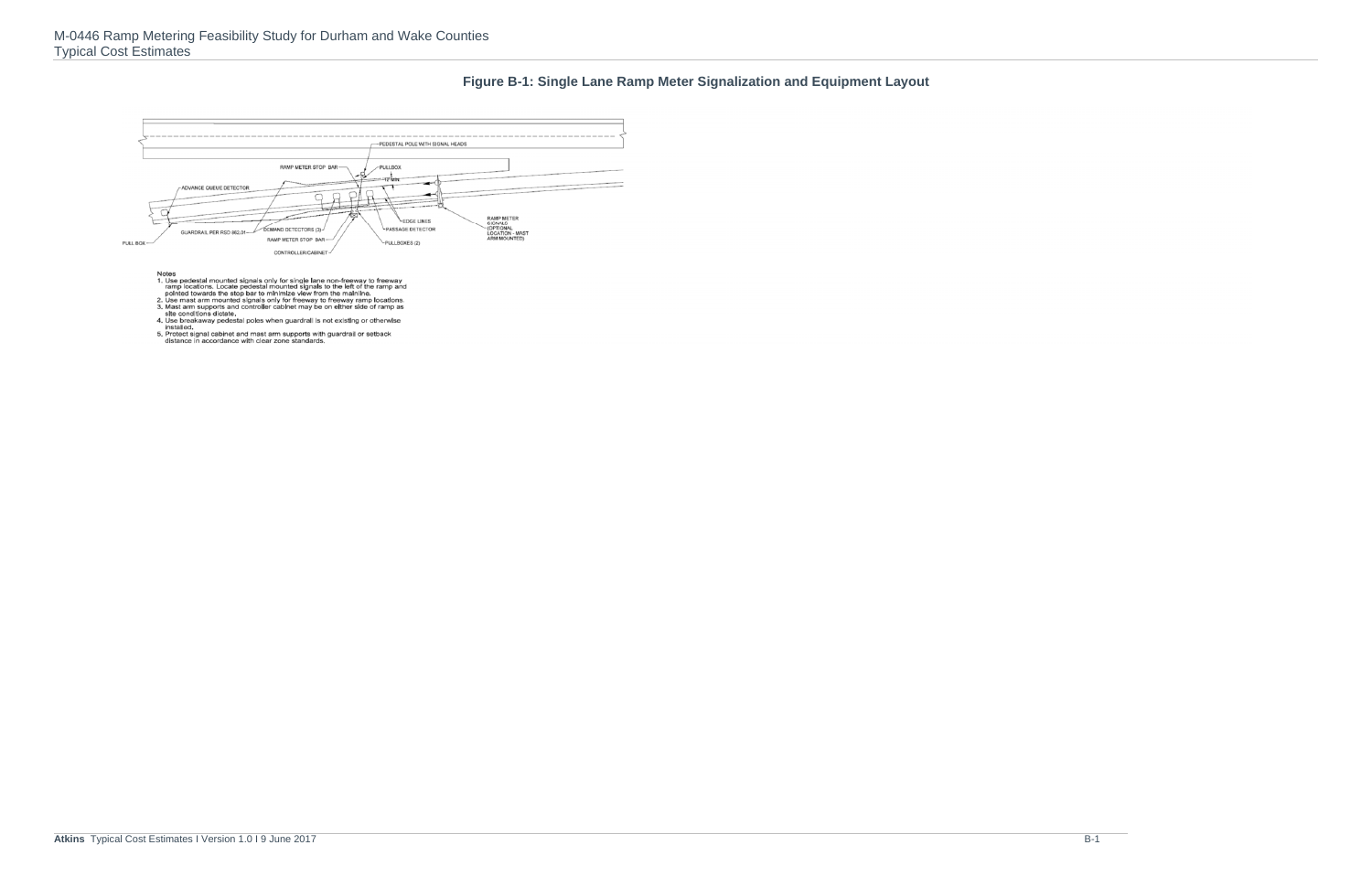



#### **Notes**

- 1. Use pedestal mounted signals only for single lane non-freeway to freeway ramp locations.
- 2. Locate pedestal mounted signals to the left of the ramp and pointed towards the stop bar to minimize view from the mainline.
- 3. Protect signal pedestal and cabinet with guardrall or setback distance in accordance with clear zone standards
- 4. Use breakaway pedestal poles when guardrall is not existing or otherwise Installed.
- 5. Protect signal cabinet and mast arm supports with guardrall or setback distance in accordance with clear zone standards.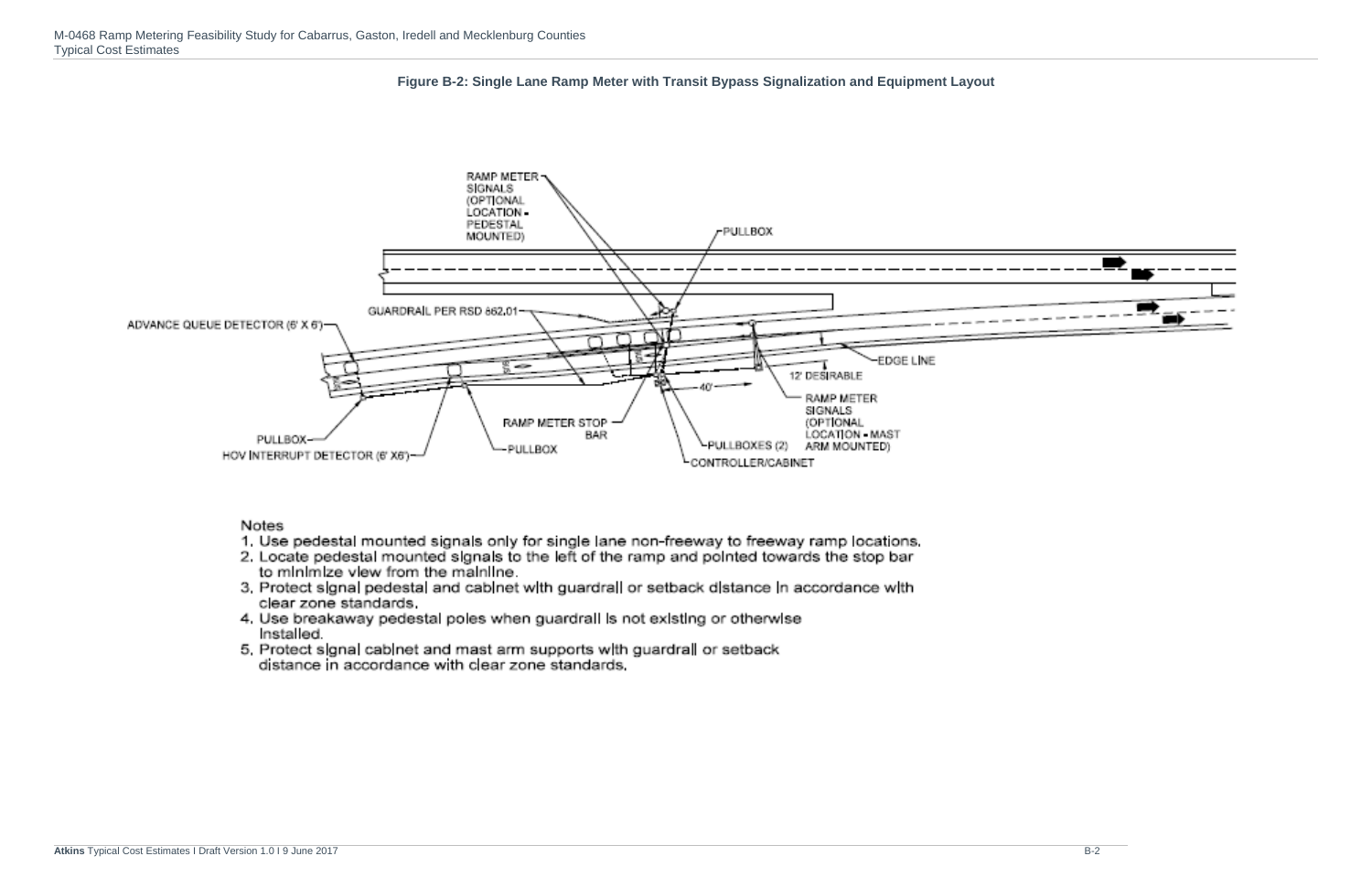

**Figure B-3: Two Lane Ramp Meter Signalization and Equipment Layout**

#### Notes

- 1. Use pedestal mounted signals for single and two lane non-freeway to freeway ramp locations. Locate pedestal mounted signals to the left of the ramp and pointed towards the stop bar to minimize view from the mainline.
- 2. Use mast arm mounted signals only for two lane or freeway to freeway ramp locations.<br>3. Mast arm supports and controller cabinet may be on either side of ramp as
- site conditions dictate.
- 4. Use breakaway pedestal poles when guardrail is not existing or otherwise Installed.
- 5. Protect signal cabinet and mast arm supports with guardrall or setback distance in accordance with clear zone standards.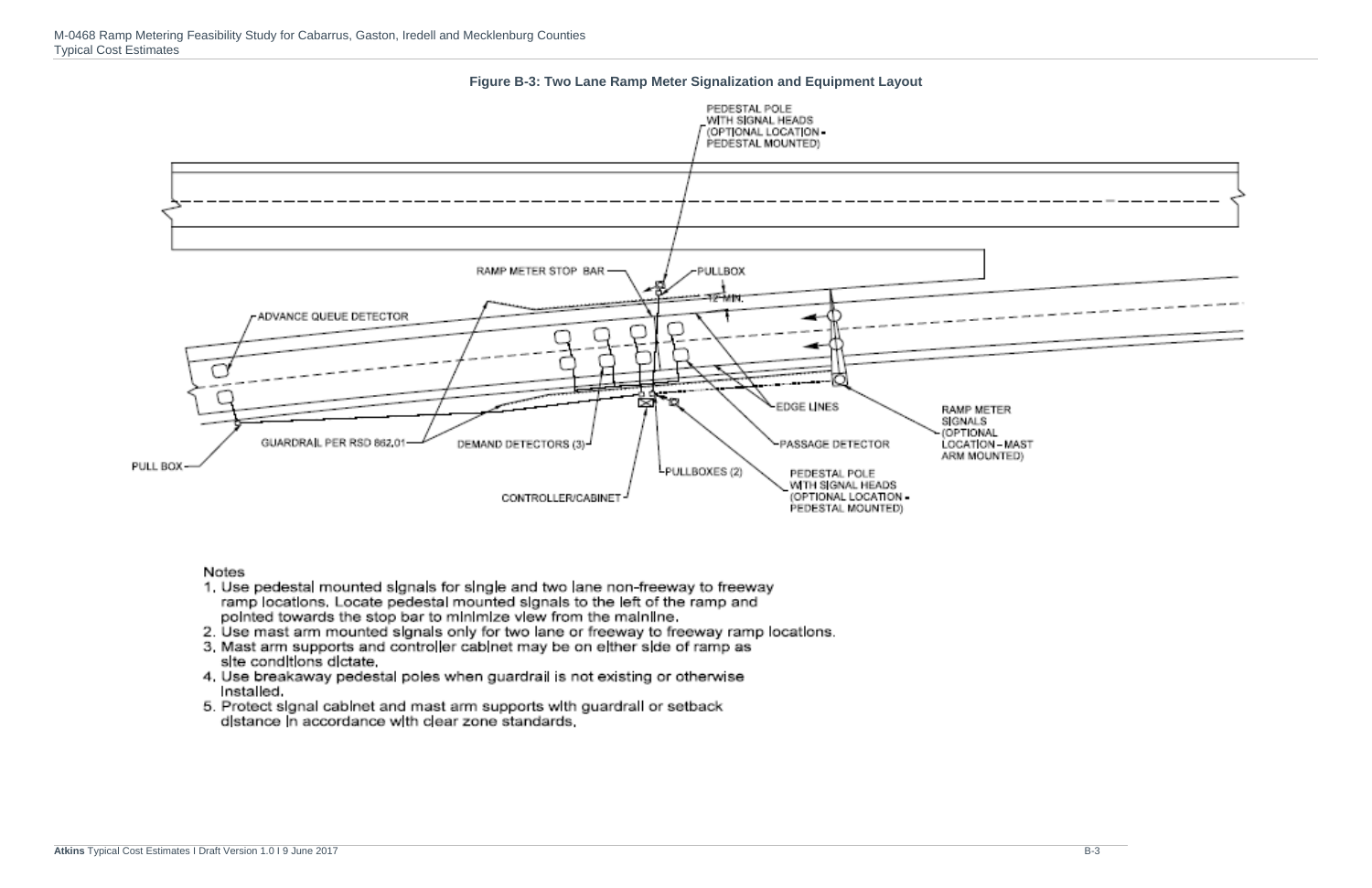# **Figure B-4: Freeway-to-Freeway Ramp Meter Signalization and Equipment Layout**

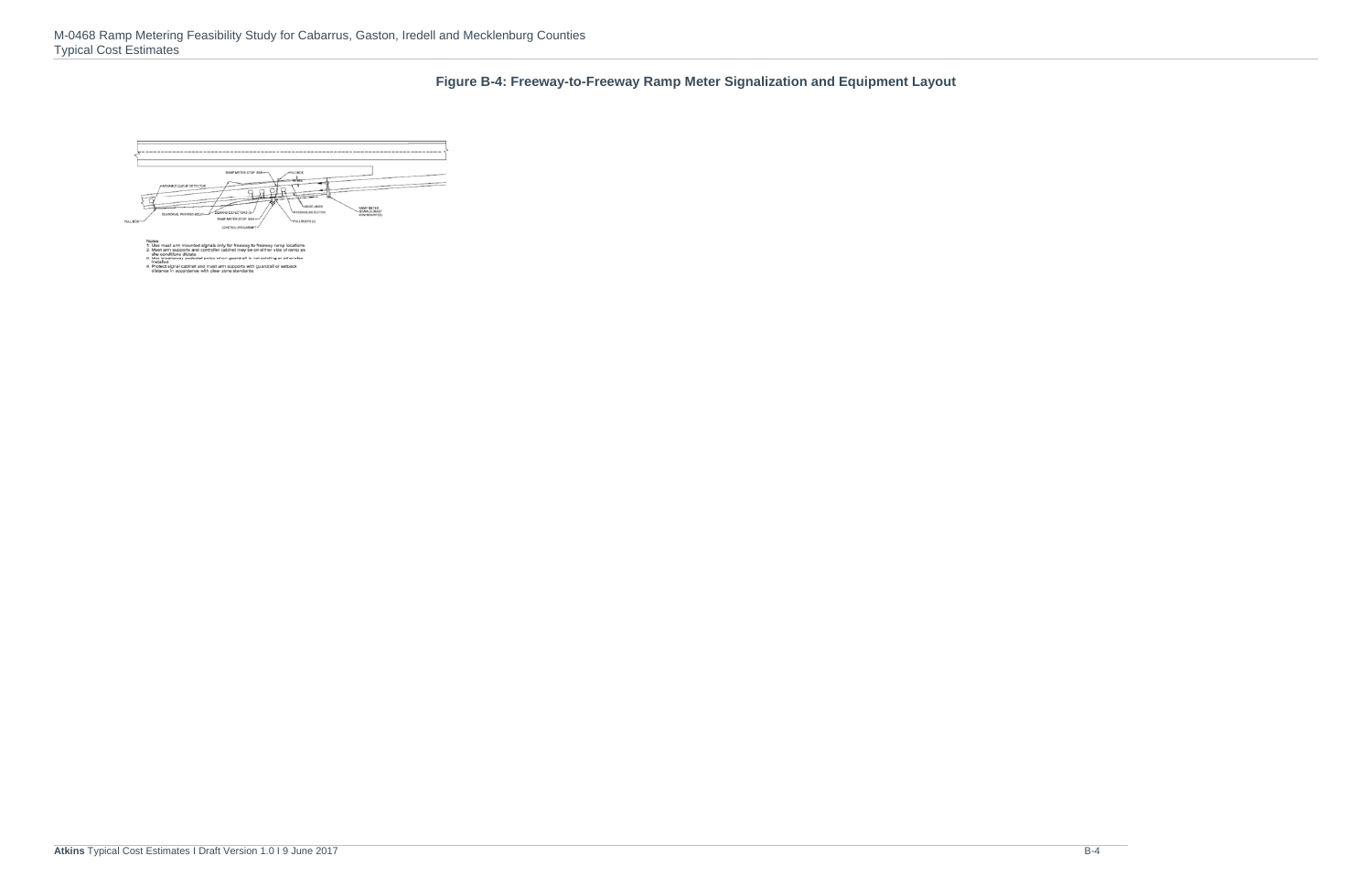**Appendix C: Ramp and Mainline Detection Layouts**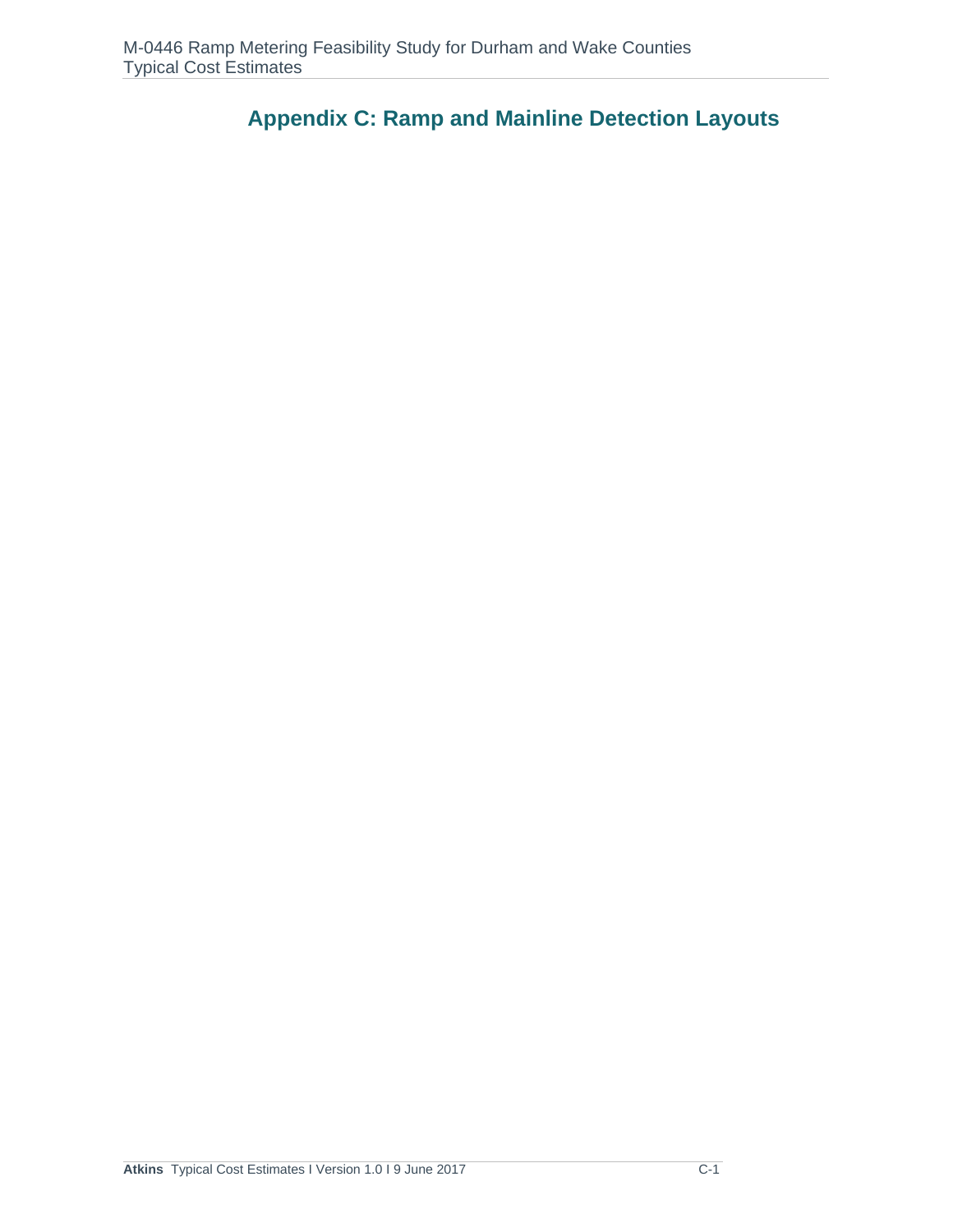# **Figure C-1: Single Lane Ramp Meter Detection**

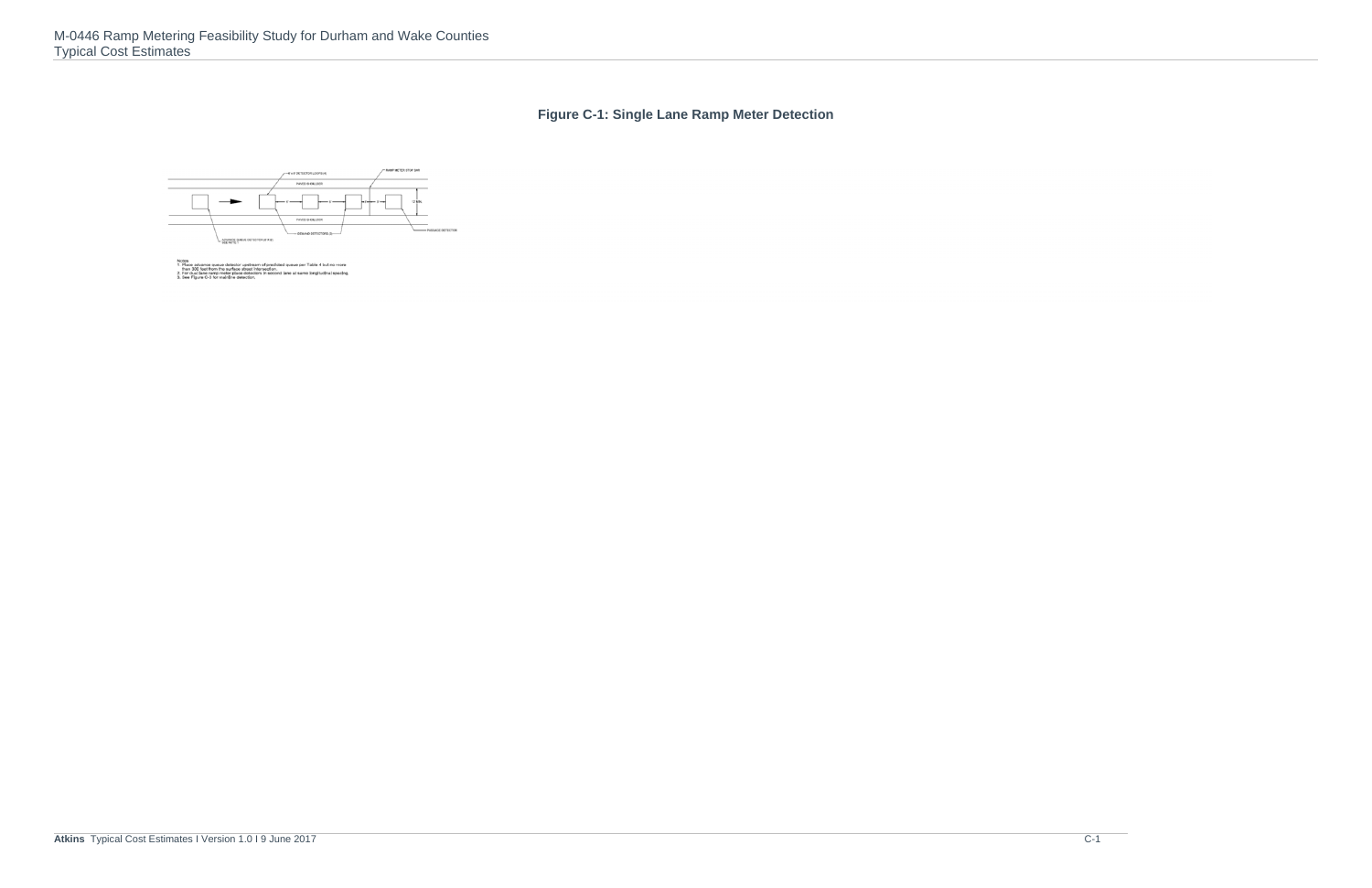



#### Notes

- Place advance queue detector upstream of predicted queue per Table 4 but no more than 300 feet from the surface street 1. intersection.
- For dual lane ramp meter place detectors in second lane at same longitudinal spacing.  $2.$
- $3.$ See Figure C-3 for mainline detection.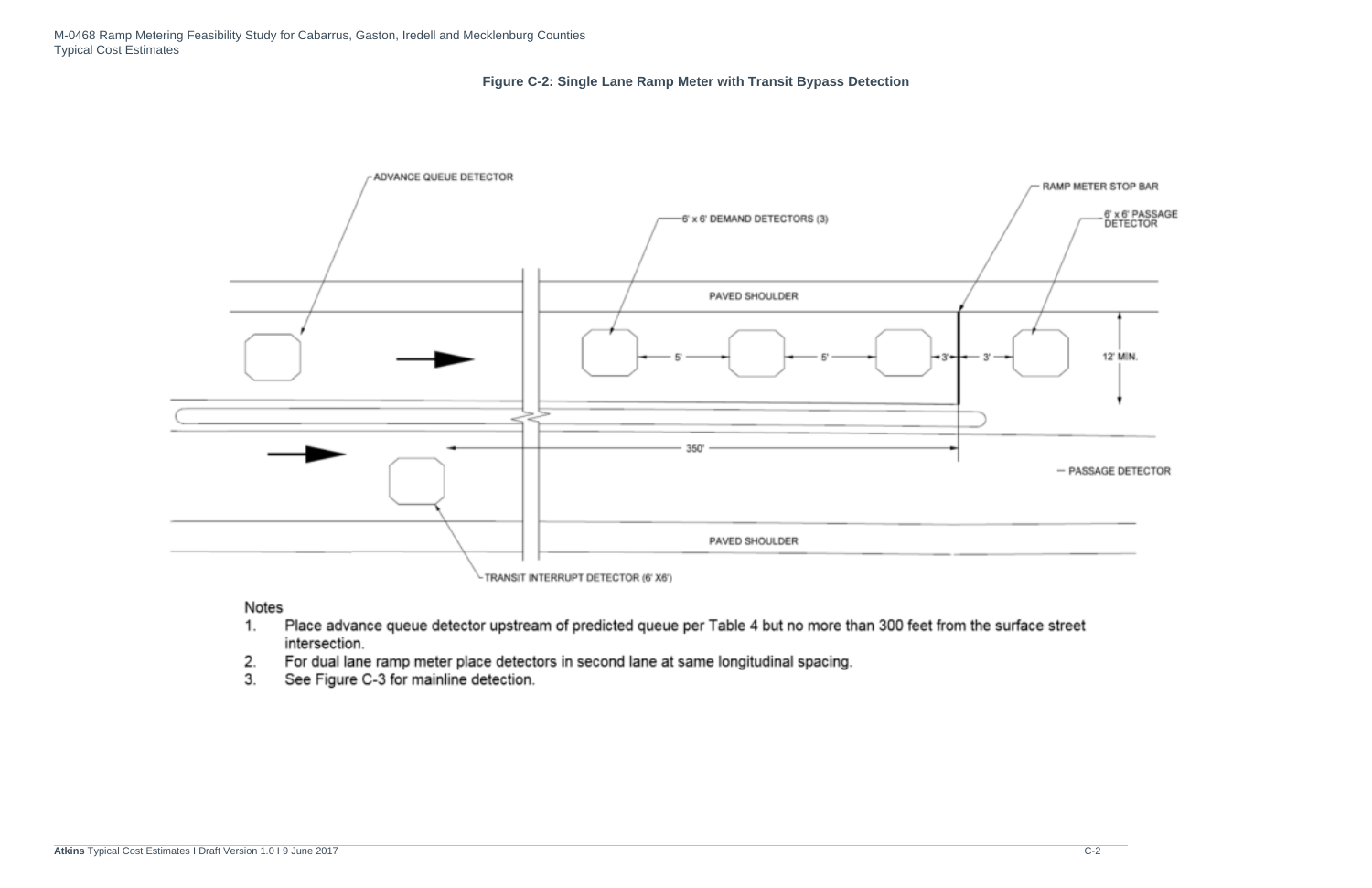**Figure C-3: Mainline Detection** 

4 **RAMP METER** 

1. See Figu recorr<br>sign s<br>suljus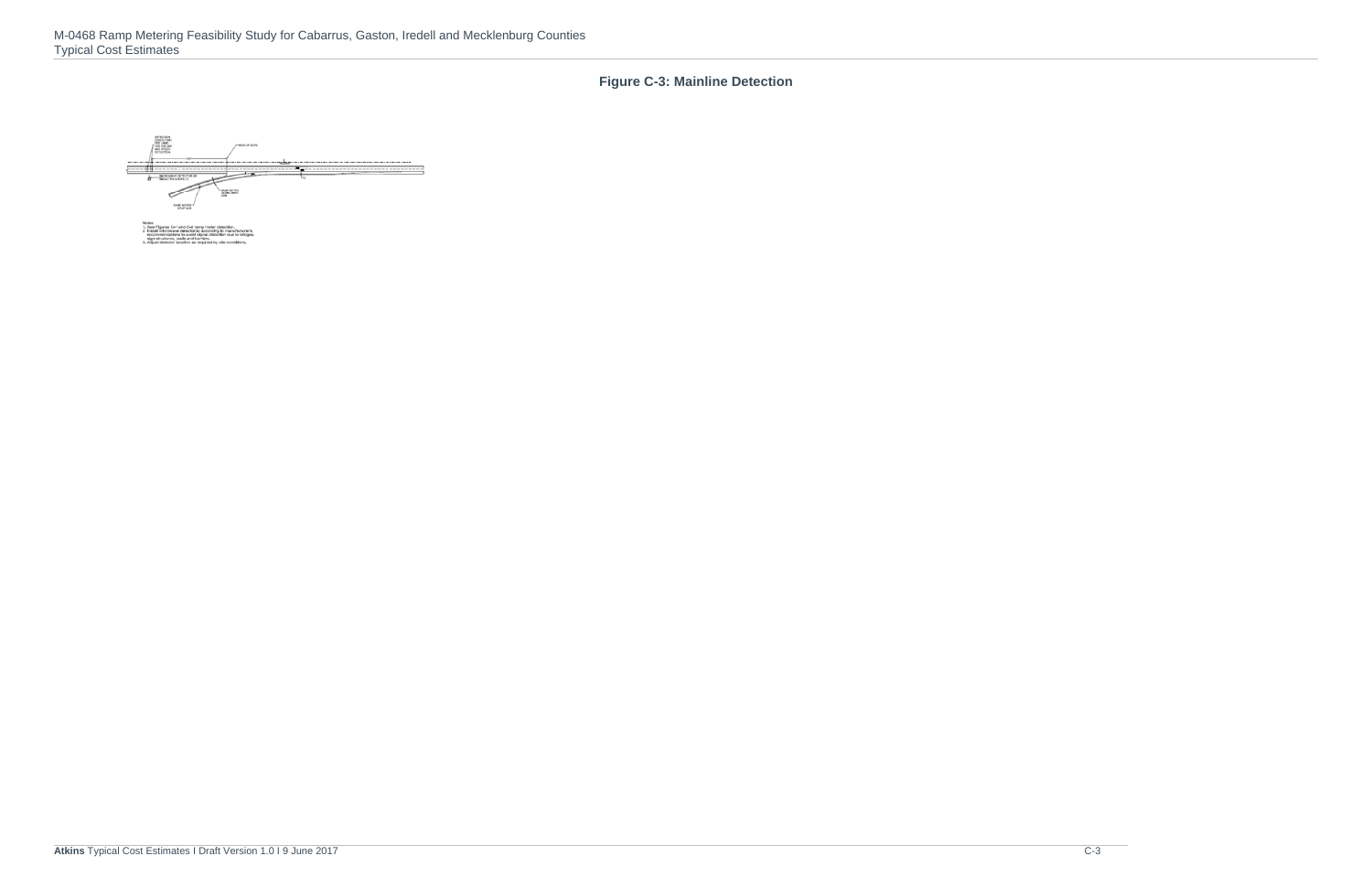**Appendix D: Typical Ramp Meter Signing Layouts**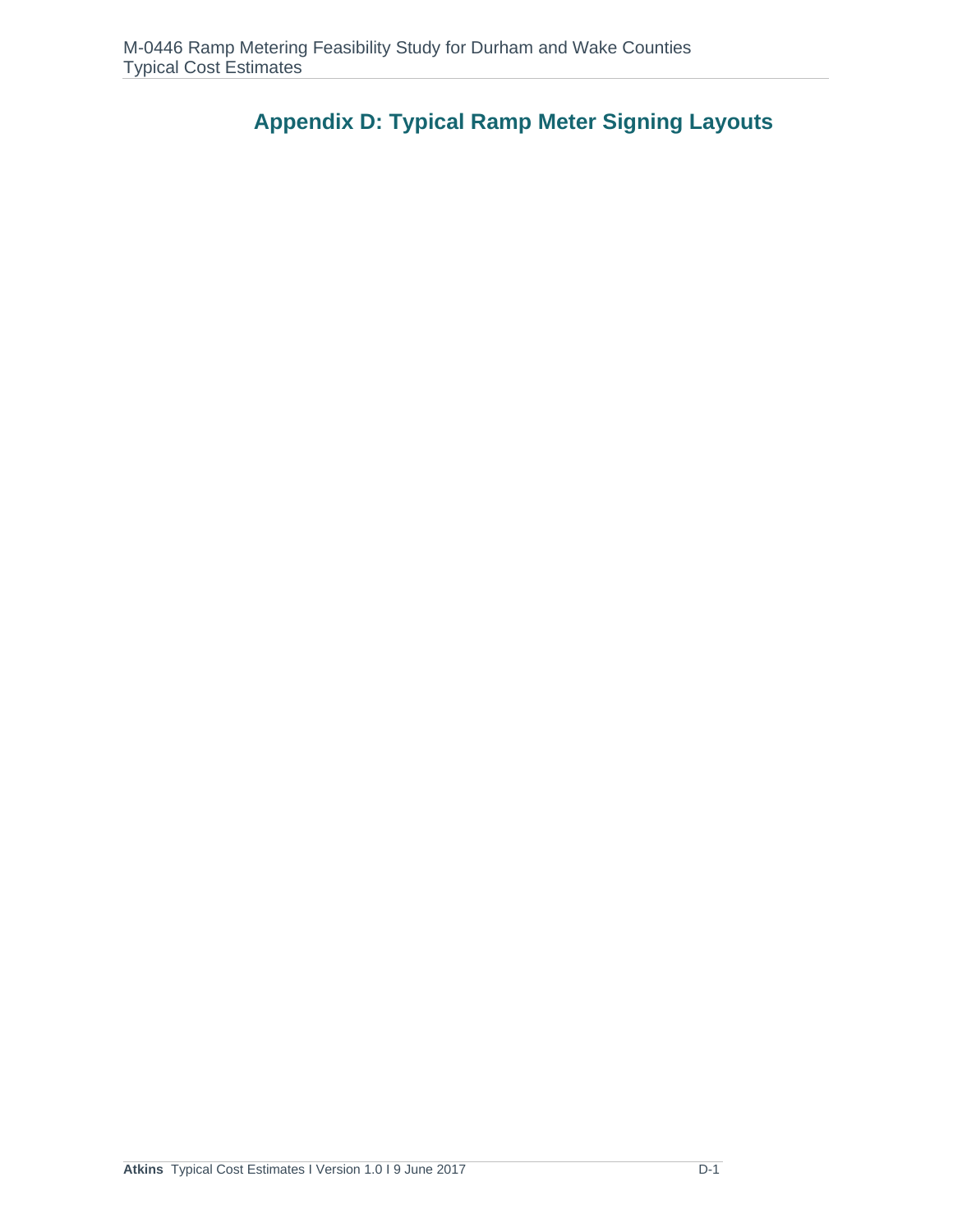**Figure D-1: Non-Freeway to Freeway Ramp Meter Signing and Pavement Markings** 

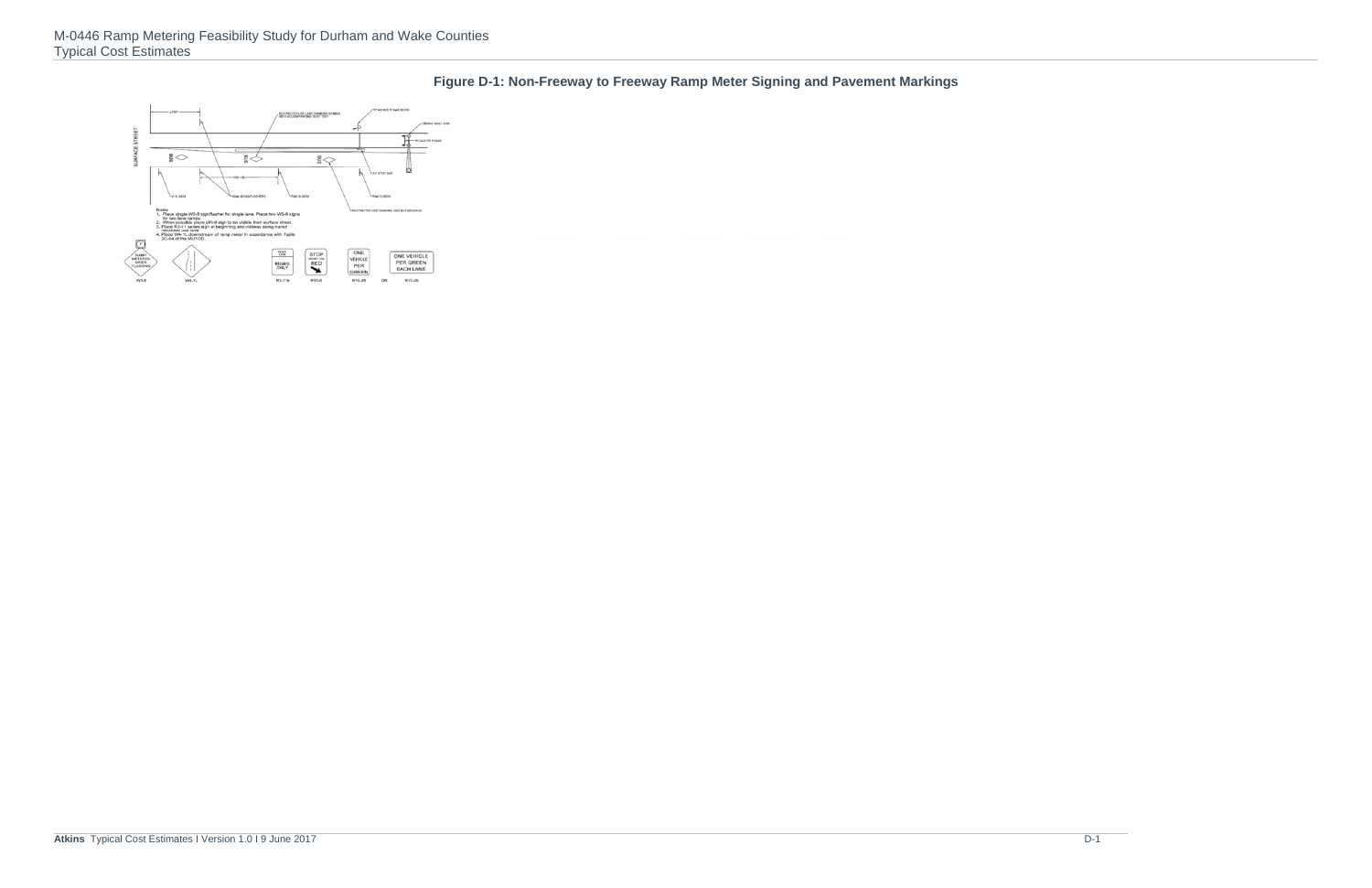**Figure D-2: Single Lane Loop Ramp Meter Signing and Pavement Markings** 

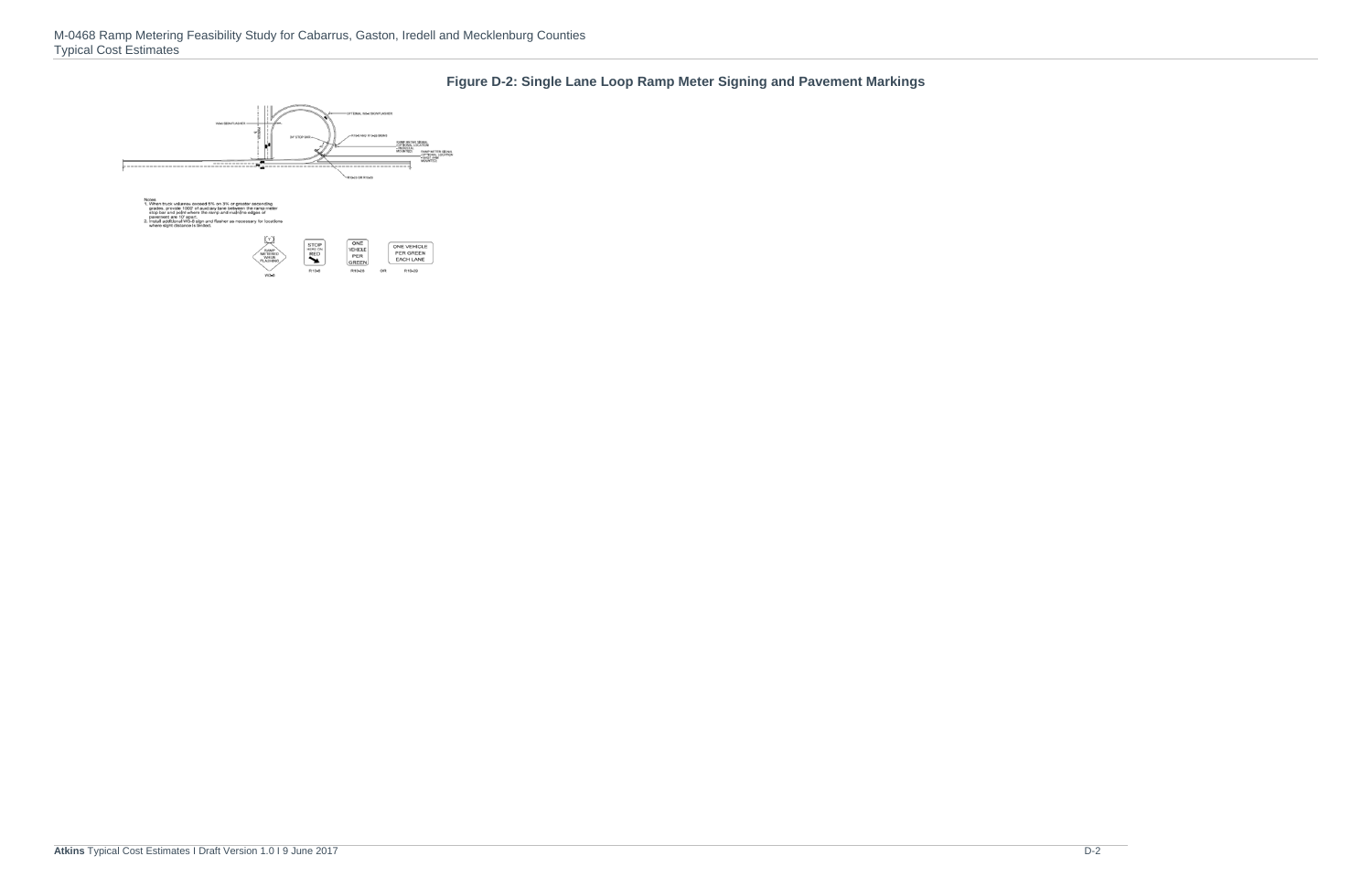**Figure D-3: Freeway to Freeway Ramp Meter Signing and Pavement Markings** 

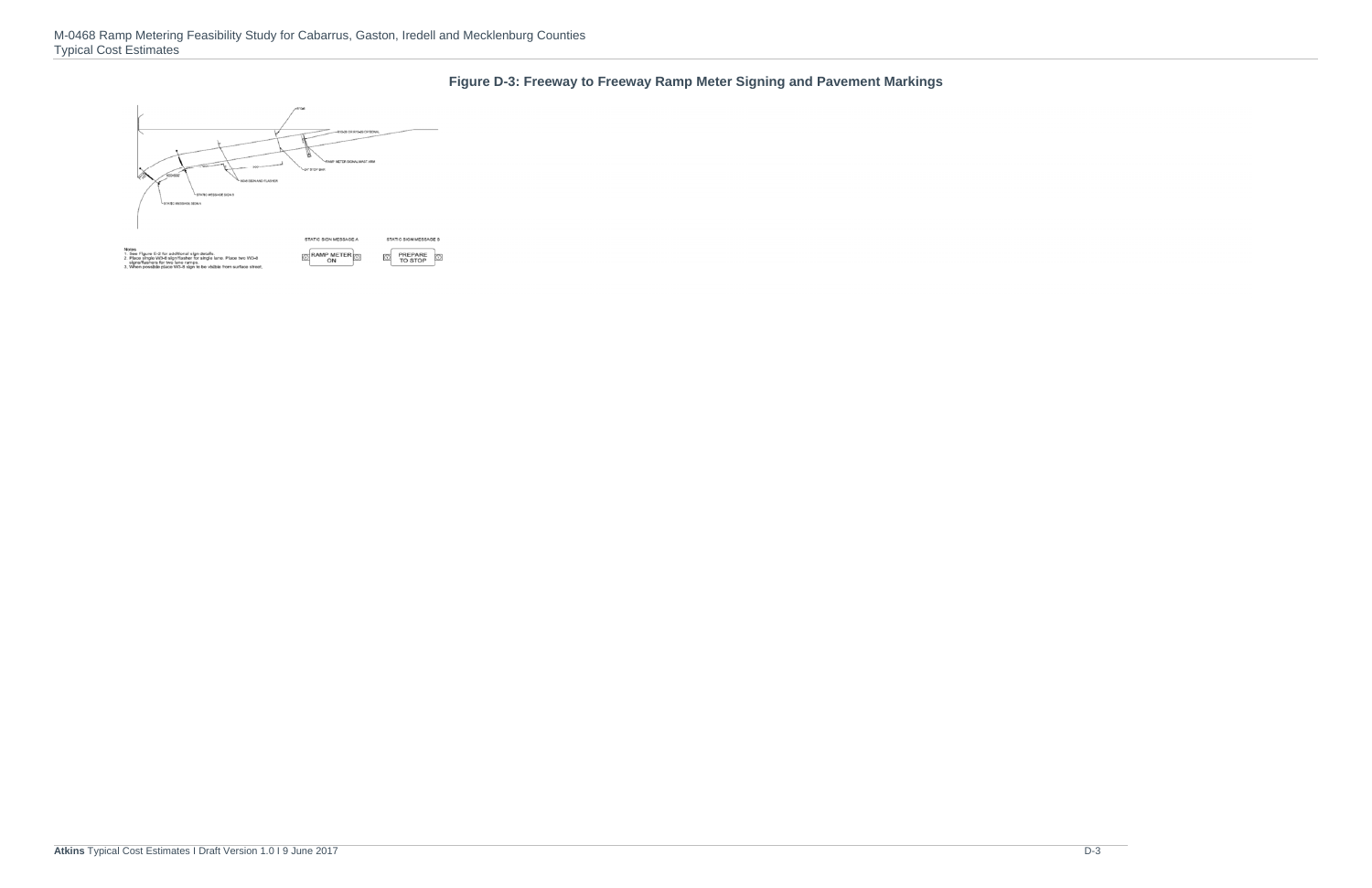**Appendix E: Optional Enforcement Features**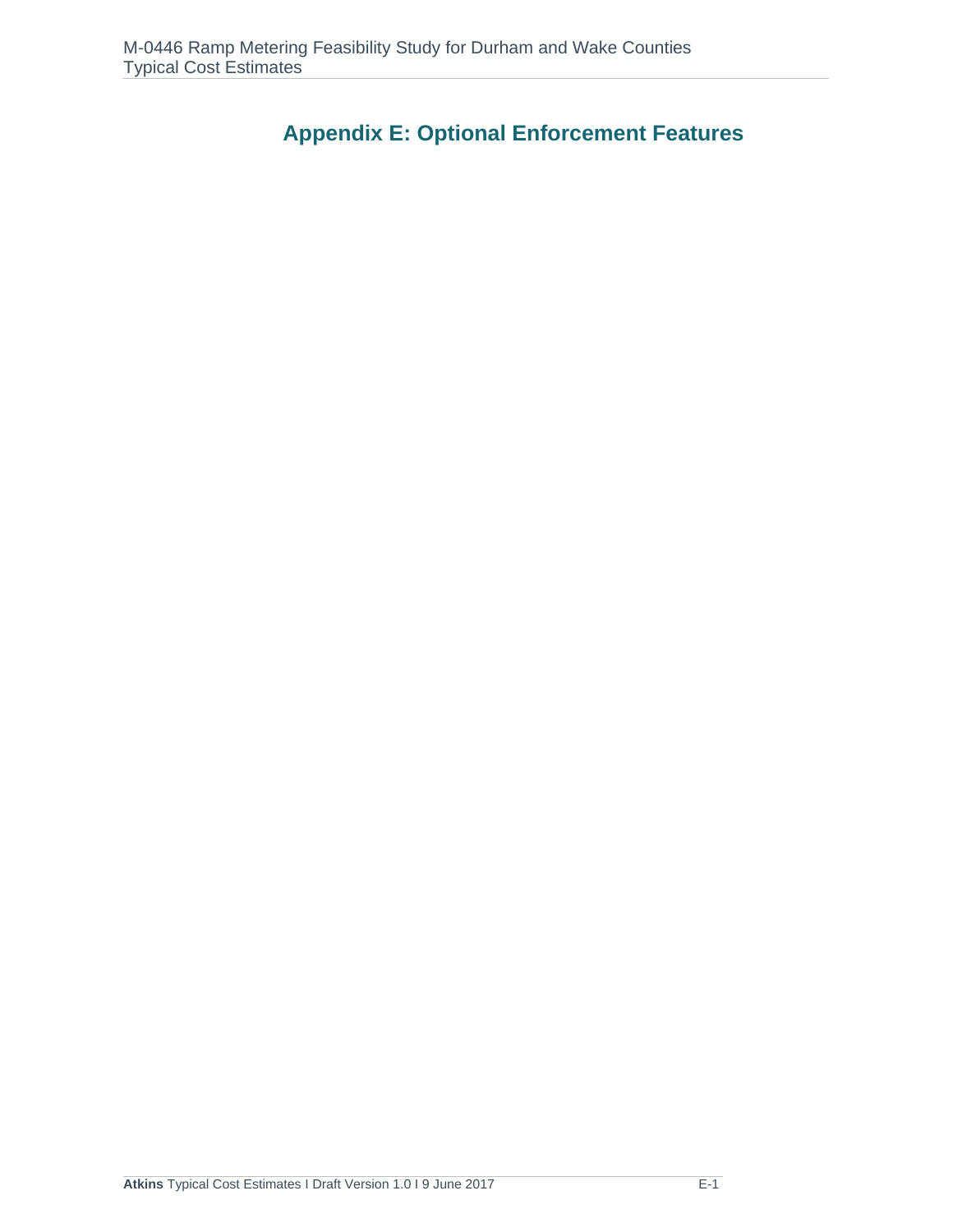#### **Figure E-1: Optional Enforcement Features**

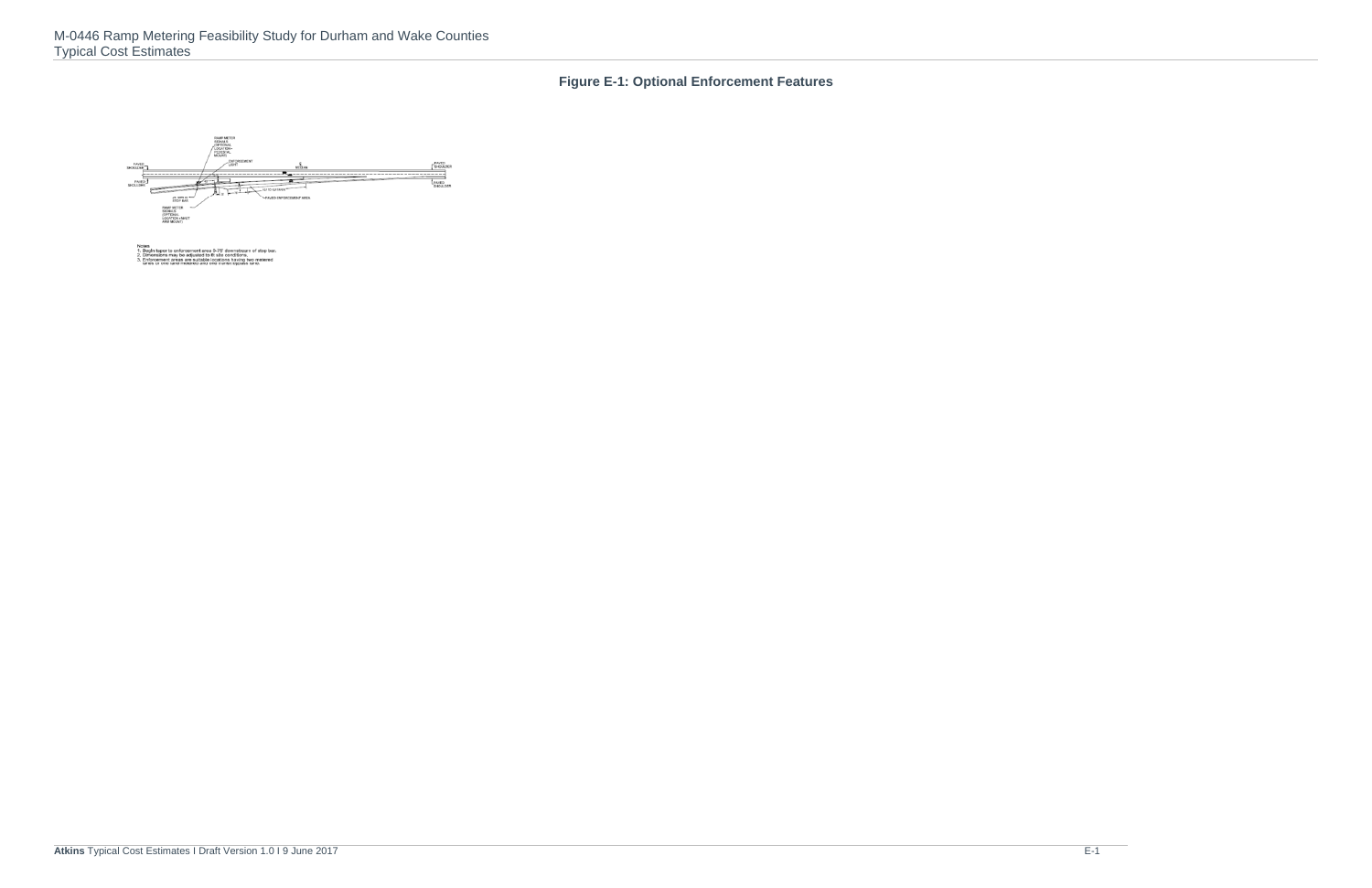# **Appendix F: Detailed Typical Cost Estimates**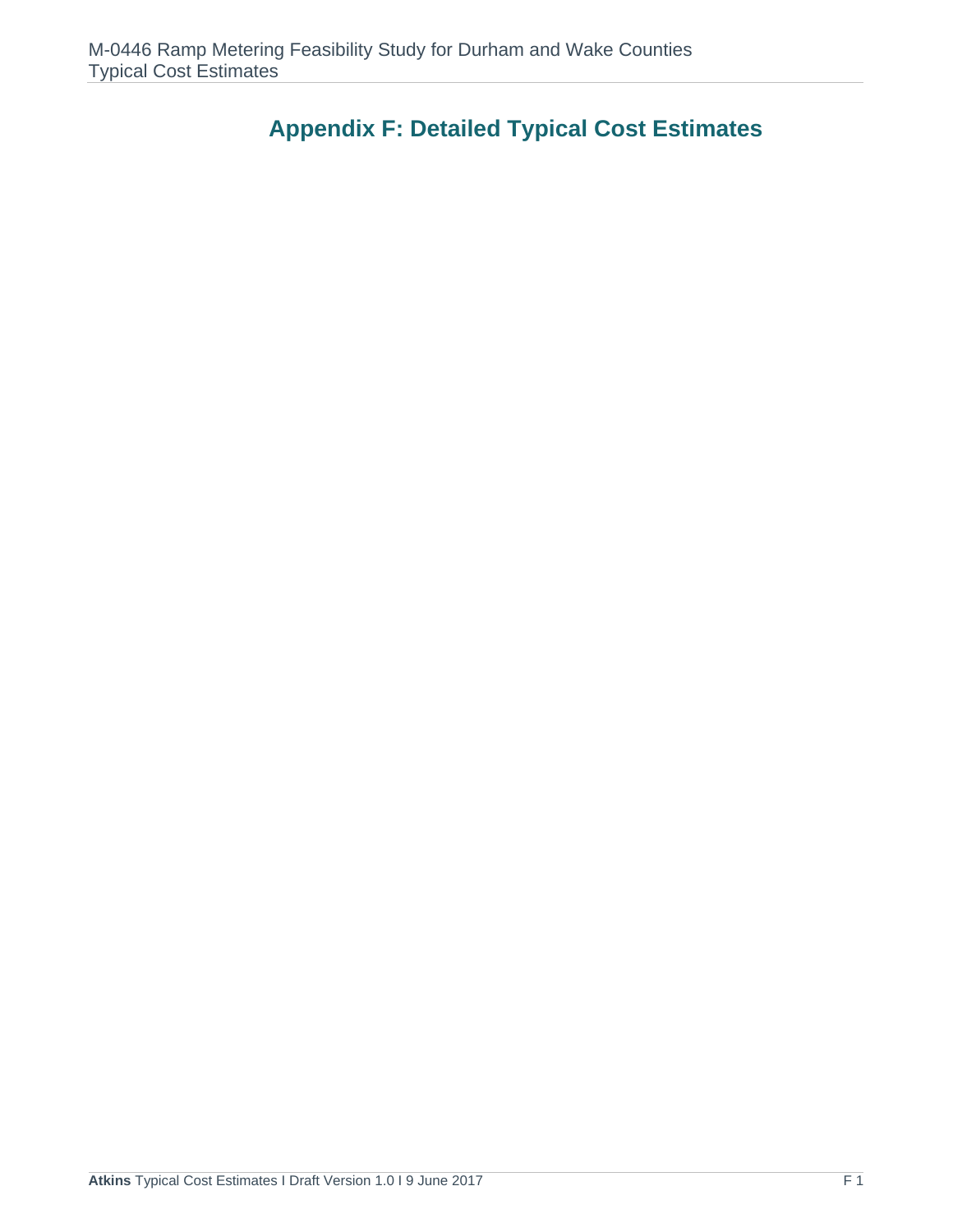# **Table 10. Typical Design and Construction Costs - Single Lane Ramp Meter**

| <b>Categories</b><br><b>Descriptions</b> | Unit      | Quantity         | <b>Unit Cost</b> | <b>Total Cost</b>        |
|------------------------------------------|-----------|------------------|------------------|--------------------------|
| <b>Earthwork and Structure</b>           |           |                  |                  |                          |
| - Retaining Wall                         | <b>SF</b> | $\boldsymbol{0}$ | \$85.00          | \$0.00                   |
| - Excavation                             | <b>CY</b> | $\overline{0}$   | \$25.00          | \$0.00                   |
| - Fill                                   | <b>CY</b> | $\mathbf 0$      | \$22.00          | \$0.00                   |
|                                          |           |                  |                  |                          |
| - Seeding                                | SY        | 2181             | \$2.88           | \$6,281.28               |
| <b>SUBTOTAL</b>                          |           |                  |                  | \$6,281.28               |
|                                          |           |                  |                  |                          |
| <b>Guardrail</b>                         |           |                  |                  |                          |
| - Guardrail Rail                         | LF        | 500              | \$20.00          | \$10,000.00              |
| - Guardrail Approach End Treatment       | EA        | $\overline{2}$   | \$1,725.00       | \$3,450.00               |
| <b>SUBTOTAL</b>                          |           |                  |                  | \$13,450.00              |
|                                          |           |                  |                  |                          |
| <b>Drainage</b>                          |           |                  |                  |                          |
| - Pipe                                   | LF        | $\mathbf 0$      | \$60.00          | \$0.00                   |
| <b>SUBTOTAL</b>                          |           |                  |                  | \$0.00                   |
|                                          |           |                  |                  |                          |
| <b>Signalization</b>                     |           |                  |                  |                          |
| - 6x6' loops - Mainline                  | EA        | 6                | \$453.68         | \$2,722.05               |
|                                          |           |                  |                  |                          |
| - 6x6' loops - Ramp                      | EA        | 5                | \$453.68         | \$2,268.38               |
| - Detector Lead-in Cable                 | EA        | 850              | \$1.73           | \$1,466.25               |
| - Pullbox (Std.)                         | EA        | 12               | \$345.00         | \$4,140.00               |
| - Conduit (Trenched)                     | LF        | 1725             | \$6.90           | \$11,902.50              |
| - Conduit (Directional Drilled)          | LF        | 340              | \$16.10          |                          |
|                                          |           | $\mathbf{1}$     |                  | \$5,474.00<br>\$1,500.00 |
| - Electrical Service                     | EA        |                  | \$1,500.00       |                          |
| - Electrical Conductors                  | LF        | 1000             | \$5.75           | \$5,750.00               |
| - Ground Rods                            | EA        | 5                | \$82.00          | \$410.00                 |
| - ATC/2070E Controller and Cabinet       | EA        | 1                | \$16,100.00      | \$16,100.00              |
| - Firmware/Calibration                   | EA        | 1                | \$6,095.00       | \$6,095.00               |
| - Cabinet Foundation                     | EA        | 1                | \$517.50         | \$517.50                 |
| - 45' Mast Arm Poles and Foundation      | EA        | $\mathbf 0$      | \$17,250.00      | \$0.00                   |
| - Pedestal Pole (Type III with           |           |                  |                  |                          |
| Foundation)                              | EA        | 1                | \$1,400.00       | \$1,400.00               |
| - Two Section Signal Head                | EA        | $\overline{2}$   | \$500.00         | \$1,000.00               |
| - One Section Signal Head                | EA        | $\overline{2}$   | \$575.00         | \$1,150.00               |
| - Signal Cable                           | LF        | 540              | \$3.16           | \$1,707.75               |
| <b>SUBTOTAL</b>                          |           |                  |                  | \$63,603.43              |
|                                          |           |                  |                  |                          |
| <b>Communications</b>                    |           |                  |                  |                          |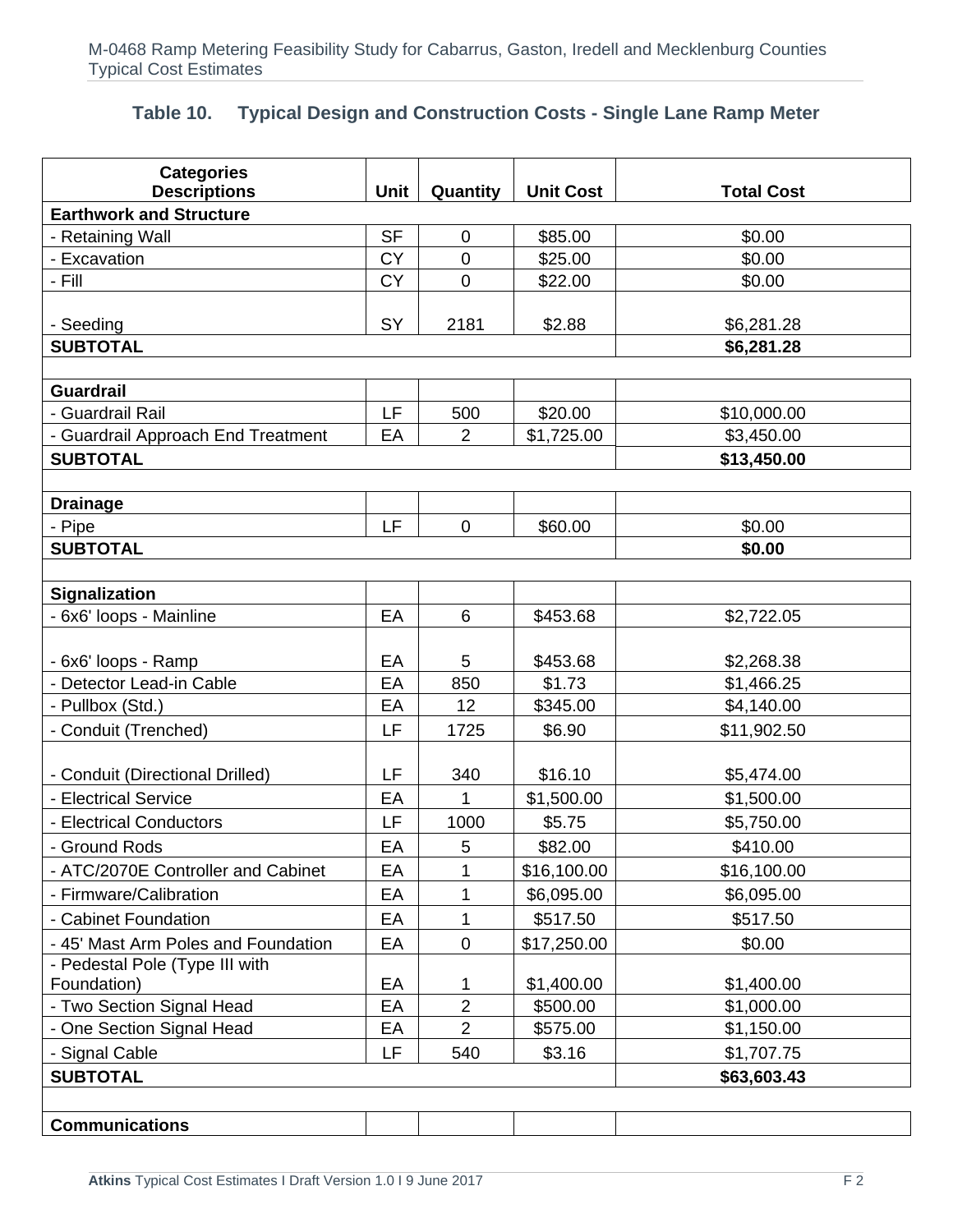| <b>Categories</b><br><b>Descriptions</b>      | <b>Unit</b> | Quantity       | <b>Unit Cost</b> | <b>Total Cost</b>   |  |  |
|-----------------------------------------------|-------------|----------------|------------------|---------------------|--|--|
| - Splice Enclosure                            | EA          | $\Omega$       | \$1,150.00       | \$0.00              |  |  |
| - Pullbox (Special Size)                      | EA          | $\overline{0}$ | \$2,012.50       | \$0.00              |  |  |
| - Interconnect Center                         | EA          | $\mathbf 0$    | \$1,725.00       | \$0.00              |  |  |
| - Fiber-optic Drop Cable (six strands)        | LF          | $\mathbf 0$    | \$1.73           | \$0.00              |  |  |
| - Tracer Wire                                 | LF          | $\mathbf 0$    | \$14.00          | \$0.00              |  |  |
| <b>Broadband Internet Service</b>             | LS          | 1              | \$500.00         | \$500.00            |  |  |
| - Ethernet Switch                             | EA          | 1              | \$1,955.00       | \$1,955.00          |  |  |
| - CCTV Pole (55' Wood)                        | EA          | 1              | \$4,600.00       | \$4,600.00          |  |  |
| - CCTV Cabinet (Pole Mount, Type 336)         | EA          | 1              | \$3,300.00       | \$3,300.00          |  |  |
| - CCTV Assembly                               | EA          | 1              | \$4,600.00       | \$4,600.00          |  |  |
| <b>SUBTOTAL</b>                               |             |                |                  | \$14,955.00         |  |  |
|                                               |             |                |                  |                     |  |  |
| <b>Pavement Marking</b>                       |             |                |                  |                     |  |  |
|                                               |             |                |                  |                     |  |  |
| - Pavement Marking Removal                    | LF          | 640            | \$0.71           | \$456.32            |  |  |
| - Raised Pavement Markers                     | EA<br>LF    | $\overline{0}$ | \$5.18           | \$0.00              |  |  |
| - White Edge Line                             | LF          | 320            | \$1.09           | \$349.60            |  |  |
| - Yellow Edge Line                            | LF          | 320<br>12      | \$1.09           | \$349.60<br>\$96.60 |  |  |
| - 24" Stop Bar<br><b>SUBTOTAL</b>             |             |                | \$8.05           | \$1,252.12          |  |  |
|                                               |             |                |                  |                     |  |  |
| <b>Signing</b>                                |             |                |                  |                     |  |  |
| - W3-7, Ramp Meter Ahead                      | EA          | $\overline{2}$ | \$747.50         | \$1,495.00          |  |  |
| - W3-8, Ramp Metered When Flashing            | EA          | $\overline{2}$ | \$747.50         | \$1,495.00          |  |  |
| - R10-6R and R10-6L, Stop Here on             |             |                |                  |                     |  |  |
| Red                                           | EA          | $\overline{2}$ | \$201.25         | \$402.50            |  |  |
| - R10-28, One Vehicle Per Green               | EA          | $\overline{2}$ | \$201.25         | \$402.50            |  |  |
| <b>SUBTOTAL</b>                               |             |                |                  | \$3.795.00          |  |  |
|                                               |             |                |                  |                     |  |  |
| <b>SUBTOTAL CONSTRUCTION</b>                  |             |                |                  | \$103,336.83        |  |  |
| <b>Traffic Control</b>                        |             |                | 15%              | \$15,500.52         |  |  |
| Contingencies                                 |             |                | 10%              | \$10,333.68         |  |  |
| <b>TOTAL CONSTRUCTION</b>                     |             |                |                  | \$129,171.03        |  |  |
|                                               |             |                |                  |                     |  |  |
| Design                                        |             |                | 8%               | \$10,333.68         |  |  |
| <b>Construction Administration</b>            |             |                | 10%              | \$12,917.10         |  |  |
|                                               |             |                |                  |                     |  |  |
| TOTAL DESIGN AND CONSTRUCTION<br>\$152,421.82 |             |                |                  |                     |  |  |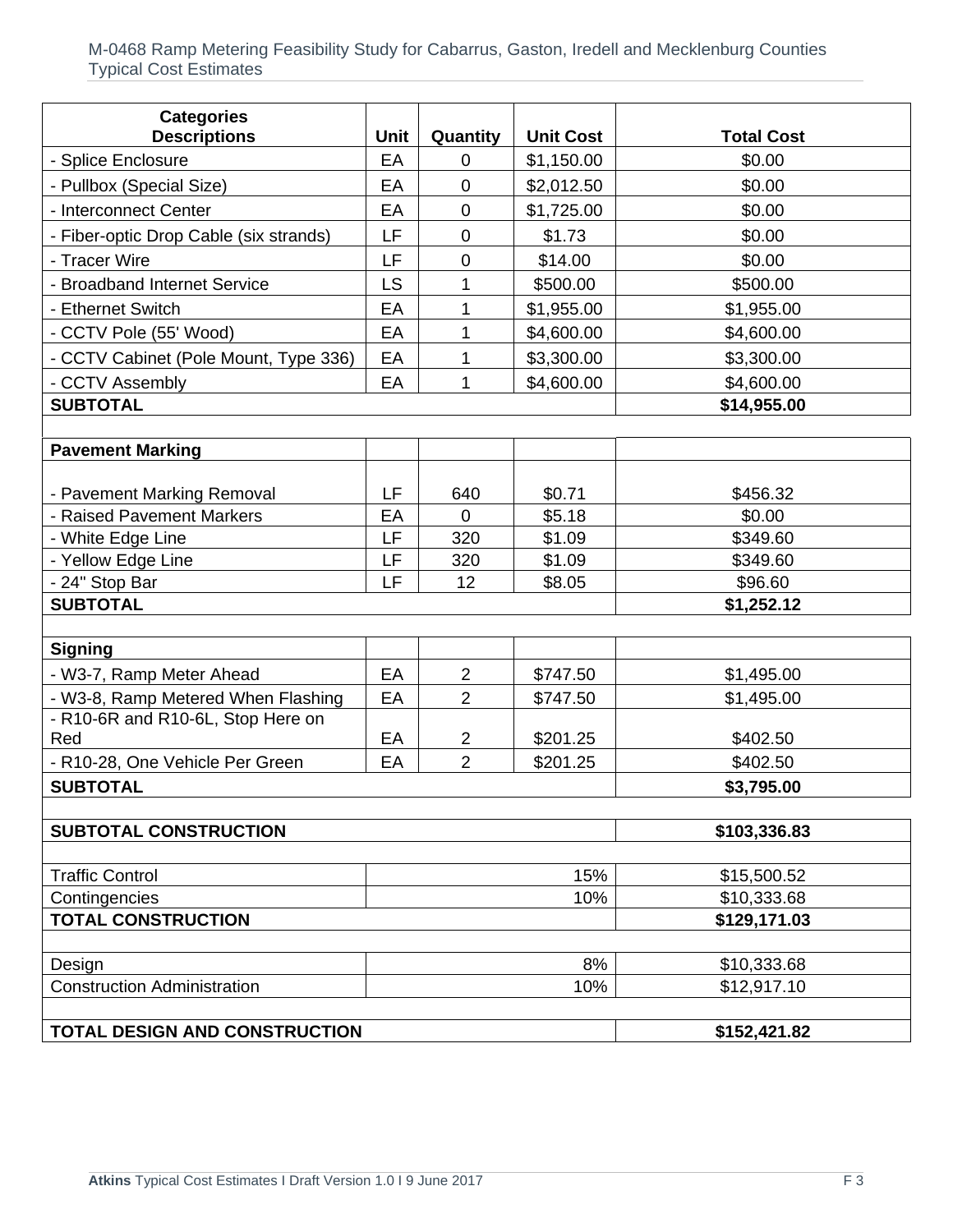| <b>Categories</b>                   |                        |                  |                    |                   |
|-------------------------------------|------------------------|------------------|--------------------|-------------------|
| <b>Descriptions</b>                 | <b>Unit</b>            | Quantity         | <b>Unit Cost</b>   | <b>Total Cost</b> |
| <b>Earthwork and Structure</b>      |                        |                  |                    |                   |
| - Retaining Wall<br>- Excavation    | <b>SF</b><br><b>CY</b> | 0<br>$\mathbf 0$ | \$85.00<br>\$25.00 | \$0.00<br>\$0.00  |
| - Fill                              | <b>CY</b>              | $\overline{0}$   | \$22.00            | \$0.00            |
|                                     |                        |                  |                    |                   |
|                                     |                        |                  |                    |                   |
| - Seeding                           | SY                     | 1210             | \$2.88             | \$3,484.80        |
| <b>SUBTOTAL</b>                     |                        |                  |                    | \$3,484.80        |
|                                     |                        |                  |                    |                   |
| <b>Guardrail</b>                    |                        |                  |                    |                   |
| - Guardrail Rail                    | LF                     | 500              | \$20.00            | \$10,000.00       |
| - Guardrail Approach End Treatment  | EA                     | $\overline{2}$   | \$1,725.00         | \$3,450.00        |
| <b>SUBTOTAL</b>                     |                        |                  |                    | \$13,450.00       |
|                                     |                        |                  |                    |                   |
| <b>Paving</b>                       |                        |                  |                    |                   |
| - Ramp Widening                     | <b>SY</b>              | 3140             | \$62.50            | \$196,250.00      |
| - Pavement Resurfacing              | <b>SY</b>              | 4225             | \$13.50            | \$57,037.50       |
| <b>SUBTOTAL</b>                     |                        |                  |                    | \$253,287.50      |
|                                     |                        |                  |                    |                   |
| <b>Drainage</b>                     |                        |                  |                    |                   |
| - Pipe                              | LF                     | 50               | \$60.00            | \$3,000.00        |
| <b>SUBTOTAL</b>                     |                        |                  |                    | \$3,000.00        |
| <b>Signalization</b>                |                        |                  |                    |                   |
|                                     |                        |                  |                    |                   |
| - 6x6' loops - Mainline             | EA                     | 6                | \$453.68           | \$2,722.05        |
|                                     |                        |                  |                    |                   |
| - 6x6' loops - Ramp                 | EA                     | 10               | \$453.68           | \$4,536.75        |
| - Detector Lead-in Cable            | EA                     | 850              | \$1.73             | \$1,466.25        |
| - Pullbox (Std.)                    | EA                     | 12               | \$345.00           | \$4,140.00        |
| - Conduit (Trenched)                | LF                     | 1725             | \$6.90             | \$11,902.50       |
|                                     |                        |                  |                    |                   |
| - Conduit (Directional Drilled)     | LF                     | 340              | \$16.10            | \$5,474.00        |
|                                     |                        |                  |                    |                   |
| - Electrical Service                | EA                     | 1                | \$1,500.00         | \$1,500.00        |
| - Electrical Conductors             | LF                     | 1000             | \$5.75             | \$5,750.00        |
| - Ground Rods                       | EA                     | 6                | \$82.00            | \$492.00          |
| - ATC/2070E Controller and Cabinet  | EA                     | 1                | \$16,100.00        | \$16,100.00       |
| - Firmware/Calibration              | EA                     | $\mathbf{1}$     | \$6,095.00         | \$6,095.00        |
| - Cabinet Foundation                | EA                     | $\mathbf{1}$     | \$517.50           | \$517.50          |
| - 45' Mast Arm Poles and Foundation | EA                     | $\pmb{0}$        | \$17,250.00        | \$0.00            |

#### **Table 11. Typical Design and Construction Costs - Two Lane Ramp Meter**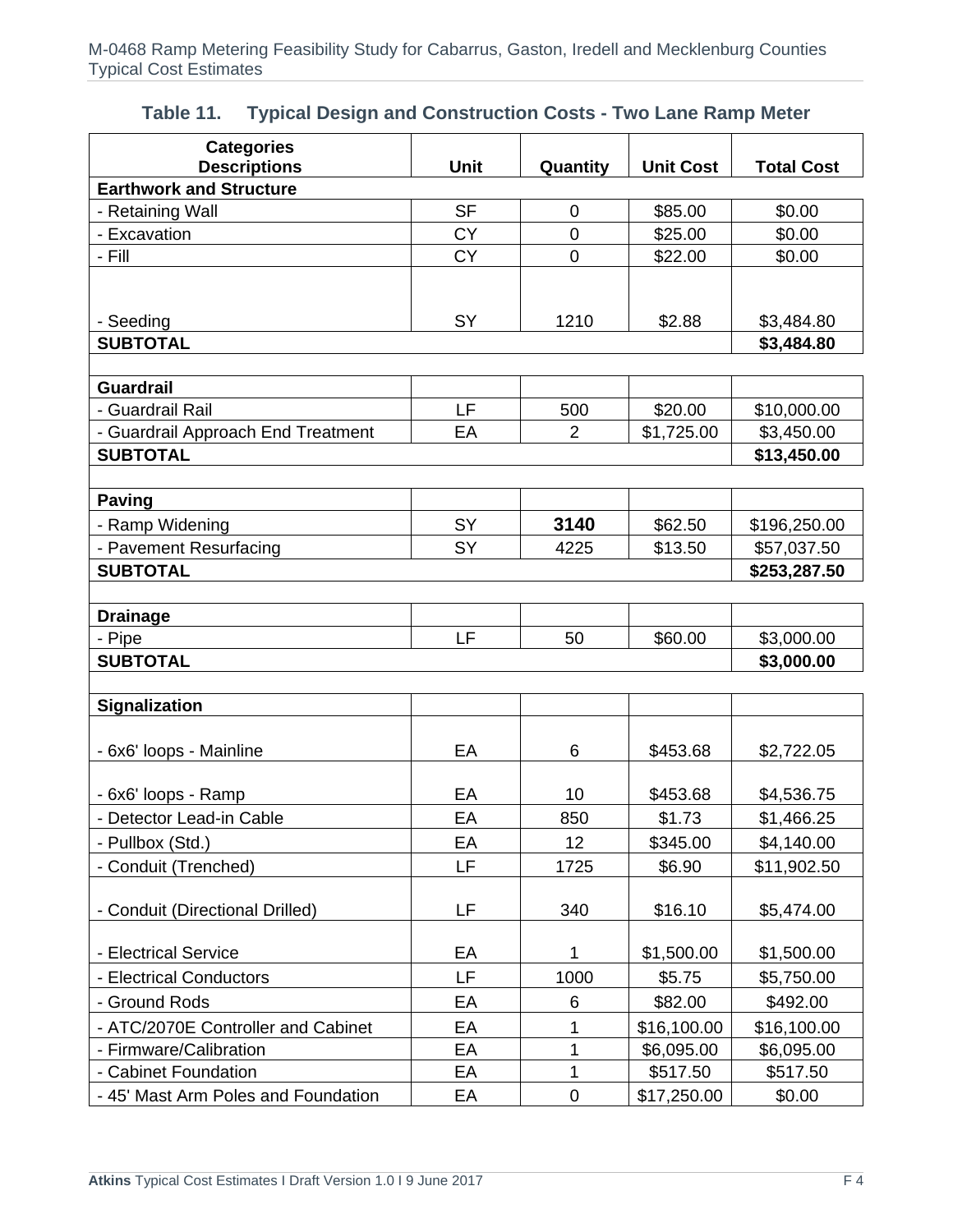| <b>Categories</b>                                     |             |                     |                  |                   |
|-------------------------------------------------------|-------------|---------------------|------------------|-------------------|
| <b>Descriptions</b><br>- Pedestal Pole (Type III with | <b>Unit</b> | Quantity            | <b>Unit Cost</b> | <b>Total Cost</b> |
| Foundation)                                           | EA          | 2                   | \$1,400.00       | \$2,800.00        |
| - Two Section Signal Head                             | EA          | $\overline{4}$      | \$500.00         | \$2,000.00        |
| - One Section Signal Head                             | EA          | $\overline{2}$      | \$575.00         | \$1,150.00        |
| - Signal Cable                                        | LF          | 540                 | \$3.16           | \$1,707.75        |
| <b>SUBTOTAL</b>                                       |             |                     |                  | \$68,353.80       |
|                                                       |             |                     |                  |                   |
| <b>Communications</b>                                 |             |                     |                  |                   |
| - Splice Enclosure                                    | EA          | $\overline{0}$      | \$1,150.00       | \$0.00            |
| - Pullbox (Special Size)                              | EA          | $\mathbf 0$         | \$2,012.50       | \$0.00            |
| - Interconnect Center                                 | EA          | $\mathbf 0$         | \$1,725.00       | \$0.00            |
| - Fiber-optic Drop Cable (six strands)                | LF          | $\mathbf 0$         | \$1.73           | \$0.00            |
| - Tracer Wire                                         | LF          | $\mathbf 0$         | \$14.00          | \$0.00            |
| - Broadband Internet Service                          | LS          | 1                   | \$500.00         | \$500.00          |
| - Ethernet Switch                                     | EA          | $\mathbf{1}$        | \$1,955.00       | \$1,955.00        |
| - CCTV Pole (55' Wood)                                | EA          | 1                   | \$4,600.00       | \$4,600.00        |
| - CCTV Cabinet (Pole Mount, Type 336)                 | EA          | 1                   | \$3,300.00       | \$3,300.00        |
| - CCTV Assembly                                       | EA          | 1                   | \$4,600.00       | \$4,600.00        |
| <b>SUBTOTAL</b>                                       |             |                     |                  | \$14,955.00       |
|                                                       |             |                     |                  |                   |
| <b>Pavement Marking</b>                               |             |                     |                  |                   |
| - Pavement Marking Removal                            | LF          | 640                 | \$0.71           | \$456.32          |
|                                                       |             |                     |                  |                   |
| - Raised Pavement Markers                             | EA          | 3                   | \$5.18           | \$15.53           |
| - White Edge Line                                     | LF          | 320                 | \$1.09           | \$349.60          |
| - Yellow Edge Line                                    | LF          | 320                 | \$1.09           | \$349.60          |
| - White Skip Line                                     | LF          | 200                 | \$0.28           | \$55.20           |
| - 24" Stop Bar                                        | LF          | 24                  | \$8.05           | \$193.20          |
| <b>SUBTOTAL</b>                                       |             |                     |                  | \$1,419.45        |
|                                                       |             |                     |                  |                   |
| <b>Signing</b>                                        |             |                     |                  |                   |
| - W3-7, Ramp Meter Ahead                              | EA          | $\overline{2}$      | \$747.50         | \$1,495.00        |
| - W3-8, Ramp Metered When Flashing                    | EA          | $\overline{2}$      | \$747.50         | \$1,495.00        |
| - R10-6R and R10-6L, Stop Here on                     |             |                     |                  |                   |
| Red                                                   | EA          | $\overline{2}$      | \$201.25         | \$402.50          |
| - R10-28, One Vehicle Per Green                       | EA          | $\overline{2}$<br>1 | \$201.25         | \$402.50          |
| - W4-1L, Merge Left<br><b>SUBTOTAL</b>                | EA          |                     | \$747.50         | \$747.50          |
|                                                       |             |                     |                  | \$4,542.50        |
| <b>SUBTOTAL CONSTRUCTION</b>                          |             |                     |                  | \$362,493.05      |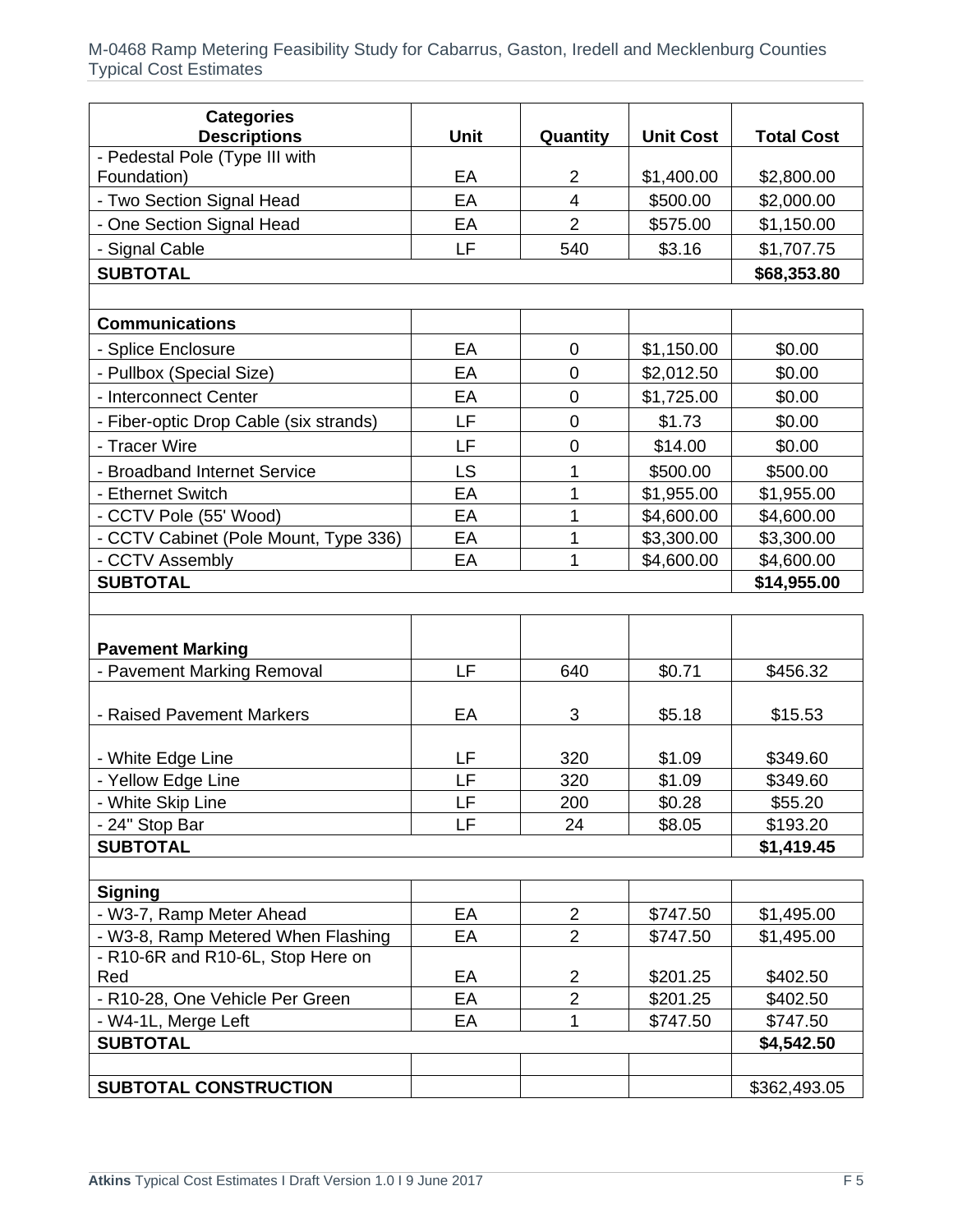| <b>Categories</b><br><b>Descriptions</b> | Unit   | Quantity | <b>Unit Cost</b> | <b>Total Cost</b> |
|------------------------------------------|--------|----------|------------------|-------------------|
|                                          |        |          |                  |                   |
| <b>Traffic Control</b>                   |        |          | 15%              | \$54,373.96       |
| Contingencies                            | \$0.10 |          |                  | \$36,249.30       |
| <b>TOTAL CONSTRUCTION</b>                |        |          |                  | \$453,116.31      |
|                                          |        |          |                  |                   |
| Design                                   | \$0.08 |          |                  | \$36,249.30       |
| <b>Construction Administration</b>       | \$0.10 |          |                  | \$45,311.63       |
|                                          |        |          |                  |                   |
| <b>TOTAL DESIGN AND</b>                  |        |          |                  |                   |
| <b>CONSTRUCTION</b>                      |        |          |                  | \$534,677.24      |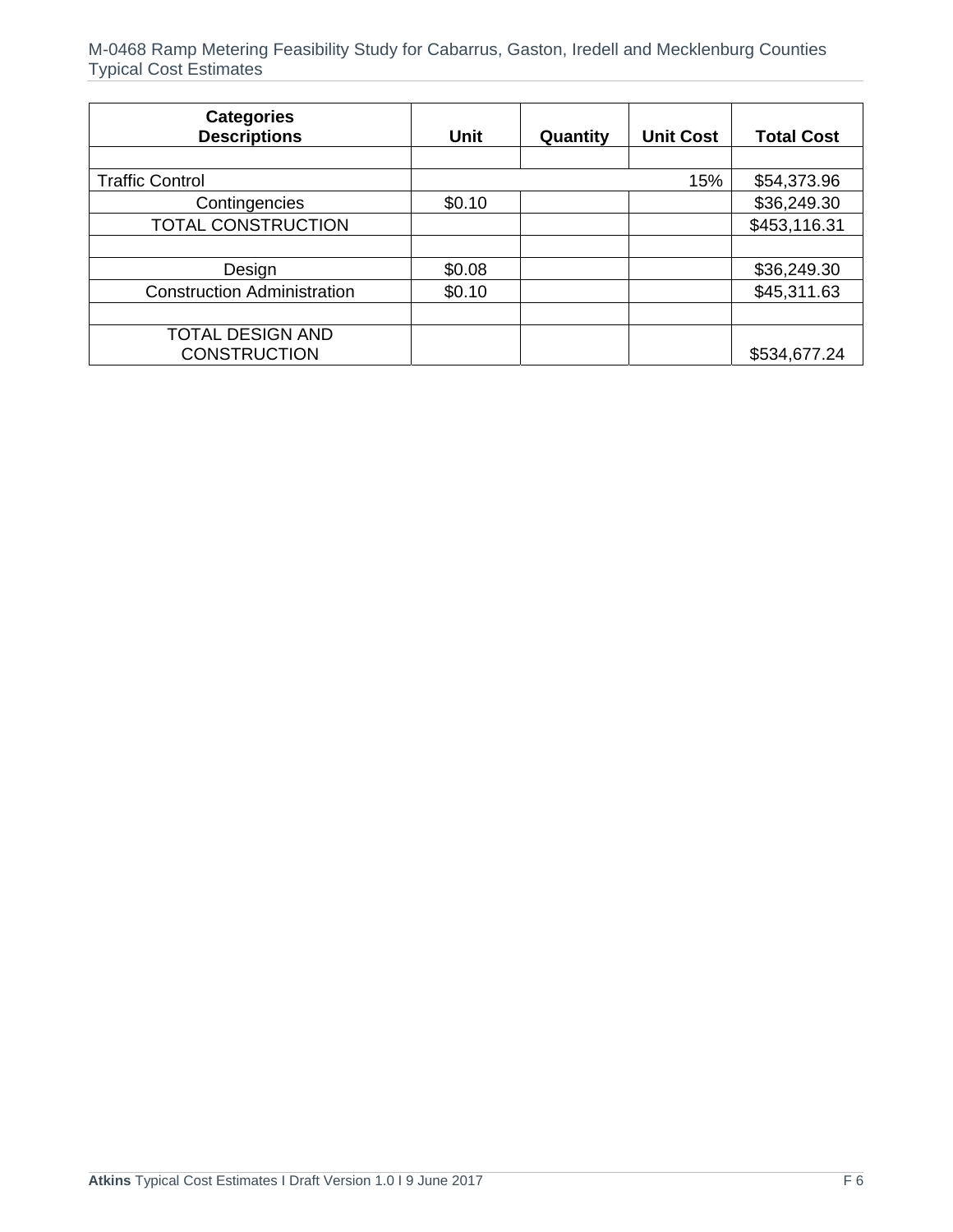| <b>Categories</b>                   |             |                |                  |                   |
|-------------------------------------|-------------|----------------|------------------|-------------------|
| <b>Descriptions</b>                 | <b>Unit</b> | Quantity       | <b>Unit Cost</b> | <b>Total Cost</b> |
| <b>Earthwork and Structure</b>      |             |                |                  |                   |
| - Retaining Wall                    | <b>SF</b>   | 0              | \$85.00          | \$0.00            |
| - Excavation                        | <b>CY</b>   | $\overline{0}$ | \$25.00          | \$0.00            |
| - Fill                              | <b>CY</b>   | $\mathbf 0$    | \$22.00          | \$0.00            |
|                                     |             |                |                  |                   |
| - Seeding                           | <b>SY</b>   | 1206           | \$2.88           | \$3,473.28        |
| <b>SUBTOTAL</b>                     |             |                |                  | \$3,473.28        |
|                                     |             |                |                  |                   |
| <b>Guardrail</b>                    |             |                |                  |                   |
| - Guardrail Rail                    | LF          | 500            | \$20.00          | \$10,000.00       |
| - Guardrail Approach End Treatment  | EA          | $\overline{2}$ | \$1,725.00       | \$3,450.00        |
| <b>SUBTOTAL</b>                     |             |                |                  | \$13,450.00       |
|                                     |             |                |                  |                   |
| <b>Paving</b>                       |             |                |                  |                   |
| - Ramp Widening                     | <b>SY</b>   | 3140           | \$62.50          | \$196,250.00      |
| - Pavement Resurfacing              | <b>SY</b>   | 7780           | \$13.50          | \$105,030.00      |
| <b>SUBTOTAL</b>                     |             |                |                  | \$301,280.00      |
|                                     |             |                |                  |                   |
| <b>Drainage</b>                     |             |                |                  |                   |
| - Pipe                              | LF          | 50             | \$60.00          | \$3,000.00        |
| <b>SUBTOTAL</b>                     |             |                |                  | \$3,000.00        |
|                                     |             |                |                  |                   |
| <b>Signalization</b>                |             |                |                  |                   |
| - 6x6' loops - Mainline             | EA          | 6              | \$453.68         | \$2,722.05        |
|                                     |             |                |                  |                   |
| - 6x6' loops - Ramp                 | EA          | 15             | \$453.68         | \$6,805.13        |
| - Detector Lead-in Cable            | EA          | 950            | \$1.73           | \$1,638.75        |
| - Pullbox (Std.)                    | EA          | 12             | \$345.00         | \$4,140.00        |
| - Conduit (Trenched)                | LF          | 1725           | \$6.90           | \$11,902.50       |
|                                     |             |                |                  |                   |
| - Conduit (Directional Drilled)     | LF          | 340            | \$16.10          | \$5,474.00        |
|                                     |             |                |                  |                   |
| - Electrical Service                | EA          | 1              | \$1,500.00       | \$1,500.00        |
| - Electrical Conductors             | LF          | 1000           | \$5.75           | \$5,750.00        |
| - Ground Rods                       | EA          | 5              | \$82.00          | \$410.00          |
| - ATC/2070E Controller and Cabinet  | EA          | 1              | \$16,100.00      | \$16,100.00       |
| - Firmware/Calibration              | EA          | 1              | \$6,095.00       | \$6,095.00        |
| - Cabinet Foundation                | EA          | 1              | \$517.50         | \$517.50          |
| - 45' Mast Arm Poles and Foundation | EA          | 1              | \$17,250.00      | \$17,250.00       |

#### **Table 12. Typical Design and Construction Costs - Three Lane Ramp Meter**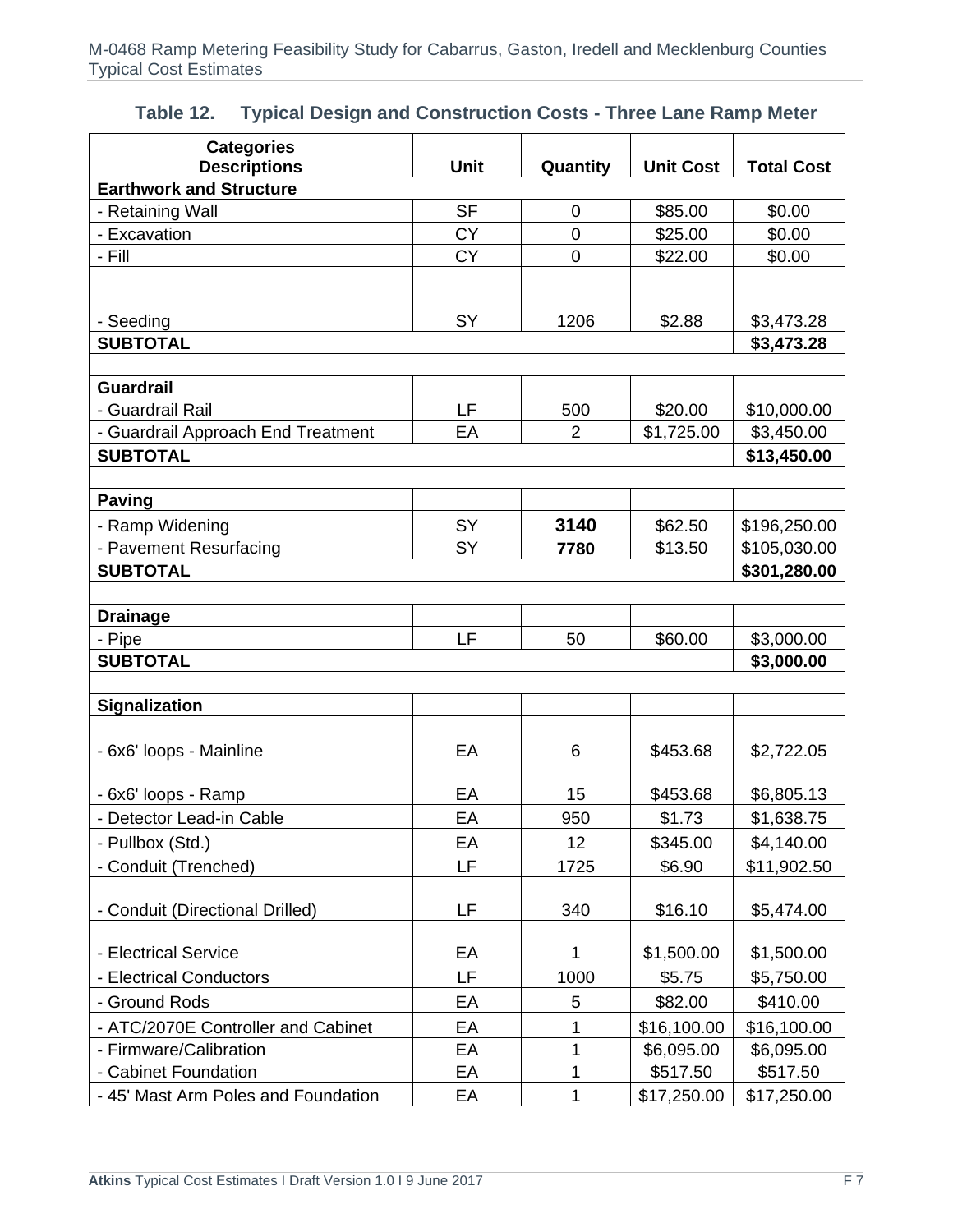| <b>Categories</b>                                     |             |                |                  |                   |
|-------------------------------------------------------|-------------|----------------|------------------|-------------------|
| <b>Descriptions</b><br>- Pedestal Pole (Type III with | <b>Unit</b> | Quantity       | <b>Unit Cost</b> | <b>Total Cost</b> |
| Foundation)                                           | EA          | 0              | \$1,400.00       | \$0.00            |
| - Two Section Signal Head                             | EA          | 6              | \$500.00         | \$3,000.00        |
| - One Section Signal Head                             | EA          | $\overline{2}$ | \$575.00         | \$1,150.00        |
| - Signal Cable                                        | LF          | 540            | \$3.16           | \$1,707.75        |
| <b>SUBTOTAL</b>                                       |             |                |                  | \$86,162.68       |
|                                                       |             |                |                  |                   |
| <b>Communications</b>                                 |             |                |                  |                   |
| - Splice Enclosure                                    | EA          | $\mathbf 0$    | \$1,150.00       | \$0.00            |
| - Pullbox (Special Size)                              | EA          | 0              | \$2,012.50       | \$0.00            |
| - Interconnect Center                                 | EA          | 0              | \$1,725.00       | \$0.00            |
| - Fiber-optic Drop Cable (six strands)                | LF          | 0              | \$1.73           | \$0.00            |
| - Tracer Wire                                         | LF          | 0              | \$14.00          | \$0.00            |
| - Broadband Internet Service                          | LS          | 1              | \$500.00         | \$500.00          |
| - Ethernet Switch                                     | EA          | 1              | \$1,955.00       | \$1,955.00        |
| - CCTV Pole (55' Wood)                                | EA          | 1              | \$4,600.00       | \$4,600.00        |
| - CCTV Cabinet (Pole Mount, Type 336)                 | EA          | 1              | \$3,300.00       | \$3,300.00        |
| - CCTV Assembly                                       | EA          | 1              | \$4,600.00       | \$4,600.00        |
| <b>SUBTOTAL</b>                                       |             |                |                  | \$14,955.00       |
|                                                       |             |                |                  |                   |
|                                                       |             |                |                  |                   |
| <b>Pavement Marking</b><br>- Pavement Marking Removal | LF          | 940            | \$0.71           | \$670.22          |
|                                                       |             |                |                  |                   |
| - Raised Pavement Markers                             | EA          | 6              | \$5.18           | \$31.05           |
| - White Edge Line                                     | LF          | 470            | \$1.09           | \$513.48          |
| - Yellow Edge Line                                    | LF          | 470            | \$1.09           | \$513.48          |
| - White Skip Line                                     | LF          | 200            | \$0.28           | \$55.20           |
| - 24" Stop Bar                                        | LF          | 36             | \$8.05           | \$289.80          |
| <b>SUBTOTAL</b>                                       |             |                |                  | \$2,073.22        |
|                                                       |             |                |                  |                   |
| <b>Signing</b>                                        |             |                |                  |                   |
| - W3-7, Ramp Meter Ahead                              | EA          | 2              | \$747.50         | \$1,495.00        |
| - W3-8, Ramp Metered When Flashing                    | EA          | $\overline{2}$ | \$747.50         | \$1,495.00        |
| - R10-6R and R10-6L, Stop Here on                     |             |                |                  |                   |
| Red                                                   | EA          | $\overline{c}$ | \$201.25         | \$402.50          |
| - R10-28, One Vehicle Per Green                       | EA          | $\overline{2}$ | \$201.25         | \$402.50          |
| - W4-1L, Merge Left                                   | EA          | $\overline{2}$ | \$747.50         | \$1,495.00        |
| <b>SUBTOTAL</b>                                       |             |                |                  | \$5,290.00        |
|                                                       |             |                |                  |                   |
| SUBTOTAL CONSTRUCTION                                 |             |                |                  | \$429,684.18      |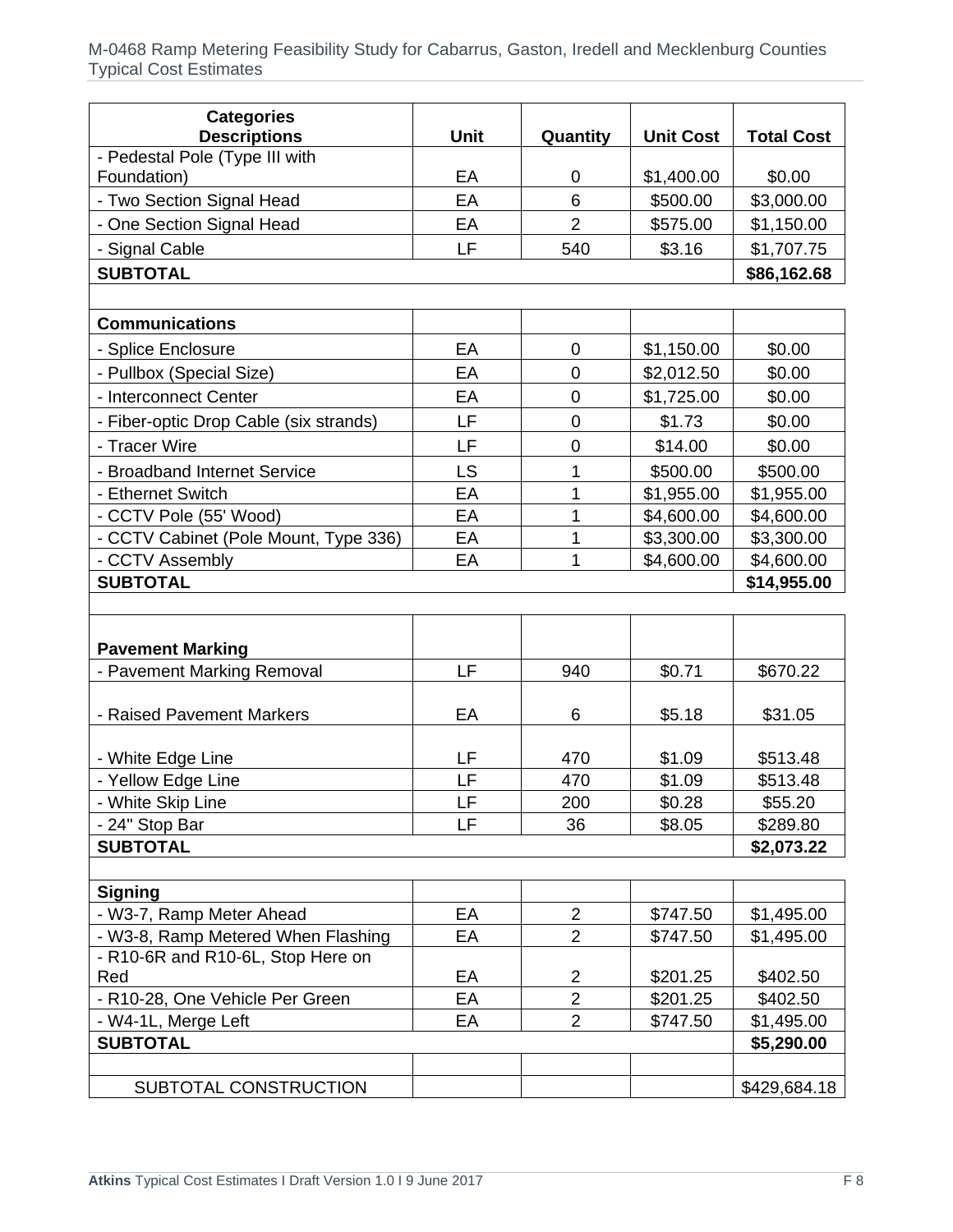| <b>Categories</b><br><b>Descriptions</b> | <b>Unit</b> | Quantity | <b>Unit Cost</b> | <b>Total Cost</b> |
|------------------------------------------|-------------|----------|------------------|-------------------|
|                                          |             |          |                  |                   |
| <b>Traffic Control</b>                   | \$0.15      |          |                  | \$64,452.63       |
| Contingencies                            | \$0.10      |          |                  | \$42,968.42       |
| TOTAL CONSTRUCTION                       |             |          |                  | \$537,105.22      |
|                                          |             |          |                  |                   |
| Design                                   | \$0.08      |          |                  | \$42,968.42       |
| <b>Construction Administration</b>       | \$0.10      |          |                  | \$53,710.52       |
|                                          |             |          |                  |                   |
| <b>TOTAL DESIGN AND</b>                  |             |          |                  |                   |
| <b>CONSTRUCTION</b>                      |             |          |                  | \$633,784.16      |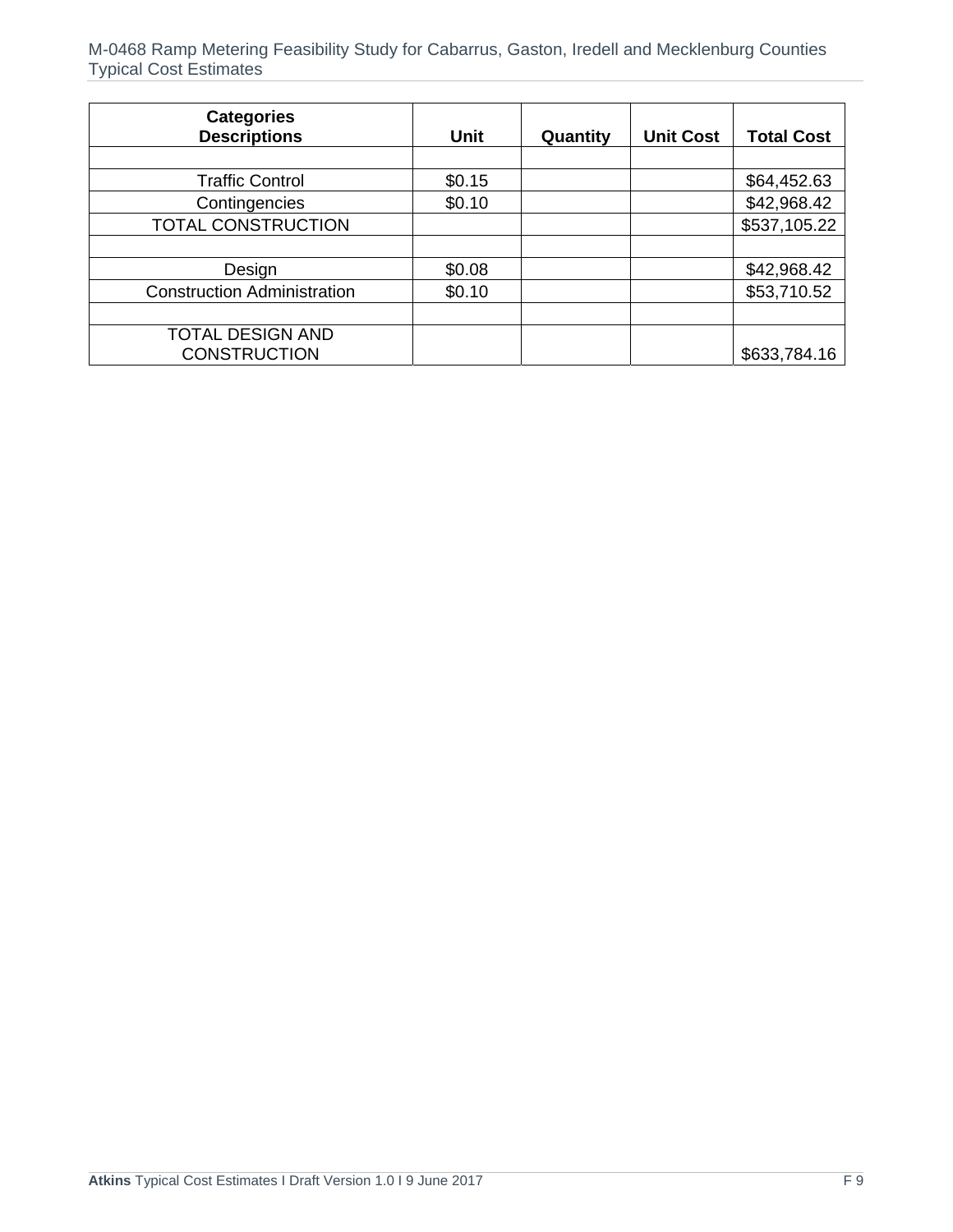| Table 13. | Typical Design and Construction Costs – Single Lane Ramp Meter with |
|-----------|---------------------------------------------------------------------|
|           | <b>Transit Bypass</b>                                               |

| <b>Categories</b><br><b>Descriptions</b> | <b>Unit</b>     | Quantity       | <b>Unit Cost</b> | <b>Total Cost</b> |
|------------------------------------------|-----------------|----------------|------------------|-------------------|
| <b>Earthwork and Structure</b>           |                 |                |                  |                   |
| - Retaining Wall                         | <b>SF</b>       | 0              | \$85.00          | \$0.00            |
| - Excavation                             | <b>CY</b>       | 0              | \$25.00          | \$0.00            |
| - Fill                                   | <b>CY</b>       | $\overline{0}$ | \$22.00          | \$0.00            |
|                                          |                 |                |                  |                   |
|                                          |                 |                |                  |                   |
| - Seeding                                | <b>SY</b>       | 3412           | \$2.88           | \$9,826.56        |
| <b>SUBTOTAL</b>                          |                 |                |                  | \$9,826.56        |
|                                          |                 |                |                  |                   |
| <b>Guardrail</b>                         |                 |                |                  |                   |
| - Guardrail Rail                         | LF              | 500            | \$20.00          | \$10,000.00       |
| - Guardrail Approach End Treatment       | EA              | 2              | \$1,725.00       | \$3,450.00        |
| <b>SUBTOTAL</b>                          |                 |                |                  | \$13,450.00       |
|                                          |                 |                |                  |                   |
| <b>Paving</b>                            |                 |                |                  |                   |
| - Traffic Separator, 4' wide             | LF              | 1050           | \$62.50          | \$65,625.00       |
| - Ramp Widening                          | SY<br><b>SY</b> | 3120           | \$62.50          | \$195,000.00      |
| - Pavement Resurfacing                   |                 | 5335           | \$13.50          | \$72,022.50       |
| <b>SUBTOTAL</b>                          |                 |                |                  | \$267,022.50      |
| <b>Drainage</b>                          |                 |                |                  |                   |
| - Pipe                                   | LF              | 50             | \$60.00          | \$3,000.00        |
| <b>SUBTOTAL</b>                          |                 |                |                  | \$3,000.00        |
|                                          |                 |                |                  |                   |
| Signalization                            |                 |                |                  |                   |
|                                          |                 |                |                  |                   |
| - 6x6' loops - Mainline                  | EA              | 6              | \$453.68         | \$2,722.05        |
|                                          |                 |                |                  |                   |
| - 6x6' loops - Ramp                      | EA              | 6              | \$453.68         | \$2,722.05        |
| - Detector Lead-in Cable                 | EA              | 850            | \$1.73           | \$1,466.25        |
| - Pullbox (Std.)                         | EA              | 6              | \$345.00         | \$2,070.00        |
| - Conduit (Trenched)                     | LF              | 1725           | \$6.90           | \$11,902.50       |
|                                          |                 |                |                  |                   |
| - Conduit (Directional Drilled)          | LF              | 340            | \$16.10          | \$5,474.00        |
|                                          |                 |                |                  |                   |
| - Electrical Service                     | EA              | 1              | \$1,500.00       | \$1,500.00        |
| - Electrical Conductors                  | LF              | $\mathbf 0$    | \$5.75           | \$0.00            |
| - Ground Rods                            | EA              | 5              | \$82.00          | \$410.00          |
| - ATC/2070E Controller and Cabinet       | EA              | 1              | \$16,100.00      | \$16,100.00       |
| - Firmware/Calibration                   | EA              | 1              | \$6,095.00       | \$6,095.00        |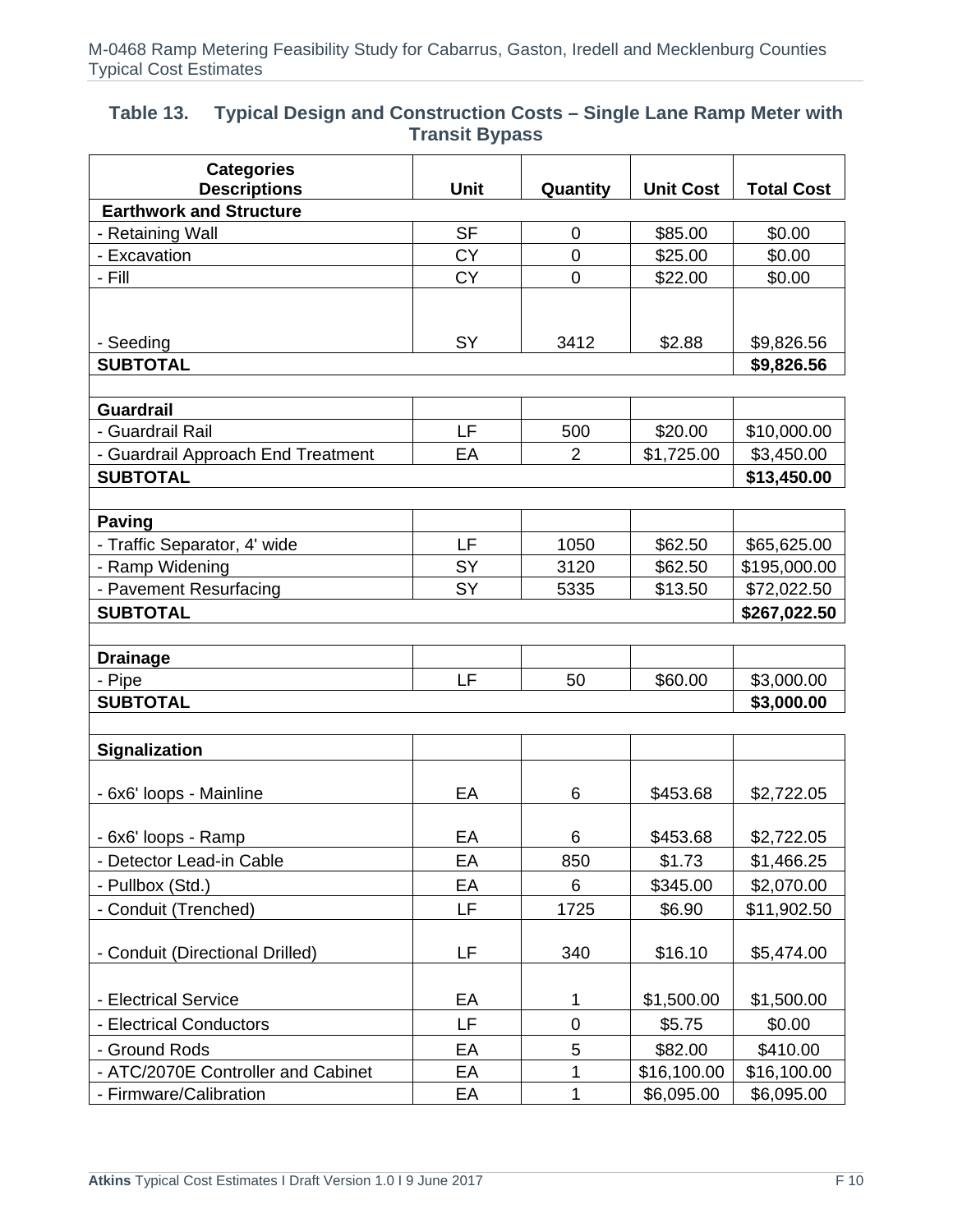| <b>Categories</b><br><b>Descriptions</b>                       | Unit     | Quantity                         | <b>Unit Cost</b>     | <b>Total Cost</b>        |
|----------------------------------------------------------------|----------|----------------------------------|----------------------|--------------------------|
| - Cabinet Foundation                                           | EA       | 1                                | \$517.50             | \$517.50                 |
| - 45' Mast Arm Poles and Foundation                            | EA       | $\mathbf 0$                      | \$17,250.00          | \$0.00                   |
| - Pedestal Pole (Type III with                                 |          |                                  |                      |                          |
| Foundation)                                                    | EA       | 1                                | \$1,400.00           | \$1,400.00               |
| - Two Section Signal Head                                      | EA       | $\overline{2}$                   | \$500.00             | \$1,000.00               |
| - One Section Signal Head                                      | EA       | $\overline{2}$                   | \$575.00             | \$1,150.00               |
| - Signal Cable                                                 | LF       | 540                              | \$3.16               | \$1,707.75               |
| <b>SUBTOTAL</b>                                                |          |                                  |                      | \$56,237.10              |
|                                                                |          |                                  |                      |                          |
| <b>Communications</b>                                          |          |                                  |                      |                          |
| - Splice Enclosure                                             | EA       | $\mathbf 0$                      | \$1,150.00           | \$0.00                   |
| - Pullbox (Special Size)                                       | EA       | $\overline{0}$                   | \$2,012.50           | \$0.00                   |
| - Interconnect Center                                          | EA       | $\mathbf 0$                      | \$1,725.00           | \$0.00                   |
| - Fiber-optic Drop Cable (six strands)                         | LF       | $\mathbf 0$                      | \$1.73               | \$0.00                   |
| - Tracer Wire                                                  | LF       | $\mathbf 0$                      | \$14.00              | \$0.00                   |
| - Broadband Internet Service                                   | LS       | 1                                | \$500.00             | \$500.00                 |
| - Ethernet Switch                                              | EA       | 1                                | \$1,955.00           | \$1,955.00               |
| - CCTV Pole (55' Wood)                                         | EA       | 1                                | \$4,600.00           | \$4,600.00               |
| - CCTV Cabinet (Pole Mount, Type 336)                          | EA       | 1                                | \$3,300.00           | \$3,300.00               |
| - CCTV Assembly                                                | EA       | 1                                | \$4,600.00           | \$4,600.00               |
| <b>SUBTOTAL</b>                                                |          |                                  |                      | \$14,955.00              |
|                                                                |          |                                  |                      |                          |
| <b>Pavement Marking</b>                                        |          |                                  |                      |                          |
| - Pavement Marking Removal                                     | LF       | $\mathbf 0$                      | \$0.71               | \$19.96                  |
| - Raised Pavement Markers                                      | EA       | 28                               | \$5.18               | \$18,267.75              |
| - White Edge Line                                              | LF       | 3530                             | \$1.09               |                          |
| - Yellow Edge Line                                             | LF       | 1430                             | \$1.09               | \$3,856.53<br>\$1,562.28 |
| - White Skip Line                                              | LF       | $\mathbf 0$                      | \$0.28               | \$0.00                   |
| - 24" Stop Bar                                                 | LF       | 12                               | \$8.05               | \$96.60                  |
| - Bus Message                                                  | EA       | 3                                | \$586.50             | \$1,759.50               |
| - Diamond Symbol                                               | EA       | 3                                | \$138.00             | \$414.00                 |
| <b>Categories</b><br><b>Descriptions</b>                       | Unit     | Quantity                         | <b>Unit Cost</b>     | <b>Total Cost</b>        |
| <b>SUBTOTAL</b>                                                |          |                                  |                      | \$25,976.61              |
|                                                                |          |                                  |                      |                          |
| <b>Signing</b>                                                 |          |                                  |                      |                          |
| - W3-7, Ramp Meter Ahead<br>- W3-8, Ramp Metered When Flashing | EA<br>EA | $\overline{2}$<br>$\overline{2}$ | \$747.50<br>\$747.50 | \$1,495.00<br>\$1,495.00 |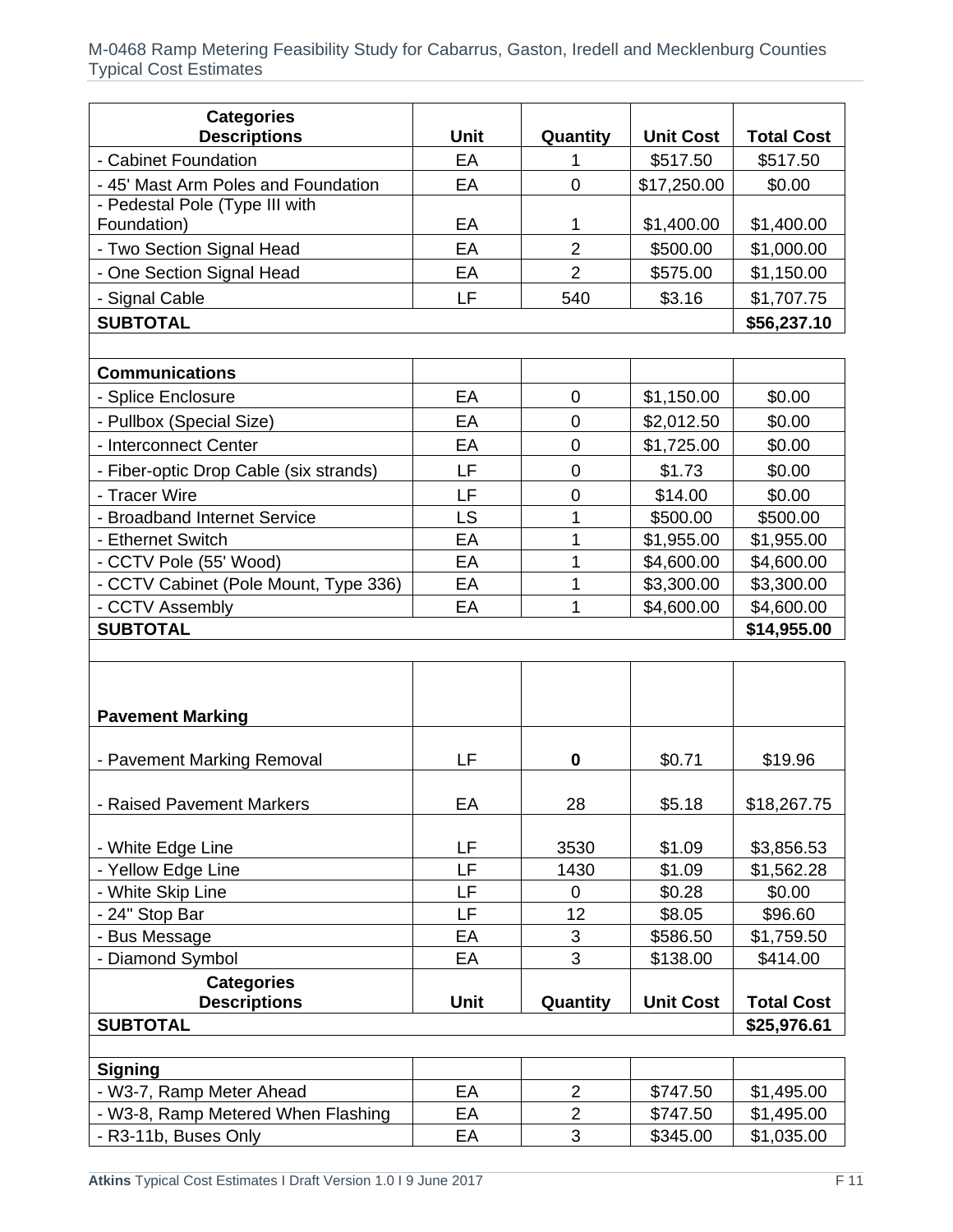| <b>Categories</b>                  |      |          |                  |                   |
|------------------------------------|------|----------|------------------|-------------------|
| <b>Descriptions</b>                | Unit | Quantity | <b>Unit Cost</b> | <b>Total Cost</b> |
| - R10-6R and R10-6L, Stop Here on  |      |          |                  |                   |
| Red                                | EA   |          | \$201.25         | \$201.25          |
| - R10-28, One Vehicle Per Green    | EA   |          | \$201.25         | \$201.25          |
| - W4-1L, Merge Left                | EA   |          | \$747.50         | \$747.50          |
| <b>SUBTOTAL</b>                    |      |          |                  | \$5,175.00        |
|                                    |      |          |                  |                   |
| <b>SUBTOTAL CONSTRUCTION</b>       |      |          |                  | \$395,642.77      |
|                                    |      |          |                  |                   |
| <b>Traffic Control</b>             |      |          | 15%              | \$59,346.42       |
| Contingencies                      |      |          | 10%              | \$39,564.28       |
| <b>TOTAL CONSTRUCTION</b>          |      |          |                  | \$494,553.47      |
|                                    |      |          |                  |                   |
| Design                             |      |          | 8%               | \$39,564.28       |
| <b>Construction Administration</b> |      |          | 10%              | \$49,455.35       |
|                                    |      |          |                  |                   |
| TOTAL DESIGN AND CONSTRUCTION      |      |          |                  | \$583,573.09      |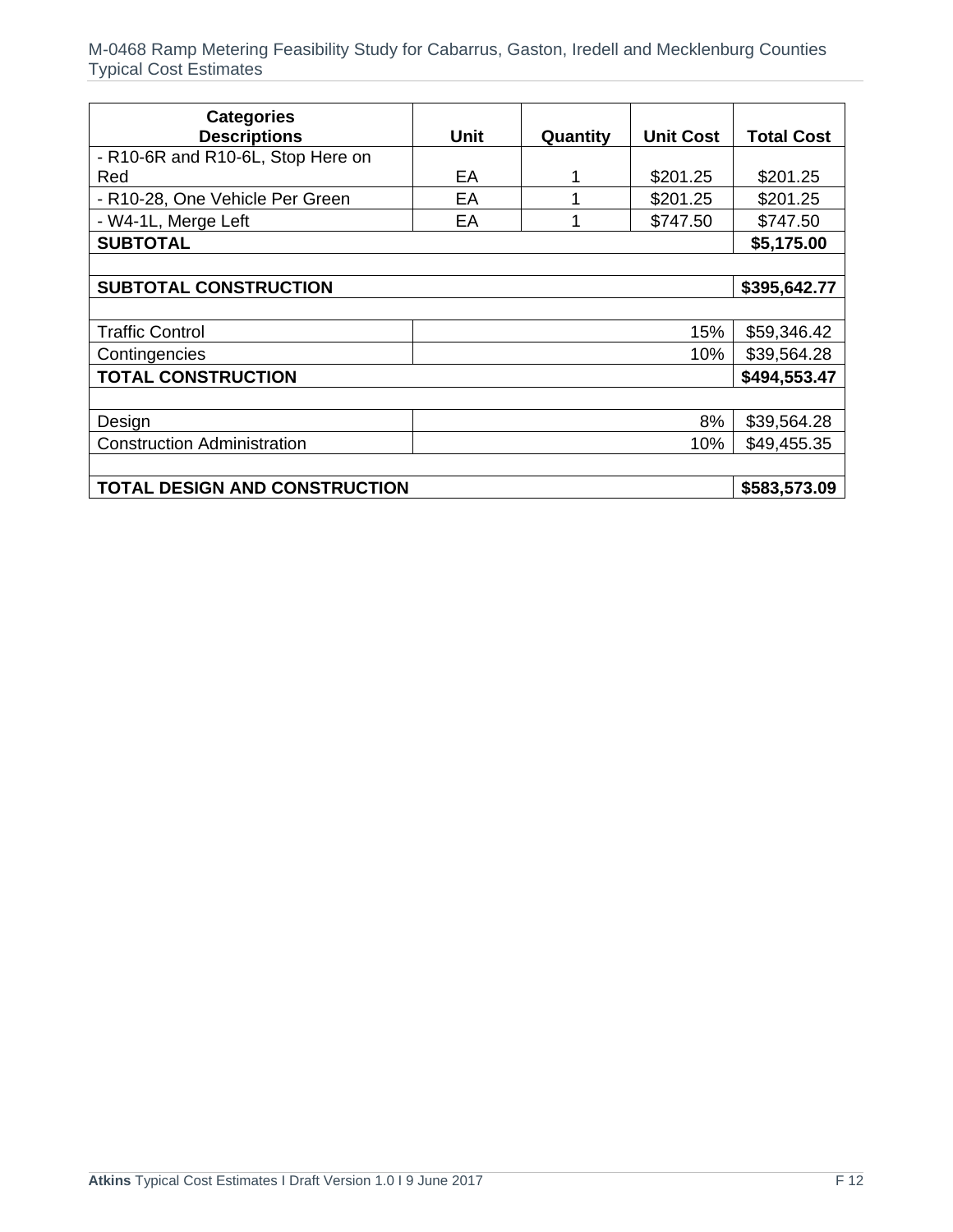#### **Table 14. Typical Design and Construction Costs – Single Lane Freeway-to-Freeway Ramp Meter**

| <b>Categories</b>                                     |           |                |                  |                   |
|-------------------------------------------------------|-----------|----------------|------------------|-------------------|
| <b>Descriptions</b><br><b>Earthwork and Structure</b> | Unit      | Quantity       | <b>Unit Cost</b> | <b>Total Cost</b> |
| - Retaining Wall                                      | <b>SF</b> | 0              | \$85.00          | \$0.00            |
| - Excavation                                          | <b>CY</b> | 0              | \$25.00          | \$0.00            |
| - Fill                                                | <b>CY</b> | $\mathbf 0$    | \$22.00          | \$0.00            |
|                                                       |           |                |                  |                   |
|                                                       |           |                |                  |                   |
| - Seeding                                             | SY        | 781            | \$2.88           | \$2,249.28        |
| <b>SUBTOTAL</b>                                       |           |                |                  | \$2,249.28        |
|                                                       |           |                |                  |                   |
| <b>Guardrail</b>                                      |           |                |                  |                   |
| - Guardrail Rail                                      | <b>LF</b> | 500            | \$20.00          | \$10,000.00       |
| - Guardrail Approach End Treatment                    | EA        | $\overline{2}$ | \$1,725.00       | \$3,450.00        |
| <b>SUBTOTAL</b>                                       |           |                |                  | \$13,450.00       |
|                                                       |           |                |                  |                   |
| <b>Drainage</b>                                       |           |                |                  |                   |
| - Pipe                                                | LF        | 0              | \$60.00          | \$0.00            |
| <b>SUBTOTAL</b>                                       |           |                |                  | \$0.00            |
|                                                       |           |                |                  |                   |
| <b>Signalization</b>                                  |           |                |                  |                   |
| - 6x6' loops - Mainline                               | EA        | 6              | \$453.68         | \$2,722.05        |
|                                                       |           |                |                  |                   |
| - 6x6' loops - Ramp                                   | EA        | 10             | \$453.68         | \$4,536.75        |
| - Detector Lead-in Cable                              | EA        | 390            | \$1.73           | \$672.75          |
| - Pullbox (Std.)                                      | EA        | 12             | \$345.00         | \$4,140.00        |
| - Conduit (Trenched)                                  | LF        | 1725           | \$6.90           | \$11,902.50       |
|                                                       |           |                |                  |                   |
| - Conduit (Directional Drilled)                       | LF        | 340            | \$16.10          | \$5,474.00        |
| - Electrical Service                                  | EA        | $\mathbf{1}$   | \$1,500.00       | \$1,500.00        |
| - Electrical Conductors                               | LF        | 1000           | \$5.75           | \$5,750.00        |
| - Ground Rods                                         | EA        | 5              | \$82.00          | \$410.00          |
| - ATC/2070E Controller and Cabinet                    | EA        |                | \$16,100.00      | \$16,100.00       |
| - Firmware/Calibration                                | EA        | 1              | \$6,095.00       | \$6,095.00        |
| - Cabinet Foundation                                  | EA        | 1              | \$517.50         | \$517.50          |
| - 45' Mast Arm Poles and Foundation                   | EA        | 1              | \$17,250.00      | \$17,250.00       |
| - Pedestal Pole (Type III with                        |           |                |                  |                   |
| Foundation)                                           | EA        | 0              | \$1,400.00       | \$0.00            |
| - Two Section Signal Head                             | EA        | 4              | \$500.00         | \$2,000.00        |
| - One Section Signal Head                             | EA        | 6              | \$575.00         | \$3,450.00        |
| - Signal Cable                                        | LF        | 190            | \$3.16           | \$600.88          |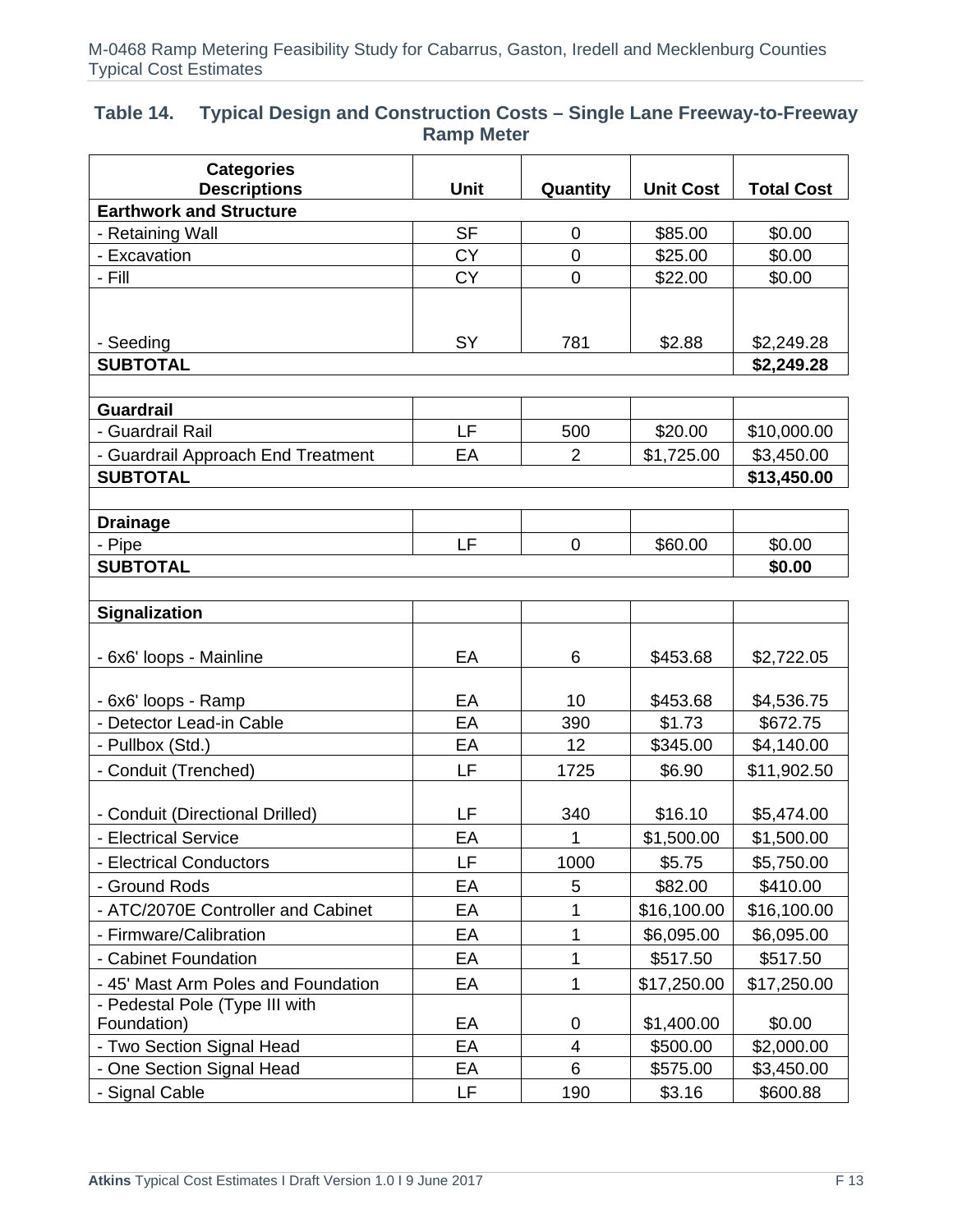| <b>SUBTOTAL</b><br>\$83,121.43<br><b>Communications</b><br>EA<br>- Splice Enclosure<br>0<br>\$1,150.00<br>\$0.00<br>- Pullbox (Special Size)<br>EA<br>$\overline{0}$<br>\$2,012.50<br>\$0.00<br>- Interconnect Center<br>EA<br>$\mathbf 0$<br>\$1,725.00<br>\$0.00<br>LF<br>- Fiber-optic Drop Cable (six strands)<br>$\mathbf 0$<br>\$1.73<br>\$0.00<br>LF<br>- Tracer Wire<br>\$14.00<br>\$0.00<br>0<br>- Broadband Internet Service<br>LS<br>\$500.00<br>\$500.00<br>1<br>EA<br>1<br>\$1,955.00<br>\$1,955.00<br>- Ethernet Switch<br>EA<br>1<br>\$4,600.00<br>- CCTV Pole (55' Wood)<br>\$4,600.00<br>- CCTV Cabinet (Pole Mount, Type 336)<br>EA<br>1<br>\$3,300.00<br>\$3,300.00<br>\$4,600.00<br>- CCTV Assembly<br>EA<br>1<br>\$4,600.00<br><b>SUBTOTAL</b><br>\$14,955.00<br><b>Pavement Marking</b><br>LF<br>- Pavement Marking Removal<br>1000<br>\$0.71<br>\$713.00<br>- Raised Pavement Markers<br>EA<br>\$5.18<br>\$0.00<br>0<br>LF<br>- White Edge Line<br>\$1.09<br>\$546.25<br>500<br>LF<br>- Yellow Edge Line<br>\$1.09<br>500<br>\$546.25<br>LF<br>- 24" Stop Bar<br>12<br>\$8.05<br>\$96.60<br><b>SUBTOTAL</b><br>\$1,902.10<br><b>Signing</b><br>EA<br>$\overline{2}$<br>- W3-7, Ramp Meter Ahead<br>\$747.50<br>\$1,495.00<br>- W3-8, Ramp Metered When Flashing<br>EA<br>$\overline{2}$<br>\$747.50<br>\$1,495.00<br>- R10-6R and R10-6L, Stop Here on<br>Red<br>EA<br>$\overline{2}$<br>\$402.50<br>\$201.25<br>$\overline{2}$<br>EA<br>\$201.25<br>\$402.50<br>- R10-28, One Vehicle Per Green<br>2<br>- Sign Structure (Cantilever)<br>EA<br>\$57,500.00<br>\$115,000.00<br>- Ramp Meter On Sign (Message A)<br>EA<br>\$5,750.00<br>\$5,750.00<br>1<br>- Ramp Meter On Sign (Message B)<br>EA<br>\$5,750.00<br>\$5,750.00<br>1<br><b>SUBTOTAL</b><br>\$130,295.00<br><b>SUBTOTAL CONSTRUCTION</b><br>\$245,972.81<br><b>Traffic Control</b><br>15%<br>\$36,895.92<br>Contingencies<br>10%<br>\$24,597.28 | <b>Categories</b><br><b>Descriptions</b> | <b>Unit</b> | Quantity | <b>Unit Cost</b> | <b>Total Cost</b> |
|------------------------------------------------------------------------------------------------------------------------------------------------------------------------------------------------------------------------------------------------------------------------------------------------------------------------------------------------------------------------------------------------------------------------------------------------------------------------------------------------------------------------------------------------------------------------------------------------------------------------------------------------------------------------------------------------------------------------------------------------------------------------------------------------------------------------------------------------------------------------------------------------------------------------------------------------------------------------------------------------------------------------------------------------------------------------------------------------------------------------------------------------------------------------------------------------------------------------------------------------------------------------------------------------------------------------------------------------------------------------------------------------------------------------------------------------------------------------------------------------------------------------------------------------------------------------------------------------------------------------------------------------------------------------------------------------------------------------------------------------------------------------------------------------------------------------------------------------------------------------------------------------------------------------------------|------------------------------------------|-------------|----------|------------------|-------------------|
|                                                                                                                                                                                                                                                                                                                                                                                                                                                                                                                                                                                                                                                                                                                                                                                                                                                                                                                                                                                                                                                                                                                                                                                                                                                                                                                                                                                                                                                                                                                                                                                                                                                                                                                                                                                                                                                                                                                                    |                                          |             |          |                  |                   |
|                                                                                                                                                                                                                                                                                                                                                                                                                                                                                                                                                                                                                                                                                                                                                                                                                                                                                                                                                                                                                                                                                                                                                                                                                                                                                                                                                                                                                                                                                                                                                                                                                                                                                                                                                                                                                                                                                                                                    |                                          |             |          |                  |                   |
|                                                                                                                                                                                                                                                                                                                                                                                                                                                                                                                                                                                                                                                                                                                                                                                                                                                                                                                                                                                                                                                                                                                                                                                                                                                                                                                                                                                                                                                                                                                                                                                                                                                                                                                                                                                                                                                                                                                                    |                                          |             |          |                  |                   |
|                                                                                                                                                                                                                                                                                                                                                                                                                                                                                                                                                                                                                                                                                                                                                                                                                                                                                                                                                                                                                                                                                                                                                                                                                                                                                                                                                                                                                                                                                                                                                                                                                                                                                                                                                                                                                                                                                                                                    |                                          |             |          |                  |                   |
|                                                                                                                                                                                                                                                                                                                                                                                                                                                                                                                                                                                                                                                                                                                                                                                                                                                                                                                                                                                                                                                                                                                                                                                                                                                                                                                                                                                                                                                                                                                                                                                                                                                                                                                                                                                                                                                                                                                                    |                                          |             |          |                  |                   |
|                                                                                                                                                                                                                                                                                                                                                                                                                                                                                                                                                                                                                                                                                                                                                                                                                                                                                                                                                                                                                                                                                                                                                                                                                                                                                                                                                                                                                                                                                                                                                                                                                                                                                                                                                                                                                                                                                                                                    |                                          |             |          |                  |                   |
|                                                                                                                                                                                                                                                                                                                                                                                                                                                                                                                                                                                                                                                                                                                                                                                                                                                                                                                                                                                                                                                                                                                                                                                                                                                                                                                                                                                                                                                                                                                                                                                                                                                                                                                                                                                                                                                                                                                                    |                                          |             |          |                  |                   |
|                                                                                                                                                                                                                                                                                                                                                                                                                                                                                                                                                                                                                                                                                                                                                                                                                                                                                                                                                                                                                                                                                                                                                                                                                                                                                                                                                                                                                                                                                                                                                                                                                                                                                                                                                                                                                                                                                                                                    |                                          |             |          |                  |                   |
|                                                                                                                                                                                                                                                                                                                                                                                                                                                                                                                                                                                                                                                                                                                                                                                                                                                                                                                                                                                                                                                                                                                                                                                                                                                                                                                                                                                                                                                                                                                                                                                                                                                                                                                                                                                                                                                                                                                                    |                                          |             |          |                  |                   |
|                                                                                                                                                                                                                                                                                                                                                                                                                                                                                                                                                                                                                                                                                                                                                                                                                                                                                                                                                                                                                                                                                                                                                                                                                                                                                                                                                                                                                                                                                                                                                                                                                                                                                                                                                                                                                                                                                                                                    |                                          |             |          |                  |                   |
|                                                                                                                                                                                                                                                                                                                                                                                                                                                                                                                                                                                                                                                                                                                                                                                                                                                                                                                                                                                                                                                                                                                                                                                                                                                                                                                                                                                                                                                                                                                                                                                                                                                                                                                                                                                                                                                                                                                                    |                                          |             |          |                  |                   |
|                                                                                                                                                                                                                                                                                                                                                                                                                                                                                                                                                                                                                                                                                                                                                                                                                                                                                                                                                                                                                                                                                                                                                                                                                                                                                                                                                                                                                                                                                                                                                                                                                                                                                                                                                                                                                                                                                                                                    |                                          |             |          |                  |                   |
|                                                                                                                                                                                                                                                                                                                                                                                                                                                                                                                                                                                                                                                                                                                                                                                                                                                                                                                                                                                                                                                                                                                                                                                                                                                                                                                                                                                                                                                                                                                                                                                                                                                                                                                                                                                                                                                                                                                                    |                                          |             |          |                  |                   |
|                                                                                                                                                                                                                                                                                                                                                                                                                                                                                                                                                                                                                                                                                                                                                                                                                                                                                                                                                                                                                                                                                                                                                                                                                                                                                                                                                                                                                                                                                                                                                                                                                                                                                                                                                                                                                                                                                                                                    |                                          |             |          |                  |                   |
|                                                                                                                                                                                                                                                                                                                                                                                                                                                                                                                                                                                                                                                                                                                                                                                                                                                                                                                                                                                                                                                                                                                                                                                                                                                                                                                                                                                                                                                                                                                                                                                                                                                                                                                                                                                                                                                                                                                                    |                                          |             |          |                  |                   |
|                                                                                                                                                                                                                                                                                                                                                                                                                                                                                                                                                                                                                                                                                                                                                                                                                                                                                                                                                                                                                                                                                                                                                                                                                                                                                                                                                                                                                                                                                                                                                                                                                                                                                                                                                                                                                                                                                                                                    |                                          |             |          |                  |                   |
|                                                                                                                                                                                                                                                                                                                                                                                                                                                                                                                                                                                                                                                                                                                                                                                                                                                                                                                                                                                                                                                                                                                                                                                                                                                                                                                                                                                                                                                                                                                                                                                                                                                                                                                                                                                                                                                                                                                                    |                                          |             |          |                  |                   |
|                                                                                                                                                                                                                                                                                                                                                                                                                                                                                                                                                                                                                                                                                                                                                                                                                                                                                                                                                                                                                                                                                                                                                                                                                                                                                                                                                                                                                                                                                                                                                                                                                                                                                                                                                                                                                                                                                                                                    |                                          |             |          |                  |                   |
|                                                                                                                                                                                                                                                                                                                                                                                                                                                                                                                                                                                                                                                                                                                                                                                                                                                                                                                                                                                                                                                                                                                                                                                                                                                                                                                                                                                                                                                                                                                                                                                                                                                                                                                                                                                                                                                                                                                                    |                                          |             |          |                  |                   |
|                                                                                                                                                                                                                                                                                                                                                                                                                                                                                                                                                                                                                                                                                                                                                                                                                                                                                                                                                                                                                                                                                                                                                                                                                                                                                                                                                                                                                                                                                                                                                                                                                                                                                                                                                                                                                                                                                                                                    |                                          |             |          |                  |                   |
|                                                                                                                                                                                                                                                                                                                                                                                                                                                                                                                                                                                                                                                                                                                                                                                                                                                                                                                                                                                                                                                                                                                                                                                                                                                                                                                                                                                                                                                                                                                                                                                                                                                                                                                                                                                                                                                                                                                                    |                                          |             |          |                  |                   |
|                                                                                                                                                                                                                                                                                                                                                                                                                                                                                                                                                                                                                                                                                                                                                                                                                                                                                                                                                                                                                                                                                                                                                                                                                                                                                                                                                                                                                                                                                                                                                                                                                                                                                                                                                                                                                                                                                                                                    |                                          |             |          |                  |                   |
|                                                                                                                                                                                                                                                                                                                                                                                                                                                                                                                                                                                                                                                                                                                                                                                                                                                                                                                                                                                                                                                                                                                                                                                                                                                                                                                                                                                                                                                                                                                                                                                                                                                                                                                                                                                                                                                                                                                                    |                                          |             |          |                  |                   |
|                                                                                                                                                                                                                                                                                                                                                                                                                                                                                                                                                                                                                                                                                                                                                                                                                                                                                                                                                                                                                                                                                                                                                                                                                                                                                                                                                                                                                                                                                                                                                                                                                                                                                                                                                                                                                                                                                                                                    |                                          |             |          |                  |                   |
|                                                                                                                                                                                                                                                                                                                                                                                                                                                                                                                                                                                                                                                                                                                                                                                                                                                                                                                                                                                                                                                                                                                                                                                                                                                                                                                                                                                                                                                                                                                                                                                                                                                                                                                                                                                                                                                                                                                                    |                                          |             |          |                  |                   |
|                                                                                                                                                                                                                                                                                                                                                                                                                                                                                                                                                                                                                                                                                                                                                                                                                                                                                                                                                                                                                                                                                                                                                                                                                                                                                                                                                                                                                                                                                                                                                                                                                                                                                                                                                                                                                                                                                                                                    |                                          |             |          |                  |                   |
|                                                                                                                                                                                                                                                                                                                                                                                                                                                                                                                                                                                                                                                                                                                                                                                                                                                                                                                                                                                                                                                                                                                                                                                                                                                                                                                                                                                                                                                                                                                                                                                                                                                                                                                                                                                                                                                                                                                                    |                                          |             |          |                  |                   |
|                                                                                                                                                                                                                                                                                                                                                                                                                                                                                                                                                                                                                                                                                                                                                                                                                                                                                                                                                                                                                                                                                                                                                                                                                                                                                                                                                                                                                                                                                                                                                                                                                                                                                                                                                                                                                                                                                                                                    |                                          |             |          |                  |                   |
|                                                                                                                                                                                                                                                                                                                                                                                                                                                                                                                                                                                                                                                                                                                                                                                                                                                                                                                                                                                                                                                                                                                                                                                                                                                                                                                                                                                                                                                                                                                                                                                                                                                                                                                                                                                                                                                                                                                                    |                                          |             |          |                  |                   |
|                                                                                                                                                                                                                                                                                                                                                                                                                                                                                                                                                                                                                                                                                                                                                                                                                                                                                                                                                                                                                                                                                                                                                                                                                                                                                                                                                                                                                                                                                                                                                                                                                                                                                                                                                                                                                                                                                                                                    |                                          |             |          |                  |                   |
|                                                                                                                                                                                                                                                                                                                                                                                                                                                                                                                                                                                                                                                                                                                                                                                                                                                                                                                                                                                                                                                                                                                                                                                                                                                                                                                                                                                                                                                                                                                                                                                                                                                                                                                                                                                                                                                                                                                                    |                                          |             |          |                  |                   |
|                                                                                                                                                                                                                                                                                                                                                                                                                                                                                                                                                                                                                                                                                                                                                                                                                                                                                                                                                                                                                                                                                                                                                                                                                                                                                                                                                                                                                                                                                                                                                                                                                                                                                                                                                                                                                                                                                                                                    |                                          |             |          |                  |                   |
|                                                                                                                                                                                                                                                                                                                                                                                                                                                                                                                                                                                                                                                                                                                                                                                                                                                                                                                                                                                                                                                                                                                                                                                                                                                                                                                                                                                                                                                                                                                                                                                                                                                                                                                                                                                                                                                                                                                                    |                                          |             |          |                  |                   |
|                                                                                                                                                                                                                                                                                                                                                                                                                                                                                                                                                                                                                                                                                                                                                                                                                                                                                                                                                                                                                                                                                                                                                                                                                                                                                                                                                                                                                                                                                                                                                                                                                                                                                                                                                                                                                                                                                                                                    |                                          |             |          |                  |                   |
|                                                                                                                                                                                                                                                                                                                                                                                                                                                                                                                                                                                                                                                                                                                                                                                                                                                                                                                                                                                                                                                                                                                                                                                                                                                                                                                                                                                                                                                                                                                                                                                                                                                                                                                                                                                                                                                                                                                                    |                                          |             |          |                  |                   |
|                                                                                                                                                                                                                                                                                                                                                                                                                                                                                                                                                                                                                                                                                                                                                                                                                                                                                                                                                                                                                                                                                                                                                                                                                                                                                                                                                                                                                                                                                                                                                                                                                                                                                                                                                                                                                                                                                                                                    |                                          |             |          |                  |                   |
|                                                                                                                                                                                                                                                                                                                                                                                                                                                                                                                                                                                                                                                                                                                                                                                                                                                                                                                                                                                                                                                                                                                                                                                                                                                                                                                                                                                                                                                                                                                                                                                                                                                                                                                                                                                                                                                                                                                                    |                                          |             |          |                  |                   |
|                                                                                                                                                                                                                                                                                                                                                                                                                                                                                                                                                                                                                                                                                                                                                                                                                                                                                                                                                                                                                                                                                                                                                                                                                                                                                                                                                                                                                                                                                                                                                                                                                                                                                                                                                                                                                                                                                                                                    |                                          |             |          |                  |                   |
|                                                                                                                                                                                                                                                                                                                                                                                                                                                                                                                                                                                                                                                                                                                                                                                                                                                                                                                                                                                                                                                                                                                                                                                                                                                                                                                                                                                                                                                                                                                                                                                                                                                                                                                                                                                                                                                                                                                                    | <b>TOTAL CONSTRUCTION</b>                |             |          |                  | \$307,466.01      |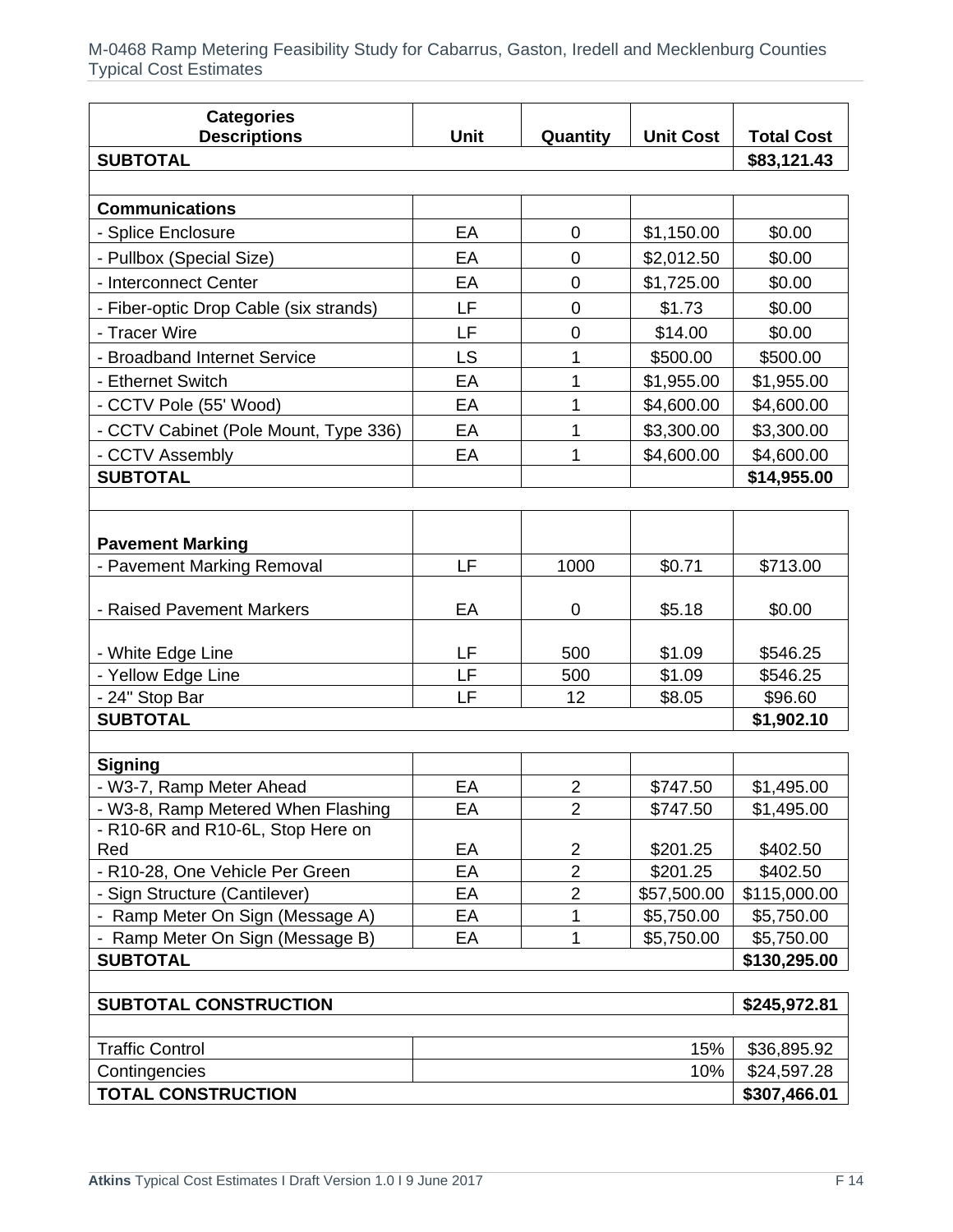| <b>Categories</b><br><b>Descriptions</b> | Unit | Quantity | <b>Unit Cost</b> | <b>Total Cost</b> |
|------------------------------------------|------|----------|------------------|-------------------|
|                                          |      |          |                  |                   |
| Design                                   |      |          | 8%               | \$24,597.28       |
| <b>Construction Administration</b>       |      |          | 10%              | \$30,746.60       |
|                                          |      |          |                  |                   |
| <b>TOTAL DESIGN AND CONSTRUCTION</b>     |      |          |                  | \$362,809.89      |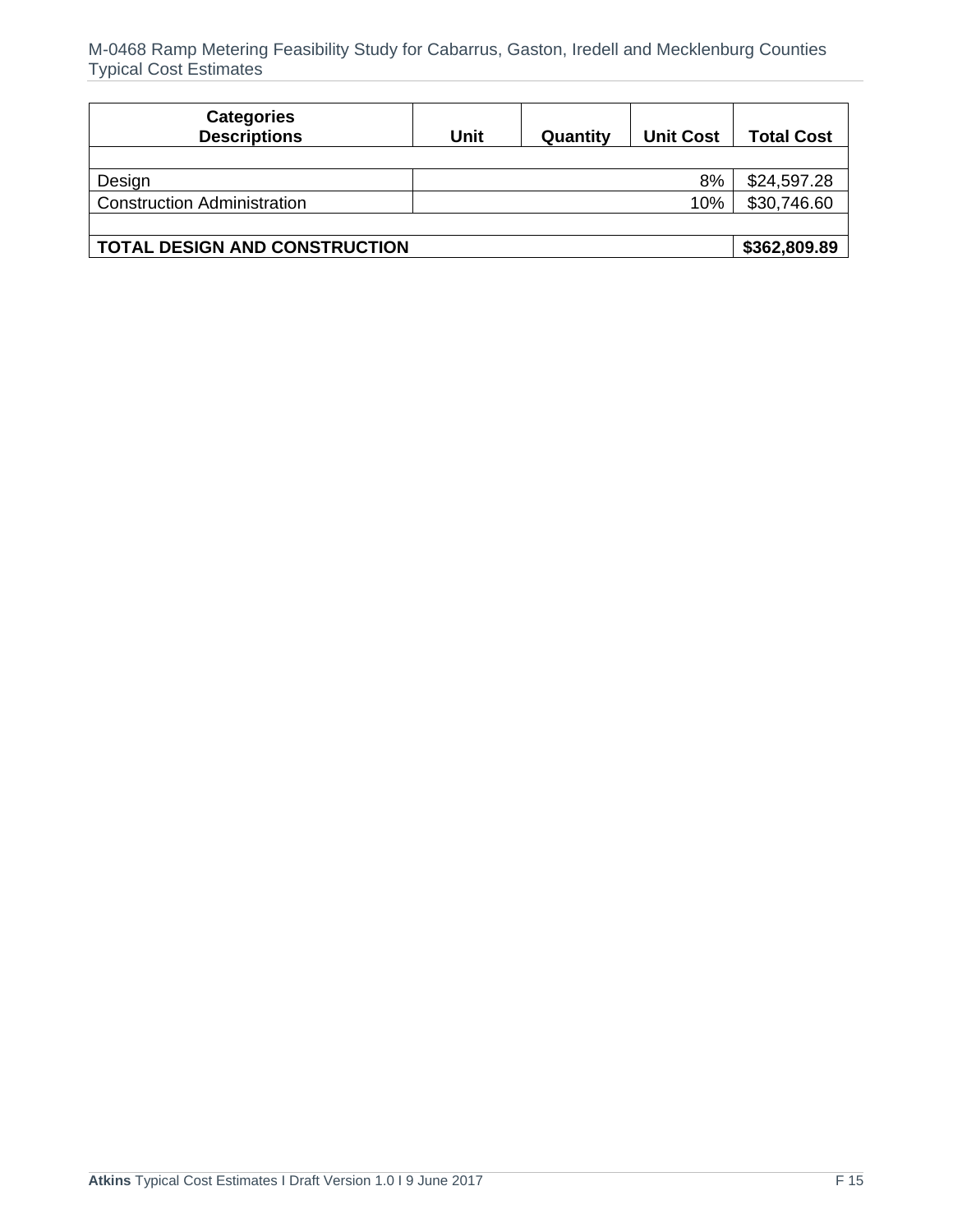#### **Table 15. Typical Design and Construction Costs – Two Lane Freeway-to-Freeway Ramp Meter**

| <b>Categories</b><br><b>Descriptions</b> | Unit      | Quantity       | <b>Unit Cost</b> | <b>Total Cost</b> |
|------------------------------------------|-----------|----------------|------------------|-------------------|
| <b>Earthwork and Structure</b>           |           |                |                  |                   |
| - Retaining Wall                         | <b>SF</b> | 0              | \$85.00          | \$0.00            |
| - Excavation                             | <b>CY</b> | $\mathbf 0$    | \$25.00          | \$0.00            |
| - Fill                                   | <b>CY</b> | $\mathbf 0$    | \$22.00          | \$0.00            |
|                                          |           |                |                  |                   |
|                                          |           |                |                  |                   |
| - Seeding                                | SY        | 1213           | \$2.88           | \$3,493.44        |
| <b>SUBTOTAL</b>                          |           |                |                  | \$3,493.44        |
|                                          |           |                |                  |                   |
| <b>Guardrail</b>                         |           |                |                  |                   |
| - Guardrail Rail                         | LF        | 500            | \$20.00          | \$10,000.00       |
| - Guardrail Approach End Treatment       | EA        | $\overline{2}$ | \$1,725.00       | \$3,450.00        |
| <b>SUBTOTAL</b>                          |           |                |                  | \$13,450.00       |
|                                          |           |                |                  |                   |
| <b>Paving</b>                            |           |                |                  |                   |
| - Ramp Widening                          | SY        | 4225           | \$62.50          | \$264,062.50      |
| - Pavement Resurfacing                   | <b>SY</b> | 4225           | \$13.50          | \$57,037.50       |
| <b>SUBTOTAL</b>                          |           |                |                  | \$321,100.00      |
|                                          |           |                |                  |                   |
| <b>Drainage</b>                          |           |                |                  |                   |
| - Pipe                                   | LF        | $\mathbf 0$    | \$60.00          | \$0.00            |
| <b>SUBTOTAL</b>                          |           |                |                  | \$0.00            |
|                                          |           |                |                  |                   |
| <b>Signalization</b>                     |           |                |                  |                   |
| - 6x6' loops - Mainline                  | EA        | 10             | \$453.68         | \$4,536.75        |
| - 6x6' loops - Ramp                      | EA        | 10             | \$453.68         | \$4,536.75        |
| - Detector Lead-in Cable                 | EA        | 390            | \$1.73           | \$672.75          |
| - Pullbox (Std.)                         | EA        | 12             | \$345.00         | \$4,140.00        |
|                                          |           |                |                  |                   |
| - Conduit (Trenched)                     | LF        | 1735           | \$6.90           | \$11,971.50       |
| - Conduit (Directional Drilled)          | LF        | 340            | \$16.10          | \$5,474.00        |
| - Electrical Service                     | EA        | 1              | \$1,500.00       |                   |
|                                          |           |                |                  | \$1,500.00        |
| - Electrical Conductors                  | LF        | 1000           | \$5.75           | \$5,750.00        |
| - Ground Rods                            | EA        | 3              | \$82.00          | \$246.00          |
| - ATC/2070E Controller and Cabinet       | EA        | 1              | \$16,100.00      | \$16,100.00       |
| - Firmware/Calibration                   | EA        | 1              | \$6,095.00       | \$6,095.00        |
| - Cabinet Foundation                     | EA        | 1              | \$517.50         | \$517.50          |
| - 45' Mast Arm Poles and Foundation      | EA        | $\mathbf 1$    | \$17,250.00      | \$17,250.00       |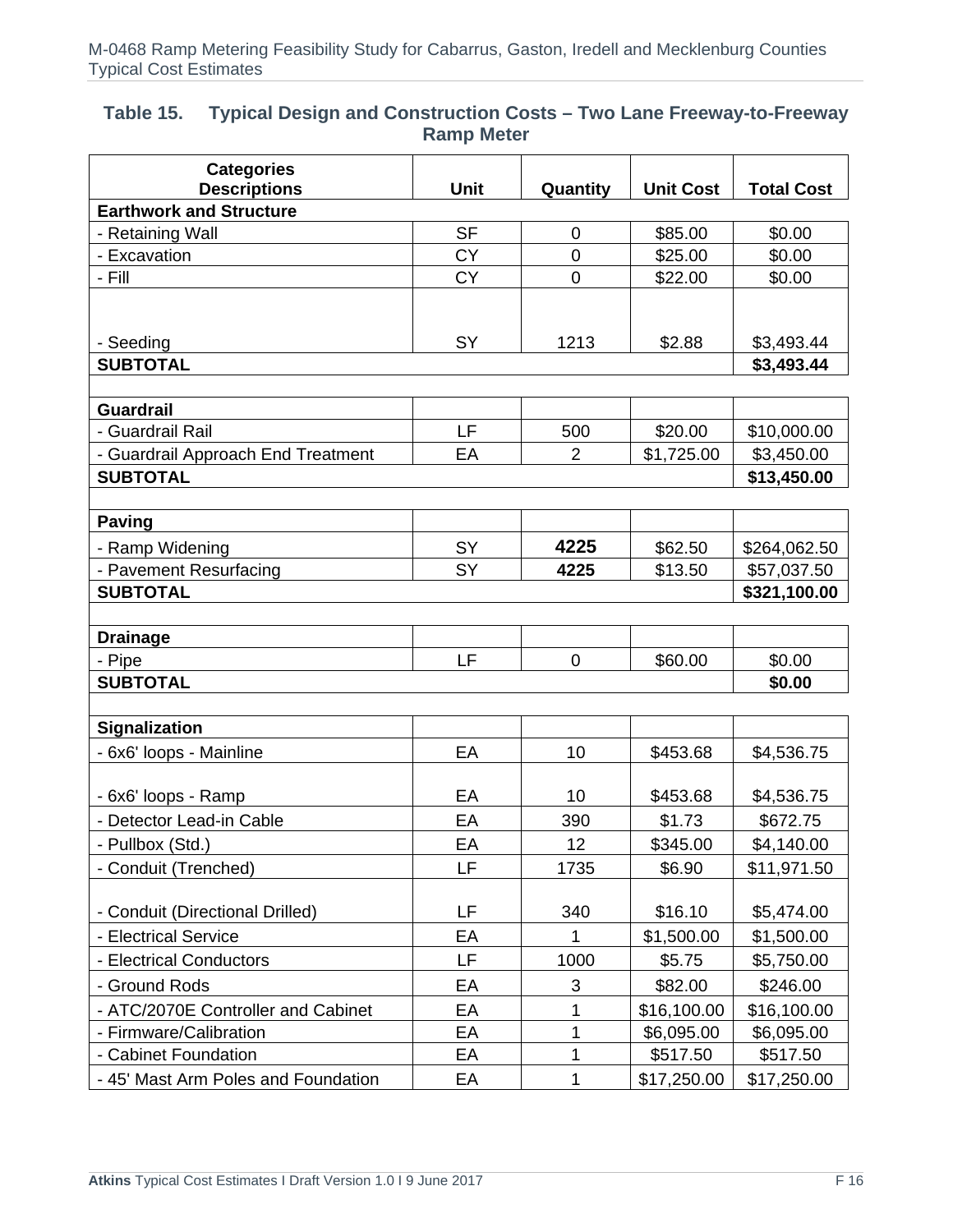| <b>Categories</b>                                     |      |                |                  |                   |
|-------------------------------------------------------|------|----------------|------------------|-------------------|
| <b>Descriptions</b><br>- Pedestal Pole (Type III with | Unit | Quantity       | <b>Unit Cost</b> | <b>Total Cost</b> |
| Foundation)                                           | EA   | 0              | \$1,400.00       | \$0.00            |
| - Two Section Signal Head                             | EA   | $\overline{2}$ | \$500.00         | \$1,000.00        |
| - One Section Signal Head                             | EA   | 6              | \$575.00         | \$3,450.00        |
| - Signal Cable                                        | LF   | 390            | \$3.16           | \$1,233.38        |
| <b>SUBTOTAL</b>                                       |      |                |                  | \$84,473.63       |
|                                                       |      |                |                  |                   |
| <b>Communications</b>                                 |      |                |                  |                   |
| - Splice Enclosure                                    | EA   | 1              | \$1,150.00       | \$1,150.00        |
| - Pullbox (Special Size)                              | EA   | 1              | \$2,012.50       | \$2,012.50        |
| - Interconnect Center                                 | EA   | 1              | \$1,725.00       | \$1,725.00        |
| - Fiber-optic Drop Cable (six strands)                | LF   | 500            | \$1.73           | \$862.50          |
| - Tracer Wire                                         | LF   | 500            | \$14.00          | \$7,000.00        |
| - Broadband Internet Service                          | LS   | $\mathbf 0$    | \$500.00         | \$0.00            |
| - Ethernet Switch                                     | EA   | 1              | \$1,955.00       | \$1,955.00        |
| - CCTV Pole (55' Wood)                                | EA   | 1              | \$4,600.00       | \$4,600.00        |
| - CCTV Cabinet (Pole Mount, Type 336)                 | EA   | 1              | \$3,300.00       | \$3,300.00        |
| - CCTV Assembly                                       | EA   | 1              | \$4,600.00       | \$4,600.00        |
| <b>SUBTOTAL</b>                                       |      |                |                  | \$27,205.00       |
|                                                       |      |                |                  |                   |
| <b>Pavement Marking</b>                               |      |                |                  |                   |
|                                                       |      |                |                  |                   |
| - Pavement Marking Removal                            | LF   | 0              | \$0.71           | \$0.00            |
| - Raised Pavement Markers                             | EA   | 3              | \$5.18           | \$15.53           |
| - White Edge Line                                     | LF   | 600            | \$1.09           | \$655.50          |
|                                                       |      |                |                  |                   |
| - Yellow Edge Line                                    | LF   | 600            | \$1.09           | \$655.50          |
| - White Skip Line                                     | LF   | 200            | \$0.28           | \$55.20           |
| - 24" Stop Bar                                        | LF   | 24             | \$8.05           | \$193.20          |
| <b>SUBTOTAL</b>                                       |      |                |                  | \$1,574.93        |
| <b>Signing</b>                                        |      |                |                  |                   |
| - W3-7, Ramp Meter Ahead                              | EA   | $\overline{2}$ | \$747.50         | \$1,495.00        |
| - W3-8, Ramp Metered When Flashing                    | EA   | $\overline{2}$ | \$747.50         | \$1,495.00        |
| - R10-6R and R10-6L, Stop Here on                     |      |                |                  |                   |
| Red                                                   | EA   | $\overline{2}$ | \$201.25         | \$402.50          |
| - R10-28, One Vehicle Per Green                       | EA   | $\overline{2}$ | \$201.25         | \$402.50          |
| - W4-1L, Merge Left                                   | EA   | $\overline{2}$ | \$747.50         | \$1,495.00        |
| - Sign Structure (Cantilever)                         | EA   | $\overline{2}$ | \$57,500.00      | \$115,000.00      |
| - Ramp Meter On Sign (Message A)                      | EA   | 1              | \$5,750.00       | \$5,750.00        |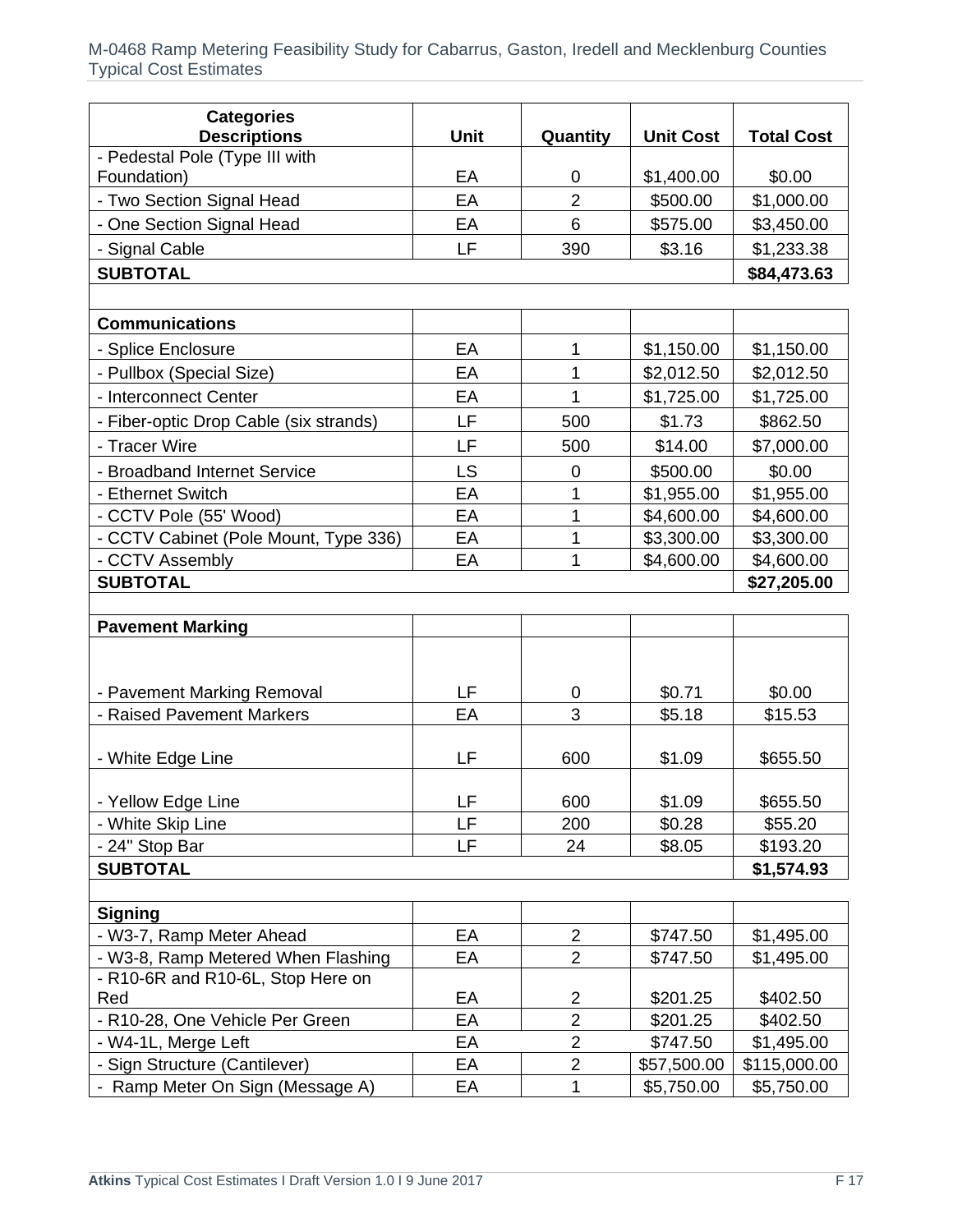| <b>Categories</b><br><b>Descriptions</b>       | <b>Unit</b> | Quantity | <b>Unit Cost</b> | <b>Total Cost</b> |
|------------------------------------------------|-------------|----------|------------------|-------------------|
| Ramp Meter On Sign (Message B)                 | EA          |          | \$5,750.00       | \$5,750.00        |
| <b>SUBTOTAL</b>                                |             |          |                  | \$131,790.00      |
|                                                |             |          |                  |                   |
| <b>SUBTOTAL CONSTRUCTION</b>                   |             |          |                  | \$583,086.99      |
|                                                |             |          |                  |                   |
| <b>Traffic Control</b>                         | 15%         |          |                  | \$87,463.05       |
| Contingencies                                  | 10%         |          |                  | \$58,308.70       |
| <b>TOTAL CONSTRUCTION</b>                      |             |          |                  | \$728,858.74      |
|                                                |             |          |                  |                   |
| Design                                         | 8%          |          |                  | \$58,308.70       |
| <b>Construction Administration</b>             | 10%         |          |                  | \$72,885.87       |
|                                                |             |          |                  |                   |
| <b>TOTAL DESIGN AND</b><br><b>CONSTRUCTION</b> |             |          |                  | \$860,053.31      |